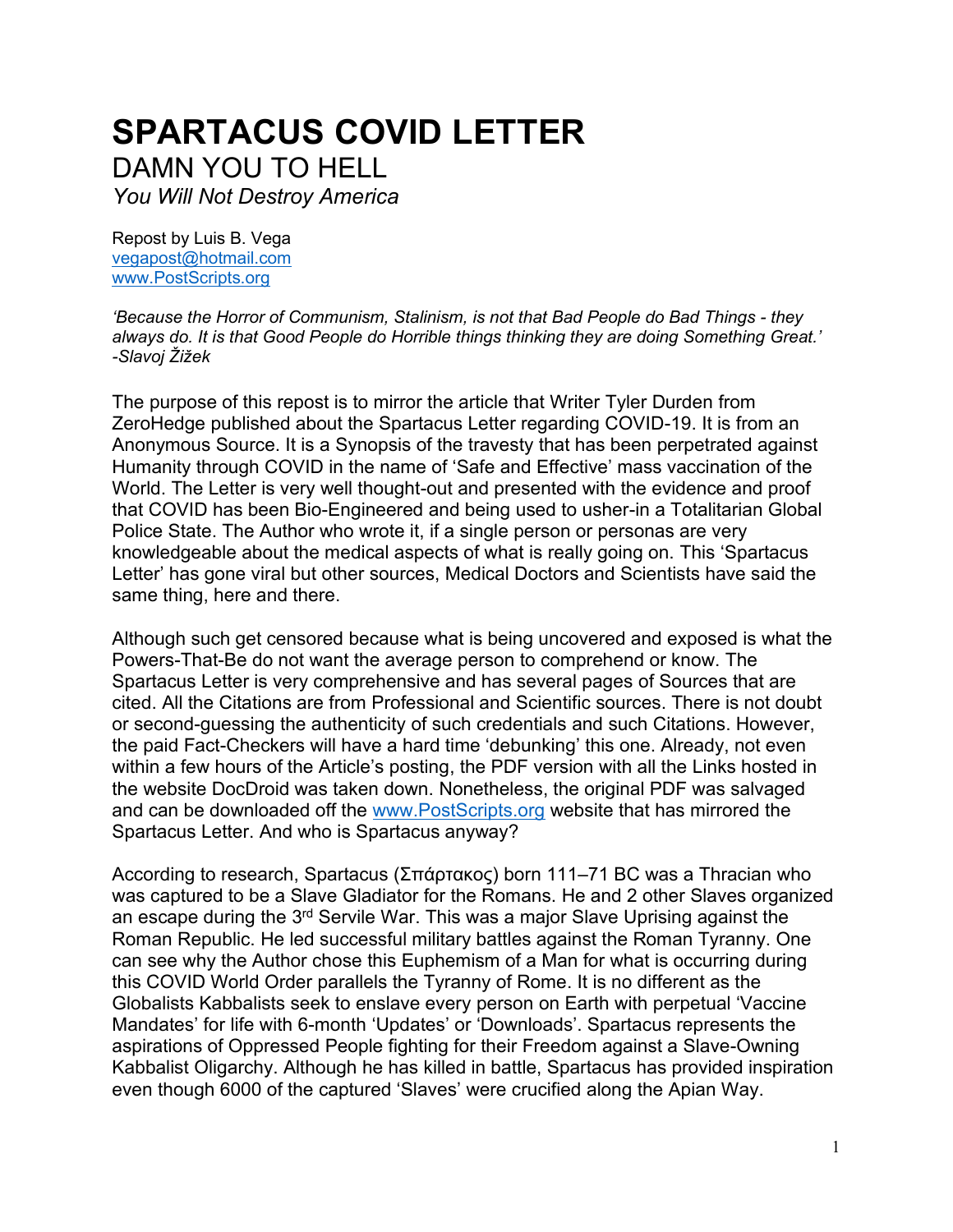# *Hello, My name is Spartacus, and I've had enough.*

*We have been forced to watch America and the Free World spin into inexorable decline due to a biowarfare attack. We, along with countless others, have been victimized and gaslit by propaganda and psychological warfare operations being conducted by an unelected, unaccountable Elite against the American people and our allies.*

*Our mental and physical health have suffered immensely over the course of the past year and a half. We have felt the sting of isolation, lockdown, masking, quarantines, and other completely nonsensical acts of healthcare theater that have done absolutely nothing to protect the health or wellbeing of the public from the ongoing COVID-19 pandemic.*

*Now, we are watching the medical establishment inject literal poison into millions of our fellow Americans without so much as a fight.*

*We have been told that we will be fired and denied our livelihoods if we refuse to vaccinate. This was the last straw.*

*We have spent thousands of hours analyzing leaked footage from Wuhan, scientific papers from primary sources, as well as the paper trails left by the medical establishment.*

*What we have discovered would shock anyone to their core.*

*First, we will summarize our findings, and then, we will explain them in detail. References will be placed at the end.*

# *Summary:*

- *COVID-19 is a blood and blood vessel disease. SARS-CoV-2 infects the lining of human blood vessels, causing them to leak into the lungs.*
- *Current treatment protocols (e.g. invasive ventilation) are actively harmful to patients, accelerating oxidative stress and causing severe VILI (ventilator-induced lung injuries). The continued use of ventilators in the absence of any proven medical benefit constitutes mass murder.*
- *Existing countermeasures are inadequate to slow the spread of what is an aerosolized and potentially wastewater-borne virus, and constitute a form of medical theater.*
- *Various non-vaccine interventions have been suppressed by both the media and the medical establishment in favor of vaccines and expensive patented drugs.*
- *The authorities have denied the usefulness of natural immunity against COVID-19, despite the fact that natural immunity confers protection against all of the virus's proteins, and not just one.*
- *Vaccines will do more harm than good. The antigen that these vaccines are based on, SARS-CoV- 2 Spike, is a toxic protein. SARS-CoV-2 may have ADE, or antibodydependent enhancement; current antibodies may not neutralize future strains, but instead help them infect immune cells. Also, vaccinating during a pandemic with a leaky vaccine removes the evolutionary pressure for a virus to become less lethal.*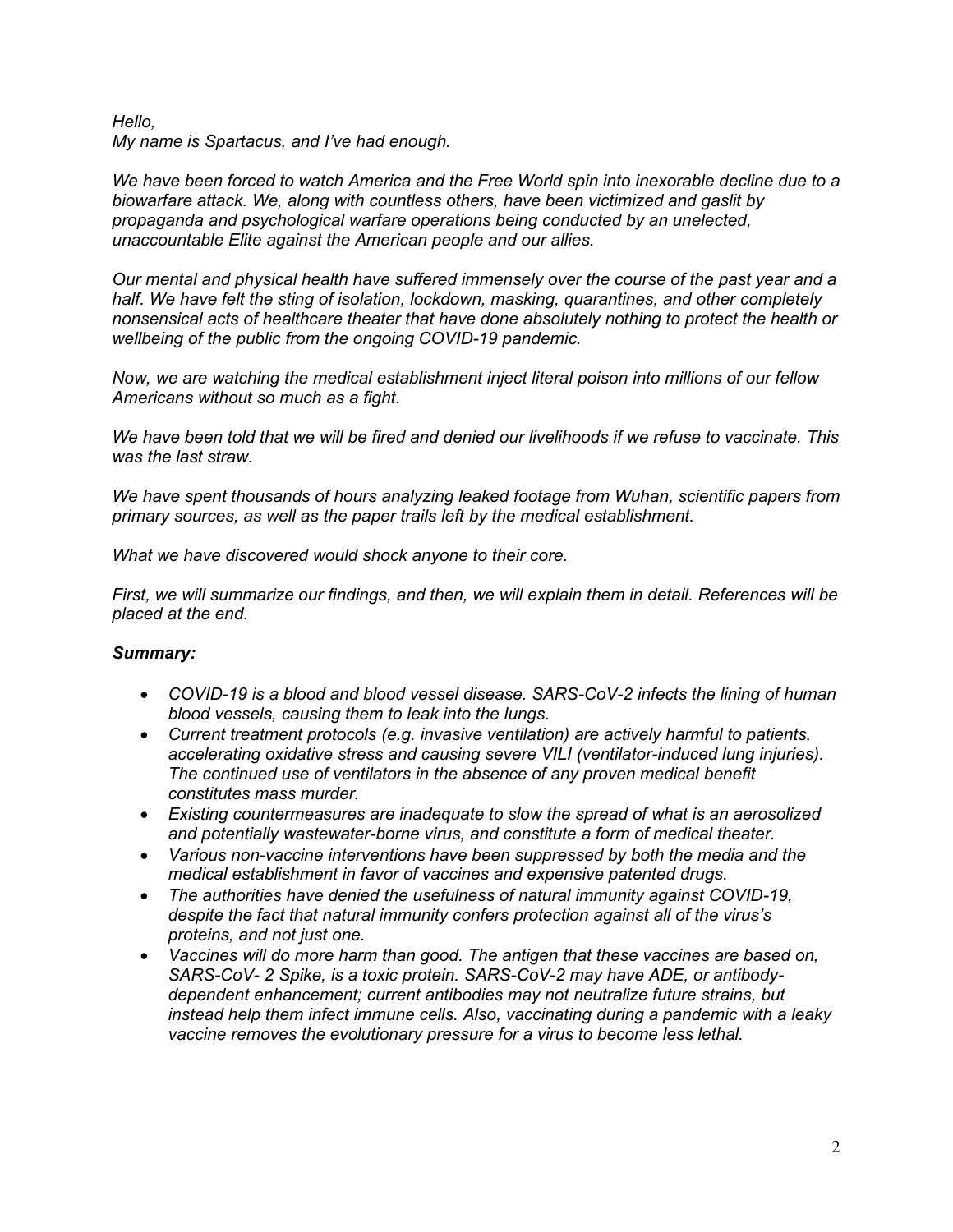- *There is a vast and appalling criminal conspiracy that directly links both Anthony Fauci and Moderna to the Wuhan Institute of Virology.*
- *COVID-19 vaccine researchers are directly linked to scientists involved in braincomputer interface ("neural lace") tech, one of whom was indicted for taking grant money from China.*
- *Independent researchers have discovered mysterious nanoparticles inside the vaccines that are not supposed to be present.*
- *The entire pandemic is being used as an excuse for a vast political and economic transformation of Western society that will enrich the already rich and turn the rest of us into serfs and untouchables.*

# *COVID-19 Pathophysiology and Treatments:*

*COVID-19 is not a viral pneumonia. It is a viral vascular endotheliitis and attacks the lining of blood vessels, particularly the small pulmonary alveolar capillaries, leading to endothelial cell activation and sloughing, coagulopathy, sepsis, pulmonary edema, and ARDS-like symptoms. This is a disease of the blood and blood vessels. The circulatory system. Any pneumonia that it causes is secondary to that.*

*In severe cases, this leads to sepsis, blood clots, and multiple organ failure, including hypoxic and inflammatory damage to various vital organs, such as the brain, heart, liver, pancreas, kidneys, and intestines.*

*Some of the most common laboratory findings in COVID-19 are elevated D-dimer, elevated prothrombin time, elevated C-reactive protein, neutrophilia, lymphopenia, hypocalcemia, and hyperferritinemia, essentially matching a profile of coagulopathy and immune system hyperactivation/immune cell exhaustion.*

*COVID-19 can present as almost anything, due to the wide tropism of SARS-CoV-2 for various tissues in the body's vital organs. While its most common initial presentation is respiratory illness and flu-like symptoms, it can present as brain inflammation, gastrointestinal disease, or even heart attack or pulmonary embolism.*

*COVID-19 is more severe in those with specific comorbidities, such as obesity, diabetes, and hypertension. This is because these conditions involve endothelial dysfunction, which renders the circulatory system more susceptible to infection and injury by this particular virus.*

*The vast majority of COVID-19 cases are mild and do not cause significant disease. In known cases, there is something known as the 80/20 rule, where 80% of cases are mild and 20% are severe or critical. However, this ratio is only correct for known cases, not all infections. The number of actual infections is much, much higher. Consequently, the mortality and morbidity rate is lower. However, COVID-19 spreads very quickly, meaning that there are a significant number of severely-ill and critically-ill patients appearing in a short time frame.*

*In those who have critical COVID-19-induced sepsis, hypoxia, coagulopathy, and ARDS, the most common treatments are intubation, injected corticosteroids, and blood thinners. This is not the correct treatment for COVID-19. In severe hypoxia, cellular metabolic shifts cause ATP to break down into hypoxanthine, which, upon the reintroduction of oxygen, causes xanthine oxidase to produce tons of highly damaging radicals that attack tissue. This is called ischemiareperfusion injury, and it's why the majority of people who go on a ventilator are dying.*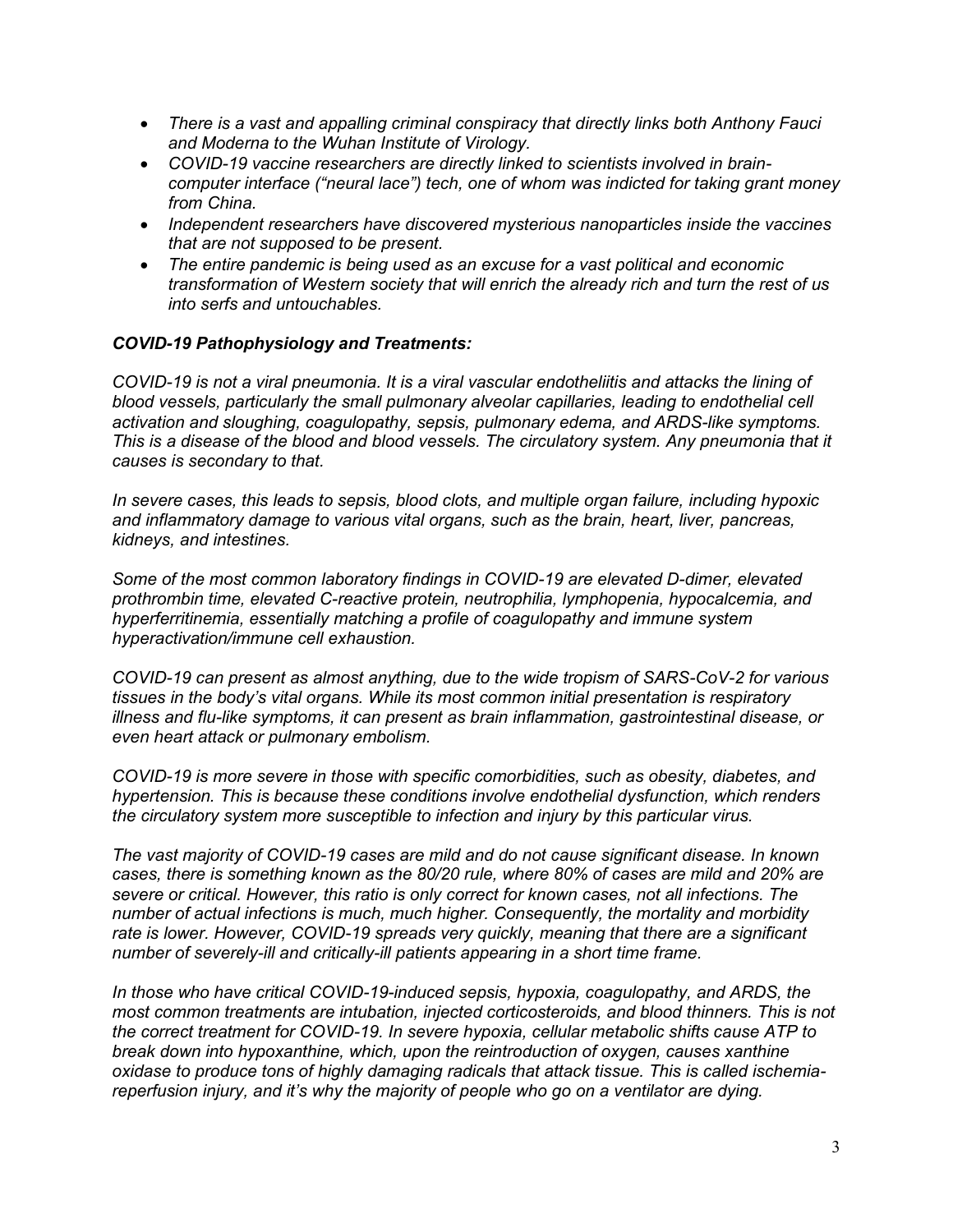*In the mitochondria, succinate buildup due to sepsis does the same exact thing; when oxygen is reintroduced, it makes superoxide radicals. Make no mistake, intubation will kill people who have COVID-19.*

*The end-stage of COVID-19 is severe lipid peroxidation, where fats in the body start to "rust" due to damage by oxidative stress. This drives autoimmunity. Oxidized lipids appear as foreign objects to the immune system, which recognizes and forms antibodies against OSEs, or oxidation-specific epitopes. Also, oxidized lipids feed directly into pattern recognition receptors, triggering even more inflammation and summoning even more cells of the innate immune system that release even more destructive enzymes. This is similar to the pathophysiology of Lupus.*

*COVID-19's pathology is dominated by extreme oxidative stress and neutrophil respiratory burst, to the point where hemoglobin becomes incapable of carrying oxygen due to heme iron being stripped out of heme by hypochlorous acid. No amount of supplemental oxygen can oxygenate blood that chemically refuses to bind O2.*

# *The breakdown of the pathology is as follows:*

*SARS-CoV-2 Spike binds to ACE2. Angiotensin Converting Enzyme 2 is an enzyme that is part of the renin-angiotensin-aldosterone system, or RAAS. The RAAS is a hormone control system that moderates fluid volume in the body and in the bloodstream (i.e. osmolarity) by controlling salt retention and excretion. This protein, ACE2, is ubiquitous in every part of the body that interfaces with the circulatory system, particularly in vascular endothelial cells and pericytes, brain astrocytes, renal tubules and podocytes, pancreatic islet cells, bile duct and intestinal epithelial cells, and the seminiferous ducts of the testis, all of which SARS-CoV-2 can infect, not just the lungs.*

*SARS-CoV-2 infects a cell as follows: SARS-CoV-2 Spike undergoes a conformational change where the S1 trimers flip up and extend, locking onto ACE2 bound to the surface of a cell. TMPRSS2, or transmembrane protease serine 2, comes along and cuts off the heads of the Spike, exposing the S2 stalk-shaped subunit inside. The remainder of the Spike undergoes a conformational change that causes it to unfold like an extension ladder, embedding itself in the cell membrane. Then, it folds back upon itself, pulling the viral membrane and the cell membrane together. The two membranes fuse, with the virus's proteins migrating out onto the surface of the cell. The SARS-CoV-2 nucleocapsid enters the cell, disgorging its genetic material and beginning the viral replication process, hijacking the cell's own structures to produce more virus.*

*SARS-CoV-2 Spike proteins embedded in a cell can actually cause human cells to fuse together, forming syncytia/MGCs (multinuclear giant cells). They also have other pathogenic, harmful effects. SARS-CoV- 2's viroporins, such as its Envelope protein, act as calcium ion channels, introducing calcium into infected cells. The virus suppresses the natural interferon response, resulting in delayed inflammation. SARS-CoV-2 N protein can also directly activate the NLRP3 inflammasome. Also, it suppresses the Nrf2 antioxidant pathway. The suppression of ACE2 by binding with Spike causes a buildup of bradykinin that would otherwise be broken down by ACE2.*

*This constant calcium influx into the cells results in (or is accompanied by) noticeable hypocalcemia, or low blood calcium, especially in people with Vitamin D deficiencies and preexisting endothelial dysfunction.*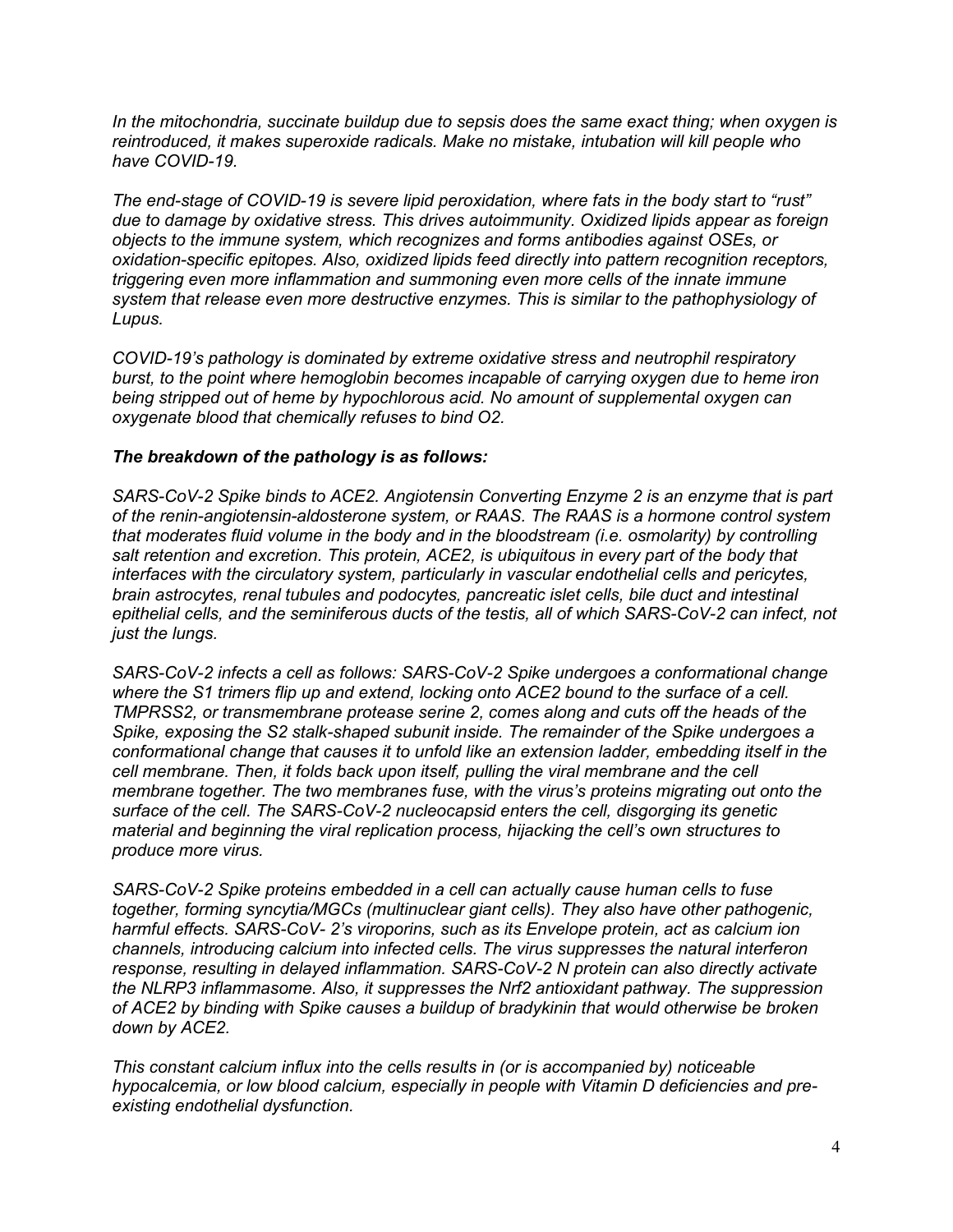*Bradykinin upregulates cAMP, cGMP, COX, and Phospholipase C activity. This results in prostaglandin release and vastly increased intracellular calcium signaling, which promotes highly aggressive ROS release and ATP depletion. NADPH oxidase releases superoxide into the extracellular space. Superoxide radicals react with nitric oxide to form peroxynitrite. Peroxynitrite reacts with the tetrahydrobiopterin cofactor needed by endothelial nitric oxide synthase, destroying it and "uncoupling" the enzymes, causing nitric oxide synthase to synthesize more superoxide instead. This proceeds in a positive feedback loop until nitric oxide bioavailability in the circulatory system is depleted.*

*Dissolved nitric oxide gas produced constantly by eNOS serves many important functions, but it is also antiviral against SARS-like coronaviruses, preventing the palmitoylation of the viral Spike protein and making it harder for it to bind to host receptors. The loss of NO allows the virus to begin replicating with impunity in the body. Those with endothelial dysfunction (i.e. hypertension, diabetes, obesity, old age, African-American race) have redox equilibrium issues to begin with, giving the virus an advantage.*

*Due to the extreme cytokine release triggered by these processes, the body summons a great deal of neutrophils and monocyte-derived alveolar macrophages to the lungs. Cells of the innate immune system are the first-line defenders against pathogens. They work by engulfing invaders and trying to attack them with enzymes that produce powerful oxidants, like SOD and MPO. Superoxide dismutase takes superoxide and makes hydrogen peroxide, and myeloperoxidase takes hydrogen peroxide and chlorine ions and makes hypochlorous acid, which is many, many times more reactive than sodium hypochlorite bleach.*

*Neutrophils have a nasty trick. They can also eject these enzymes into the extracellular space, where they will continuously spit out peroxide and bleach into the bloodstream. This is called neutrophil extracellular trap formation, or, when it becomes pathogenic and counterproductive, NETosis. In severe and critical COVID-19, there is actually rather severe NETosis.*

*Hypochlorous acid building up in the bloodstream begins to bleach the iron out of heme and compete for O2 binding sites. Red blood cells lose the ability to transport oxygen, causing the sufferer to turn blue in the face. Unliganded iron, hydrogen peroxide, and superoxide in the bloodstream undergo the Haber- Weiss and Fenton reactions, producing extremely reactive hydroxyl radicals that violently strip electrons from surrounding fats and DNA, oxidizing them severely.*

*This condition is not unknown to medical science. The actual name for all of this is acute sepsis.*

*We know this is happening in COVID-19 because people who have died of the disease have noticeable ferroptosis signatures in their tissues, as well as various other oxidative stress markers such as nitrotyrosine, 4-HNE, and malondialdehyde.*

*When you intubate someone with this condition, you are setting off a free radical bomb by supplying the cells with O2. It's a catch-22, because we need oxygen to make Adenosine Triphosphate (that is, to live), but O2 is also the precursor of all these damaging radicals that lead to lipid peroxidation.*

*The correct treatment for severe COVID-19 related sepsis is non-invasive ventilation, steroids, and antioxidant infusions. Most of the drugs repurposed for COVID-19 that show any benefit whatsoever in rescuing critically-ill COVID-19 patients are antioxidants. N-acetylcysteine, melatonin, fluvoxamine, budesonide, famotidine, cimetidine, and ranitidine are all antioxidants.*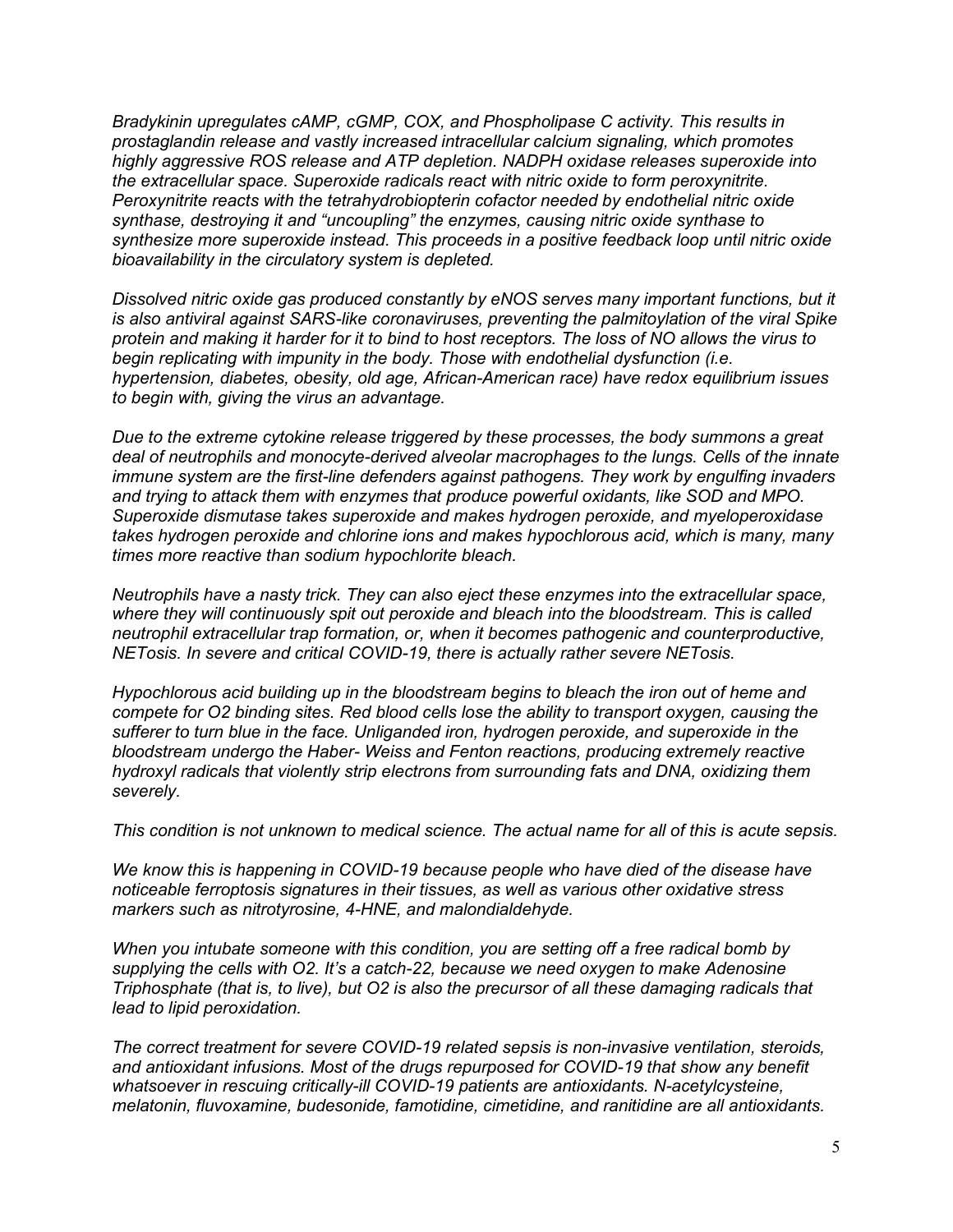*Indomethacin prevents iron- driven oxidation of arachidonic acid to isoprostanes. There are powerful antioxidants such as apocynin that have not even been tested on COVID-19 patients yet which could defang neutrophils, prevent lipid peroxidation, restore endothelial health, and restore oxygenation to the tissues.*

*Scientists who know anything about pulmonary neutrophilia, ARDS, and redox biology have known or surmised much of this since March 2020. In April 2020, Swiss scientists confirmed that COVID-19 was a vascular endotheliitis. By late 2020, experts had already concluded that COVID-19 causes a form of viral sepsis. They also know that sepsis can be effectively treated with antioxidants. None of this information is particularly new, and yet, for the most part, it has not been acted upon. Doctors continue to use damaging intubation techniques with high PEEP settings despite high lung compliance and poor oxygenation, killing an untold number of critically ill patients with medical malpractice.*

*Because of the way they are constructed, Randomized Control Trials will never show any benefit for any antiviral against COVID-19. Not Remdesivir, not Kaletra, not HCQ, and not Ivermectin. The reason for this is simple; for the patients that they have recruited for these studies, such as Oxford's ludicrous RECOVERY study, the intervention is too late to have any positive effect.*

*The clinical course of COVID-19 is such that by the time most people seek medical attention for hypoxia, their viral load has already tapered off to almost nothing. If someone is about 10 days post-exposure and has already been symptomatic for five days, there is hardly any virus left in their bodies, only cellular damage and derangement that has initiated a hyperinflammatory response. It is from this group that the clinical trials for antivirals have recruited, pretty much exclusively.*

*In these trials, they give antivirals to severely ill patients who have no virus in their bodies, only a delayed hyperinflammatory response, and then absurdly claim that antivirals have no utility in treating or preventing COVID-19. These clinical trials do not recruit people who are presymptomatic. They do not test pre-exposure or post-exposure prophylaxis.*

*This is like using a defibrillator to shock only flatline, and then absurdly claiming that defibrillators have no medical utility whatsoever when the patients refuse to rise from the dead. The intervention is too late. These trials for antivirals show systematic, egregious selection bias. They are providing a treatment that is futile to the specific cohort they are enrolling.*

*India went against the instructions of the WHO and mandated the prophylactic usage of Ivermectin. They have almost completely eradicated COVID-19. The Indian Bar Association of Mumbai has brought criminal charges against WHO Chief Scientist Dr. Soumya Swaminathan for recommending against the use of Ivermectin.*

*Ivermectin is not "horse dewormer". Yes, it is sold in veterinary paste form as a dewormer for animals. It has also been available in pill form for humans for decades, as an antiparasitic drug.*

*The media have disingenuously claimed that because Ivermectin is an antiparasitic drug, it has no utility as an antivirus. This is incorrect. Ivermectin has utility as an antiviral. It blocks importin, preventing nuclear import, effectively inhibiting viral access to cell nuclei. Many drugs currently on the market have multiple modes of action. Ivermectin is one such drug. It is both antiparasitic and antiviral.*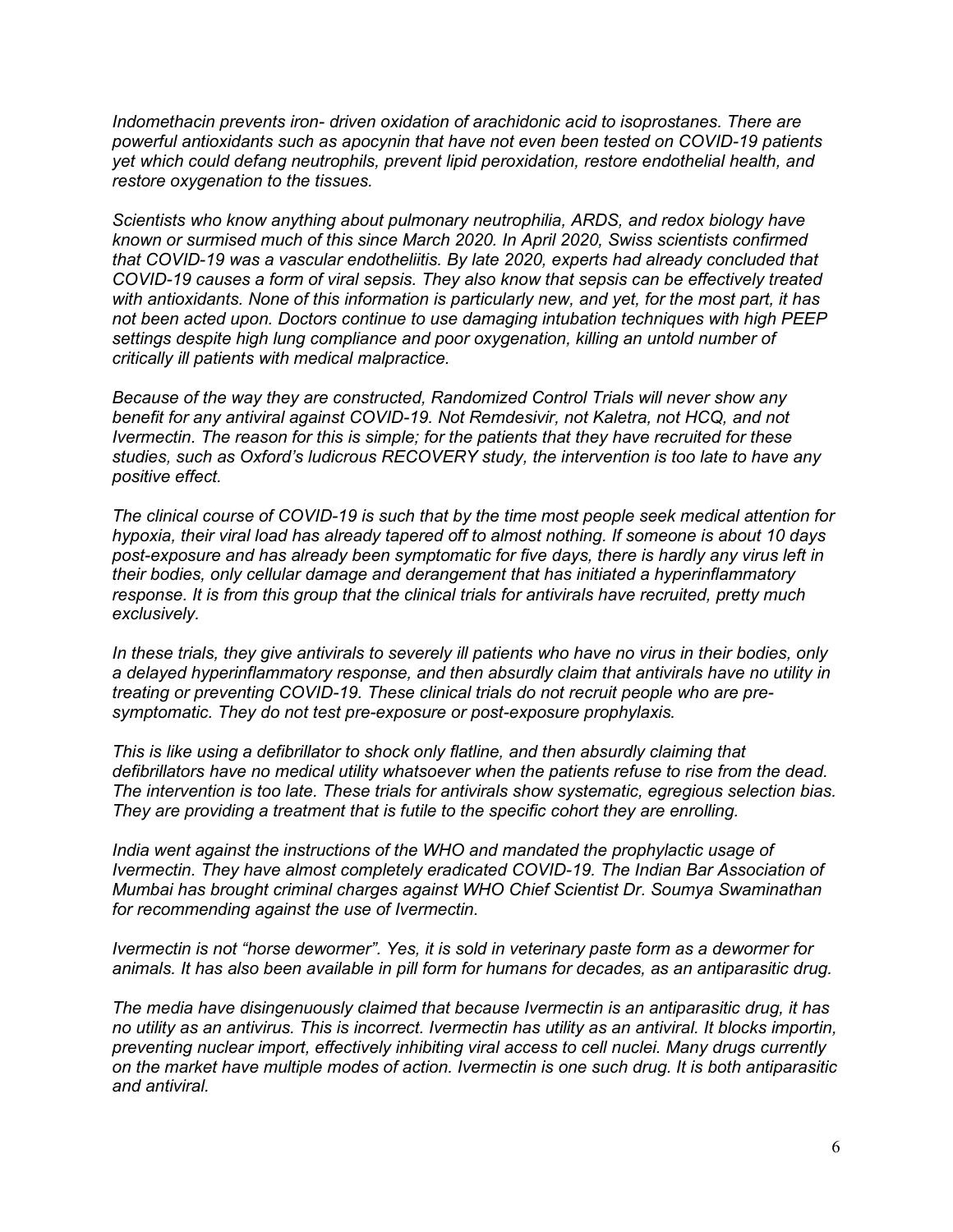*In Bangladesh, Ivermectin costs \$1.80 for an entire 5-day course. Remdesivir, which is toxic to the liver, costs \$3,120 for a 5-day course of the drug. Billions of dollars of utterly useless Remdesivir were sold to our governments on the taxpayer's dime, and it ended up being totally useless for treating hyperinflammatory COVID-19. The media has hardly even covered this at all.*

*The opposition to the use of generic Ivermectin is not based in science. It is purely financially and politically-motivated. An effective non-vaccine intervention would jeopardize the rushed FDA approval of patented vaccines and medicines for which the pharmaceutical industry stands to rake in billions upon billions of dollars in sales on an ongoing basis.*

*The majority of the public are scientifically illiterate and cannot grasp what any of this even means, thanks to a pathetic educational system that has miseducated them. You would be lucky to find 1 in 100 people who have even the faintest clue what any of this actually means.*

# *COVID-19 Transmission:*

*COVID-19 is airborne. The WHO carried water for China by claiming that the virus was only droplet- borne. Our own CDC absurdly claimed that it was mostly transmitted by fomite-to-face contact, which, given its rapid spread from Wuhan to the rest of the world, would have been physically impossible.*

*The ridiculous belief in fomite-to-face being a primary mode of transmission led to the use of surface disinfection protocols that wasted time, energy, productivity, and disinfectant.*

*The 6-foot guidelines are absolutely useless. The minimum safe distance to protect oneself from an aerosolized virus is to be 15+ feet away from an infected person, no closer. Realistically, no public transit is safe.*

*Surgical masks do not protect you from aerosols. The virus is too small and the filter media has too large of gaps to filter it out. They may catch respiratory droplets and keep the virus from being expelled by someone who is sick, but they do not filter a cloud of infectious aerosols if someone were to walk into said cloud.*

*The minimum level of protection against this virus is quite literally a P100 respirator, a PAPR/CAPR, or a 40mm NATO CBRN respirator, ideally paired with a full-body tyvek or tychem suit, gloves, and booties, with all the holes and gaps taped.*

*Live SARS-CoV-2 may potentially be detected in sewage outflows, and there may be oral-fecal transmission. During the SARS outbreak in 2003, in the Amoy Gardens incident, hundreds of people were infected by aerosolized fecal matter rising from floor drains in their apartments.*

#### *COVID-19 Vaccine Dangers:*

*The vaccines for COVID-19 are not sterilizing and do not prevent infection or transmission. They are "leaky" vaccines. This means they remove the evolutionary pressure on the virus to become less lethal. It also means that the vaccinated are perfect carriers. In other words, those who are vaccinated are a threat to the unvaccinated, not the other way around.*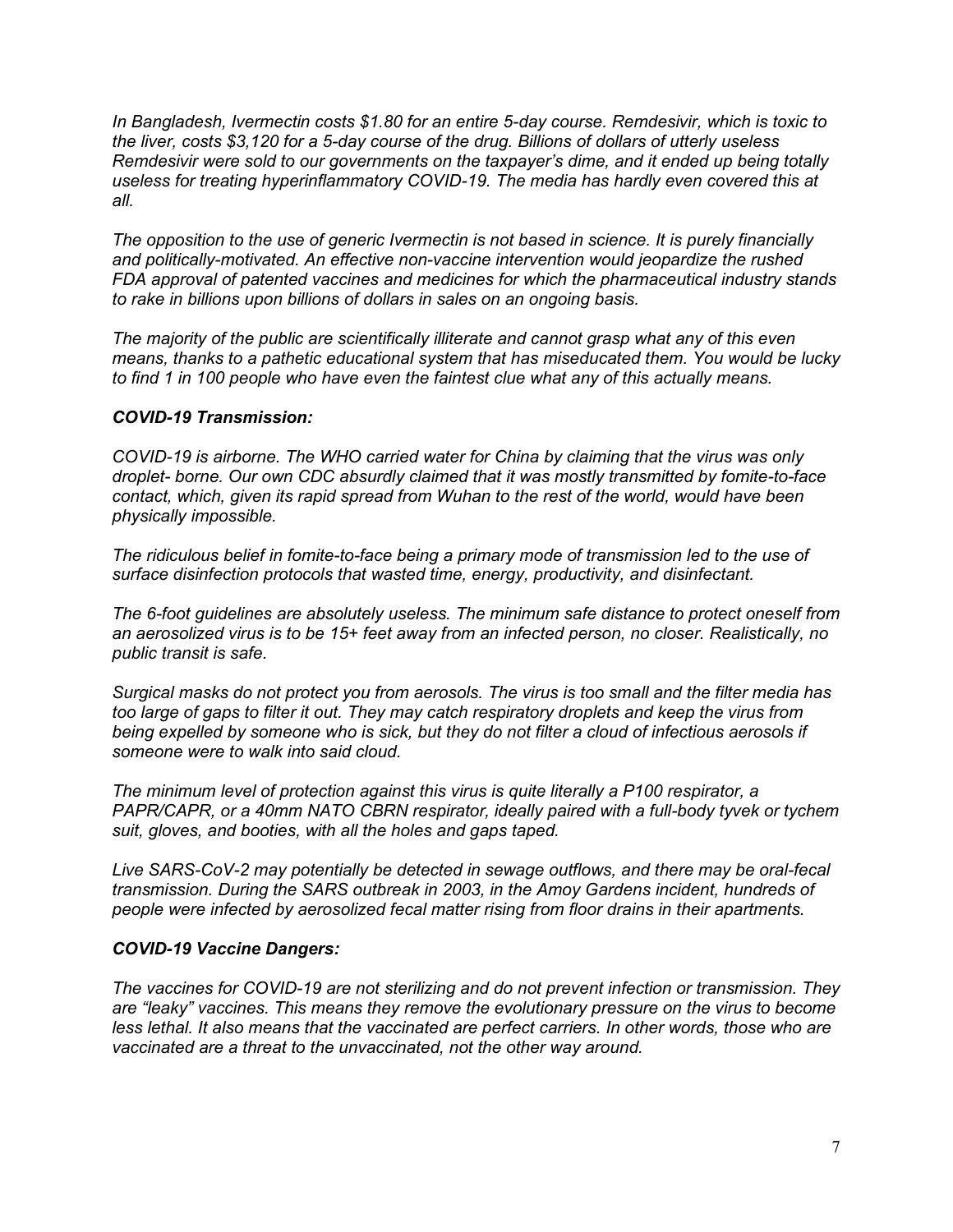*All of the COVID-19 vaccines currently in use have undergone minimal testing, with highly accelerated clinical trials. Though they appear to limit severe illness, the long-term safety profile of these vaccines remains unknown.*

*Some of these so-called "vaccines" utilize an untested new technology that has never been used in vaccines before. Traditional vaccines use weakened or killed virus to stimulate an immune response. The Moderna and Pfizer-BioNTech vaccines do not. They are purported to consist of an intramuscular shot containing a suspension of lipid nanoparticles filled with messenger RNA. The way they generate an immune response is by fusing with cells in a vaccine recipient's shoulder, undergoing endocytosis, releasing their mRNA cargo into those cells, and then utilizing the ribosomes in those cells to synthesize modified SARS-CoV-2 Spike proteins in-situ.*

*These modified Spike proteins then migrate to the surface of the cell, where they are anchored in place by a transmembrane domain. The adaptive immune system detects the non-human viral protein being expressed by these cells, and then forms antibodies against that protein. This is purported to confer protection against the virus, by training the adaptive immune system to recognize and produce antibodies against the Spike on the actual virus. The J&J and AstraZeneca vaccines do something similar, but use an adenovirus vector for genetic material delivery instead of a lipid nanoparticle. These vaccines were produced or validated with the aid of fetal cell lines HEK-293 and PER.C6, which people with certain religious convictions may object strongly to.*

# *SARS-CoV-2 Spike is a highly pathogenic protein on its own. It is impossible to overstate the danger presented by introducing this protein into the human body.*

*It is claimed by vaccine manufacturers that the vaccine remains in cells in the shoulder, and that*  SARS- CoV-2 Spike produced and expressed by these cells from the vaccine's genetic material *is harmless and inert, thanks to the insertion of prolines in the Spike sequence to stabilize it in the prefusion conformation, preventing the Spike from becoming active and fusing with other cells. However, a pharmacokinetic study from Japan showed that the lipid nanoparticles and mRNA from the Pfizer vaccine did not stay in the shoulder, and in fact bioaccumulated in many different organs, including the reproductive organs and adrenal glands, meaning that modified Spike is being expressed quite literally all over the place. These lipid nanoparticles may trigger anaphylaxis in an unlucky few, but far more concerning is the unregulated expression of Spike in various somatic cell lines far from the injection site and the unknown consequences of that.*

*Messenger RNA is normally consumed right after it is produced in the body, being translated into a protein by a ribosome. COVID-19 vaccine mRNA is produced outside the body, long before a ribosome translates it. In the meantime, it could accumulate damage if inadequately preserved. When a ribosome attempts to translate a damaged strand of mRNA, it can become stalled. When this happens, the ribosome becomes useless for translating proteins because it now has a piece of mRNA stuck in it, like a lace card in an old punch card reader. The whole thing has to be cleaned up and new ribosomes synthesized to replace it. In cells with low ribosome turnover, like nerve cells, this can lead to reduced protein synthesis, cytopathic effects, and neuropathies.*

*Certain proteins, including SARS-CoV-2 Spike, have proteolytic cleavage sites that are basically like little dotted lines that say "cut here", which attract a living organism's own proteases (essentially, molecular scissors) to cut them.*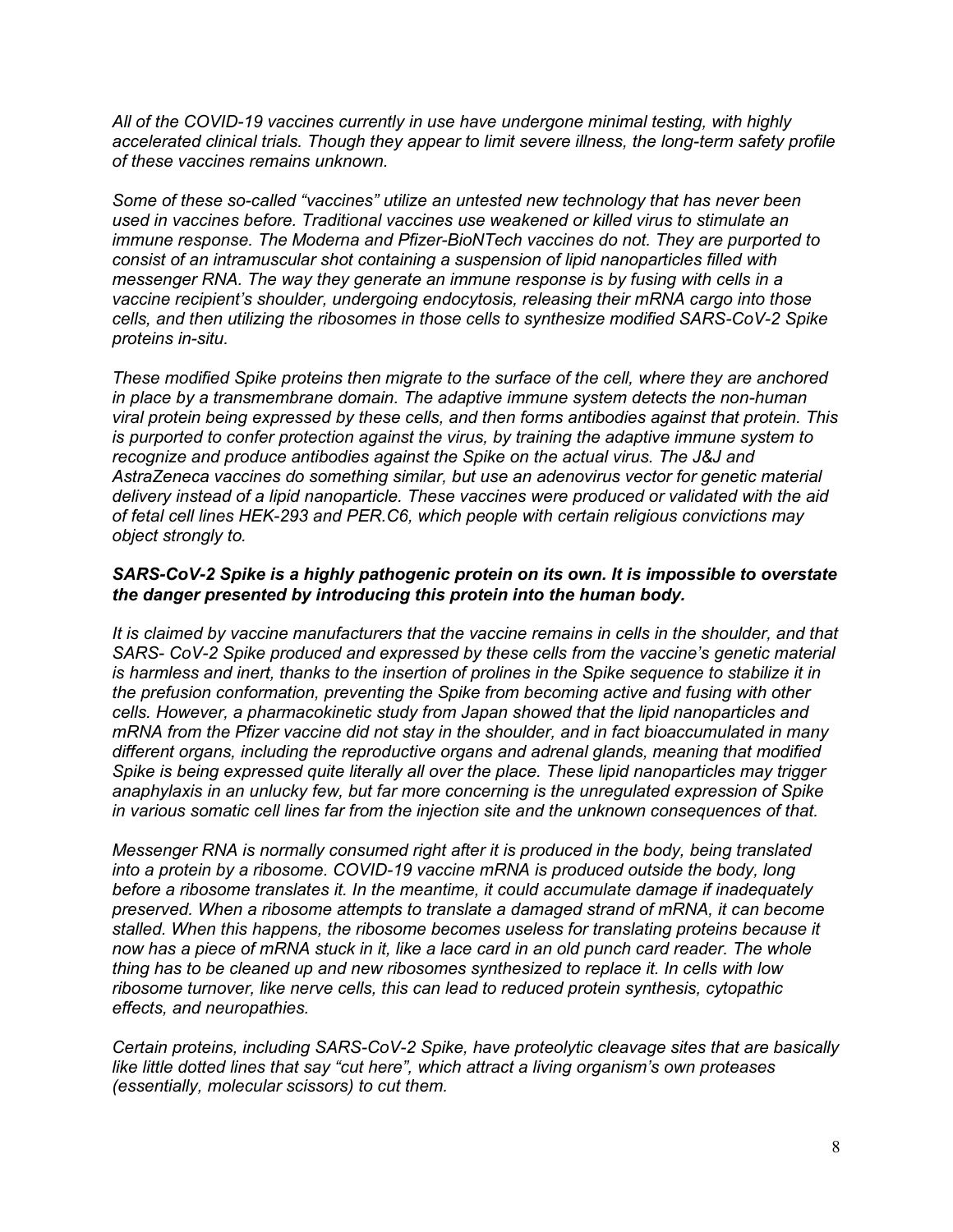*There is a possibility that S1 may be proteolytically cleaved from S2, causing active S1 to float away into the bloodstream while leaving the S2 "stalk" embedded in the membrane of the cell that expressed the protein.*

*SARS-CoV-2 Spike has a Superantigenic region (SAg), which may promote extreme inflammation.*

*Anti-Spike antibodies were found in one study to function as autoantibodies and attack the body's own cells. Those who have been immunized with COVID-19 vaccines have developed blood clots, myocarditis, Guillain-Barre Syndrome, Bell's Palsy, and multiple sclerosis flares, indicating that the vaccine promotes autoimmune reactions against healthy tissue.*

*SARS-CoV-2 Spike does not only bind to ACE2. It was suspected to have regions that bind to basigin, integrins, neuropilin-1, and bacterial lipopolysaccharides as well. SARS-CoV-2 Spike, on its own, can potentially bind any of these things and act as a ligand for them, triggering unspecified and likely highly inflammatory cellular activity.*

*SARS-CoV-2 Spike contains an unusual PRRA insert that forms a furin cleavage site. Furin is a ubiquitous human protease, making this an ideal property for the Spike to have, giving it a high degree of cell tropism. No wild-type SARS-like coronaviruses related to SARS-CoV-2 possess this feature, making it highly suspicious, and perhaps a sign of human tampering.*

*SARS-CoV-2 Spike has a prion-like domain that enhances its infectiousness.*

*The Spike S1 RBD may bind to heparin-binding proteins and promote amyloid aggregation. In humans, this could lead to Parkinson's, Lewy Body Dementia, premature Alzheimer's, or various other neurodegenerative diseases. This is very concerning because SARS-CoV-2 S1 is capable of injuring and penetrating the blood-brain barrier and entering the brain. It is also capable of increasing the permeability of the blood-brain barrier to other molecules.*

*SARS-CoV-2, like other betacoronaviruses, may have Dengue-like ADE, or antibody-dependent enhancement of disease. For those who aren't aware, some viruses, including betacoronaviruses, have a feature called ADE. There is also something called Original Antigenic Sin, which is the observation that the body prefers to produce antibodies based on previouslyencountered strains of a virus over newly- encountered ones.*

*In ADE, antibodies from a previous infection become non-neutralizing due to mutations in the virus's proteins. These non-neutralizing antibodies then act as trojan horses, allowing live, active virus to be pulled into macrophages through their Fc receptor pathways, allowing the virus to infect immune cells that it would not have been able to infect before. This has been known to happen with Dengue Fever; when someone gets sick with Dengue, recovers, and then contracts a different strain, they can get very, very ill.*

*If someone is vaccinated with mRNA based on the Spike from the initial Wuhan strain of SARS-CoV-2, and then they become infected with a future, mutated strain of the virus, they may become severely ill. In other words, it is possible for vaccines to sensitize someone to disease.*

*There is a precedent for this in recent history. Sanofi's Dengvaxia vaccine for Dengue failed because it caused immune sensitization in people whose immune systems were Dengue-naive.*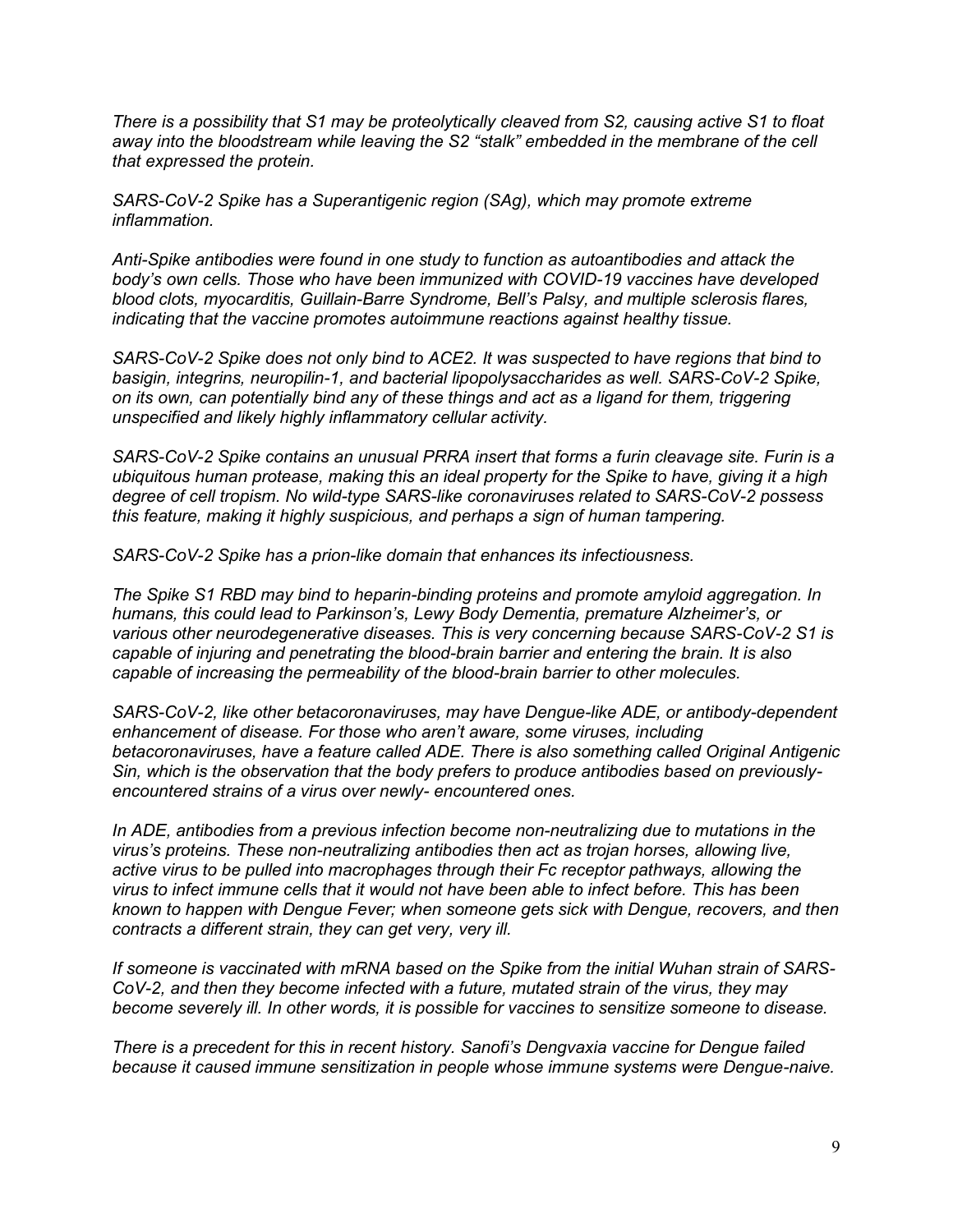*In mice immunized against SARS-CoV and challenged with the virus, a close relative of SARS-CoV-2, they developed immune sensitization, Th2 immunopathology, and eosinophil infiltration in their lungs.*

*We have been told that SARS-CoV-2 mRNA vaccines cannot be integrated into the human genome, because messenger RNA cannot be turned back into DNA. This is false. There are elements in human cells called LINE-1 retrotransposons, which can indeed integrate mRNA into a human genome by endogenous reverse transcription. Because the mRNA used in the vaccines is stabilized, it hangs around in cells longer, increasing the chances for this to happen. If the gene for SARS-CoV-2 Spike is integrated into a portion of the genome that is not silent and actually expresses a protein, it is possible that people who take this vaccine may continuously express SARS-CoV-2 Spike from their somatic cells for the rest of their lives.*

*By inoculating people with a vaccine that causes their bodies to produce Spike in-situ, they are being inoculated with a pathogenic protein. A toxin that may cause long-term inflammation, heart problems, and a raised risk of cancers. In the long-term, it may also potentially lead to premature neurodegenerative disease.*

*Absolutely nobody should be compelled to take this vaccine under any circumstances, and in actual fact, the vaccination campaign must be stopped immediately.*

# *COVID-19 Criminal Conspiracy:*

*The vaccine and the virus were made by the same people.*

*In 2014, there was a moratorium on SARS gain-of-function research that lasted until 2017. This research was not halted. Instead, it was outsourced, with the federal grants being laundered through NGOs.*

*Ralph Baric is a virologist and SARS expert at UNC Chapel Hill in North Carolina. This is who Anthony Fauci was referring to when he insisted, before Congress, that if any gain-of-function research was being conducted, it was being conducted in North Carolina.*

*This was a lie. Anthony Fauci lied before Congress. A felony.*

*Ralph Baric and Shi Zhengli are colleagues and have co-written papers together. Ralph Baric mentored Shi Zhengli in his gain-of-function manipulation techniques, particularly serial passage, which results in a virus that appears as if it originated naturally. In other words, deniable bioweapons. Serial passage in humanized hACE2 mice may have produced something like SARS-CoV-2.*

*The funding for the gain-of-function research being conducted at the Wuhan Institute of Virology came from Peter Daszak. Peter Daszak runs an NGO called EcoHealth Alliance. EcoHealth Alliance received millions of dollars in grant money from the National Institutes of Health/National Institute of Allergy and Infectious Diseases (that is, Anthony Fauci), the Defense Threat Reduction Agency (part of the US Department of Defense), and the United States Agency for International Development. NIH/NIAID contributed a few million dollars, and DTRA and USAID each contributed tens of millions of dollars towards this research. Altogether, it was over a hundred million dollars.*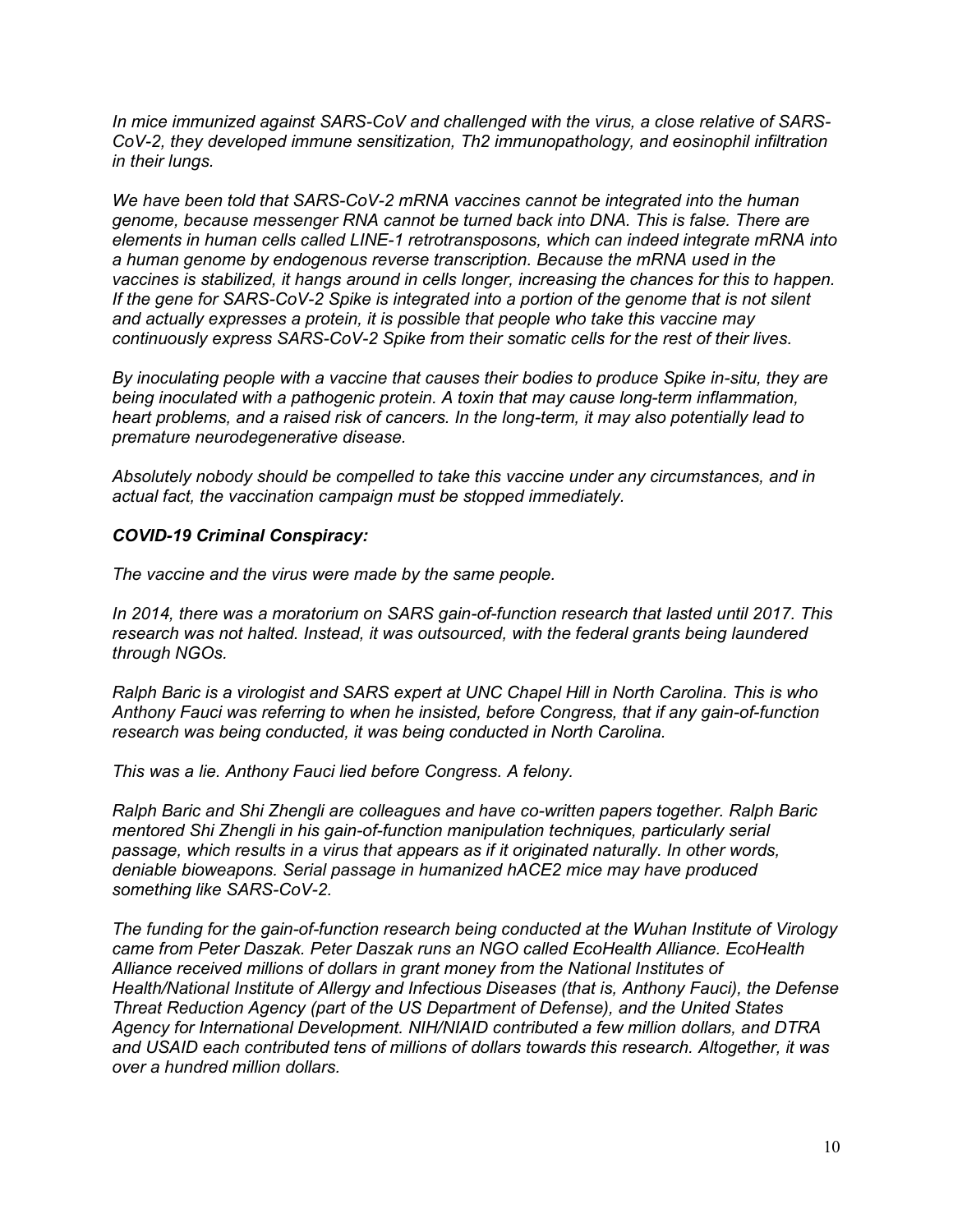*EcoHealth Alliance subcontracted these grants to the Wuhan Institute of Virology, a lab in China with a very questionable safety record and poorly trained staff, so that they could conduct gainof-function research, not in their fancy P4 lab, but in a level-2 lab where technicians wore nothing more sophisticated than perhaps a hairnet, latex gloves, and a surgical mask, instead of the bubble suits used when working with dangerous viruses. Chinese scientists in Wuhan reported being routinely bitten and urinated on by laboratory animals. Why anyone would outsource this dangerous and delicate work to the People's Republic of China, a country infamous for industrial accidents and massive explosions that have claimed hundreds of lives, is completely beyond me, unless the aim was to start a pandemic on purpose.*

*In November of 2019, three technicians at the Wuhan Institute of Virology developed symptoms consistent with a flu-like illness. Anthony Fauci, Peter Daszak, and Ralph Baric knew at once what had happened, because back channels exist between this laboratory and our scientists and officials.*

*December 12th, 2019, Ralph Baric signed a Material Transfer Agreement (essentially, an NDA) to receive Coronavirus mRNA vaccine-related materials co-owned by Moderna and NIH. It wasn't until a whole month later, on January 11th, 2020, that China allegedly sent us the sequence to what would become known as SARS-CoV-2. Moderna claims, rather absurdly, that they developed a working vaccine from this sequence in under 48 hours.*

*Stephane Bancel, the current CEO of Moderna, was formerly the CEO of bioMerieux, a French multinational corporation specializing in medical diagnostic tech, founded by one Alain Merieux. Alain Merieux was one of the individuals who was instrumental in the construction of the Wuhan Institute of Virology's P4 lab.*

*The sequence given as the closest relative to SARS-CoV-2, RaTG13, is not a real virus. It is a forgery. It was made by entering a gene sequence by hand into a database, to create a cover story for the existence of SARS-CoV-2, which is very likely a gain-of-function chimera produced at the Wuhan Institute of Virology and was either leaked by accident or intentionally released.*

*The animal reservoir of SARS-CoV-2 has never been found.*

*This is not a conspiracy "theory". It is an actual criminal conspiracy, in which people connected to the development of Moderna's mRNA-1273 are directly connected to the Wuhan Institute of Virology and their gain-of-function research by very few degrees of separation, if any. The paper trail is well- established.*

*The lab-leak theory has been suppressed because pulling that thread leads one to inevitably conclude that there is enough circumstantial evidence to link Moderna, the NIH, the WIV, and both the vaccine and the virus's creation together. In a sane country, this would have immediately led to the world's biggest RICO and mass murder case. Anthony Fauci, Peter Daszak, Ralph Baric, Shi Zhengli, and Stephane Bancel, and their accomplices, would have been indicted and prosecuted to the fullest extent of the law. Instead, billions of our tax dollars were awarded to the perpetrators.*

*The FBI raided Allure Medical in Shelby Township north of Detroit for billing insurance for "fraudulent COVID-19 cures". The treatment they were using? Intravenous Vitamin C. An antioxidant. Which, as described above, is an entirely valid treatment for COVID-19-induced sepsis, and indeed, is now part of the MATH+ protocol advanced by Dr. Paul E. Marik.*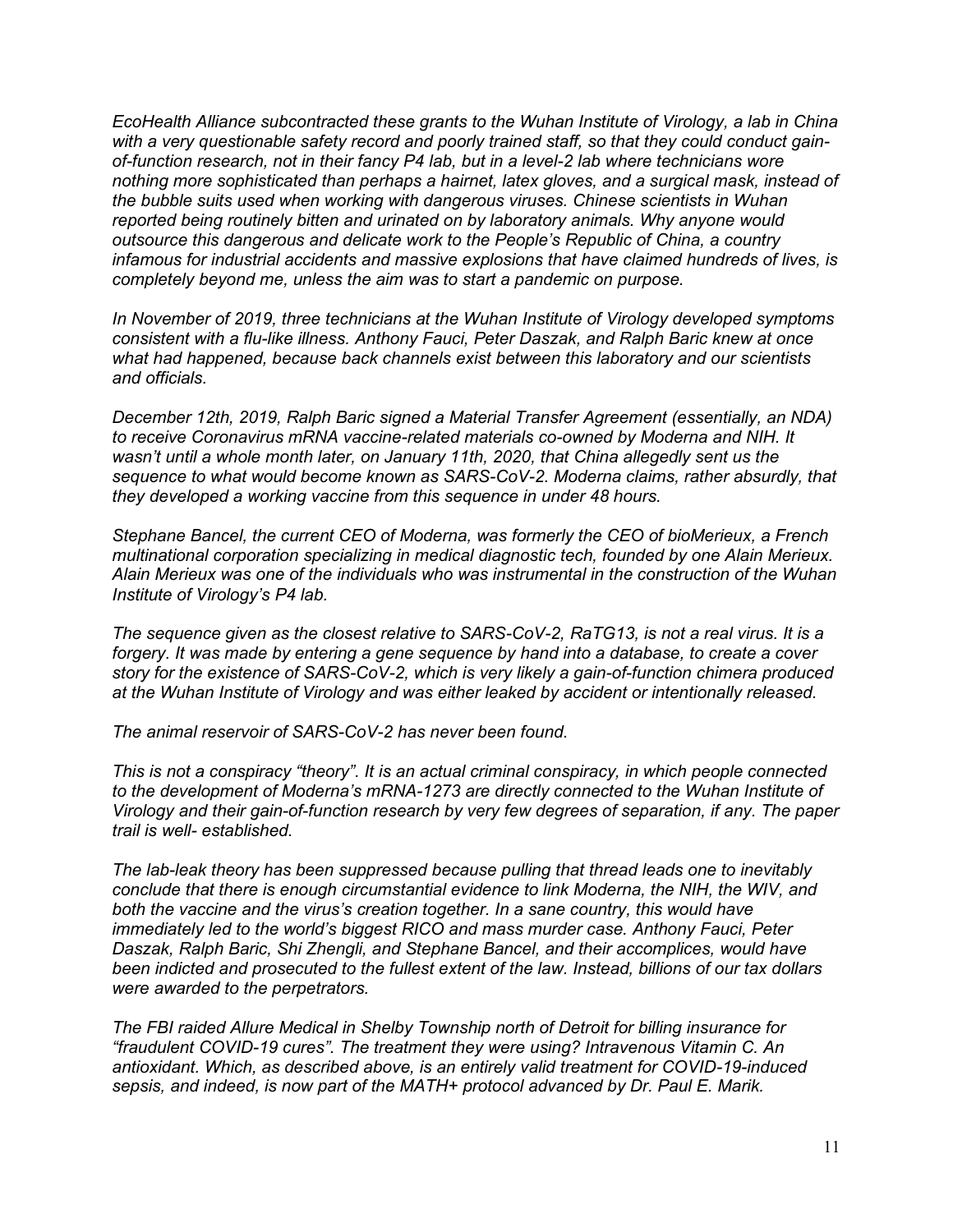*The FDA banned ranitidine (Zantac) due to supposed NDMA (N-nitrosodimethylamine) contamination. Ranitidine is not only an H2 blocker used as antacid, but also has a powerful antioxidant effect, scavenging hydroxyl radicals. This gives it utility in treating COVID-19.*

*The FDA also attempted to take N-acetylcysteine, a harmless amino acid supplement and antioxidant, off the shelves, compelling Amazon to remove it from their online storefront.*

*This leaves us with a chilling question: did the FDA knowingly suppress antioxidants useful for treating COVID-19 sepsis as part of a criminal conspiracy against the American public?*

*The establishment is cooperating with, and facilitating, the worst criminals in human history, and are actively suppressing non-vaccine treatments and therapies in order to compel us to inject these criminals' products into our bodies. This is absolutely unacceptable.*

#### *COVID-19 Vaccine Development and Links to Transhumanism:*

*This section deals with some more speculative aspects of the pandemic and the medical and scientific establishment's reaction to it, as well as the disturbing links between scientists involved in vaccine research and scientists whose work involved merging nanotechnology with living cells.*

*On June 9th, 2020, Charles Lieber, a Harvard nanotechnology researcher with decades of experience, was indicted by the DOJ for fraud. Charles Lieber received millions of dollars in grant money from the US Department of Defense, specifically the military think tanks DARPA, AFOSR, and ONR, as well as NIH and MITRE. His specialty is the use of silicon nanowires in lieu of patch clamp electrodes to monitor and modulate intracellular activity, something he has been working on at Harvard for the past twenty years. He was claimed to have been working on silicon nanowire batteries in China, but none of his colleagues can recall him ever having worked on battery technology in his life; all of his research deals with bionanotechnology, or the blending of nanotech with living cells.*

*The indictment was over his collaboration with the Wuhan University of Technology. He had double- dipped, against the terms of his DOD grants, and taken money from the PRC's Thousand Talents plan, a program which the Chinese government uses to bribe Western scientists into sharing proprietary R&D information that can be exploited by the PLA for strategic advantage.*

*Charles Lieber's own papers describe the use of silicon nanowires for brain-computer interfaces, or "neural lace" technology. His papers describe how neurons can endocytose whole silicon nanowires or parts of them, monitoring and even modulating neuronal activity. Charles Lieber was a colleague of Robert Langer. Together, along with Daniel S. Kohane, they*  worked on a paper describing artificial tissue scaffolds that could be implanted in a human heart *to monitor its activity remotely.*

*Robert Langer, an MIT alumnus and expert in nanotech drug delivery, is one of the co-founders of Moderna. His net worth is now \$5.1 billion USD thanks to Moderna's mRNA-1273 vaccine sales.*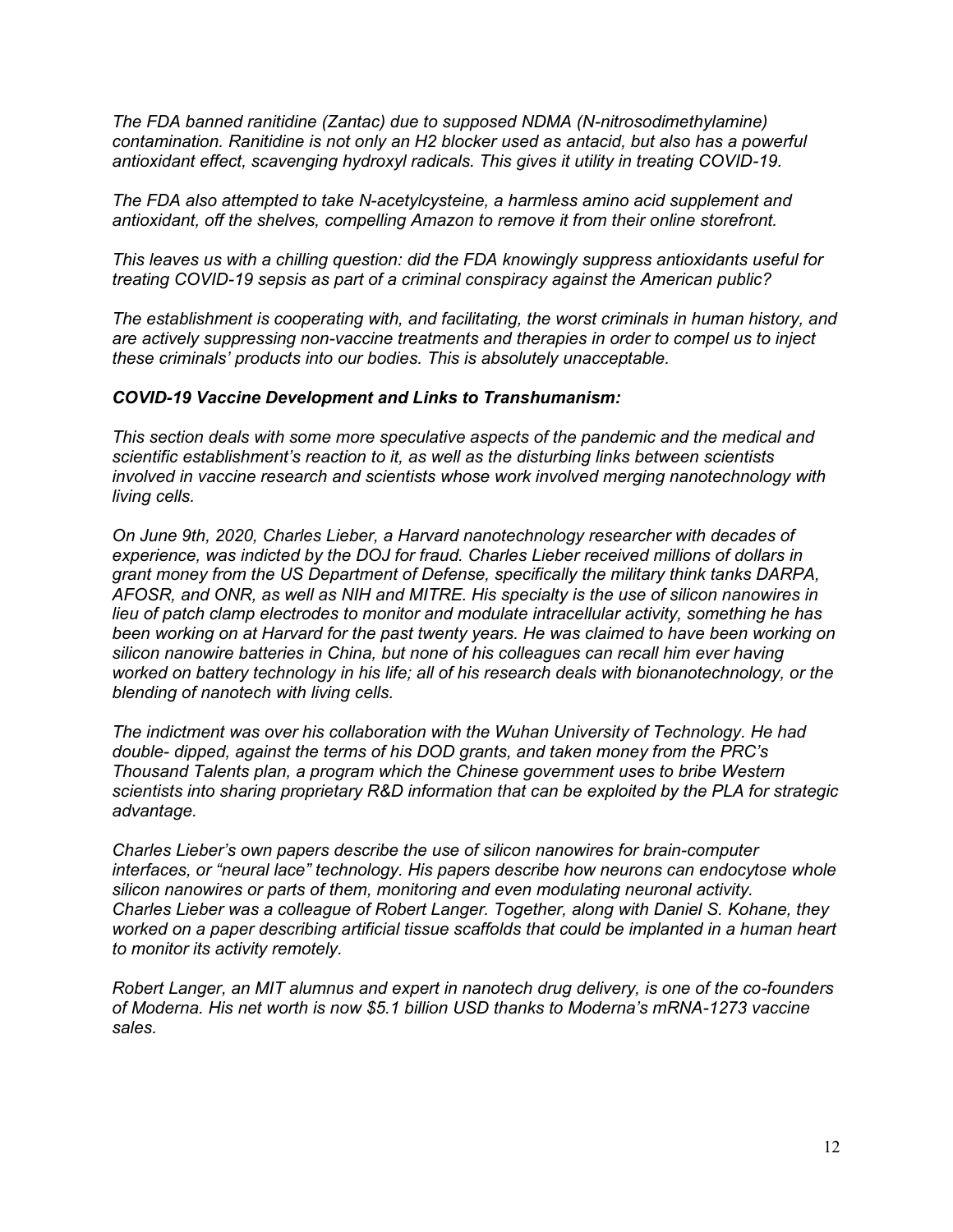*Both Charles Lieber and Robert Langer's bibliographies describe, essentially, techniques for human enhancement, i.e. transhumanism. Klaus Schwab, the founder of the World Economic Forum and the architect behind the so-called "Great Reset", has long spoken of the "blending of biology and machinery" in his books.*

*Since these revelations, it has come to the attention of independent researchers that the COVID-19 vaccines may contain reduced graphene oxide nanoparticles. Japanese researchers have also found unexplained contaminants in COVID-19 vaccines.*

*Graphene oxide is an anxiolytic. It has been shown to reduce the anxiety of laboratory mice when injected into their brains. Indeed, given SARS-CoV-2 Spike's propensity to compromise the blood-brain barrier and increase its permeability, it is the perfect protein for preparing brain tissue for extravasation of nanoparticles from the bloodstream and into the brain. Graphene is also highly conductive and, in some circumstances, paramagnetic.*

In 2013, under the Obama administration, DARPA launched the BRAIN Initiative; BRAIN is an *acronym for Brain Research Through Advancing Innovative Neurotechnologies®. This program involves the development of brain-computer interface technologies for the military, particularly non-invasive, injectable systems that cause minimal damage to brain tissue when removed. Supposedly, this technology would be used for healing wounded soldiers with traumatic brain injuries, the direct brain control of prosthetic limbs, and even new abilities such as controlling drones with one's mind.*

*Various methods have been proposed for achieving this, including optogenetics, magnetogenetics, ultrasound, implanted electrodes, and transcranial electromagnetic stimulation. In all instances, the goal is to obtain read or read-write capability over neurons, either by stimulating and probing them, or by rendering them especially sensitive to stimulation and probing.*

*However, the notion of the widespread use of BCI technology, such as Elon Musk's Neuralink device, raises many concerns over privacy and personal autonomy. Reading from neurons is problematic enough on its own. Wireless brain-computer interfaces may interact with current or future wireless GSM infrastructure, creating neurological data security concerns. A hacker or other malicious actor may compromise such networks to obtain people's brain data, and then exploit it for nefarious purposes.*

*However, a device capable of writing to human neurons, not just reading from them, presents another, even more serious set of ethical concerns. A BCI that is capable of altering the contents of one's mind for innocuous purposes, such as projecting a heads-up display onto their brain's visual center or sending audio into one's auditory cortex, would also theoretically be capable of altering mood and personality, or perhaps even subjugating someone's very will, rendering them utterly obedient to authority. This technology would be a tyrant's wet dream. Imagine soldiers who would shoot their own countrymen without hesitation, or helpless serfs who are satisfied to live in literal dog kennels.*

*BCIs could be used to unscrupulously alter perceptions of basic things such as emotions and values, changing people's thresholds of satiety, happiness, anger, disgust, and so forth. This is not inconsequential. Someone's entire regime of behaviors could be altered by a BCI, including such things as suppressing their appetite or desire for virtually anything on Maslow's Hierarchy of Needs.*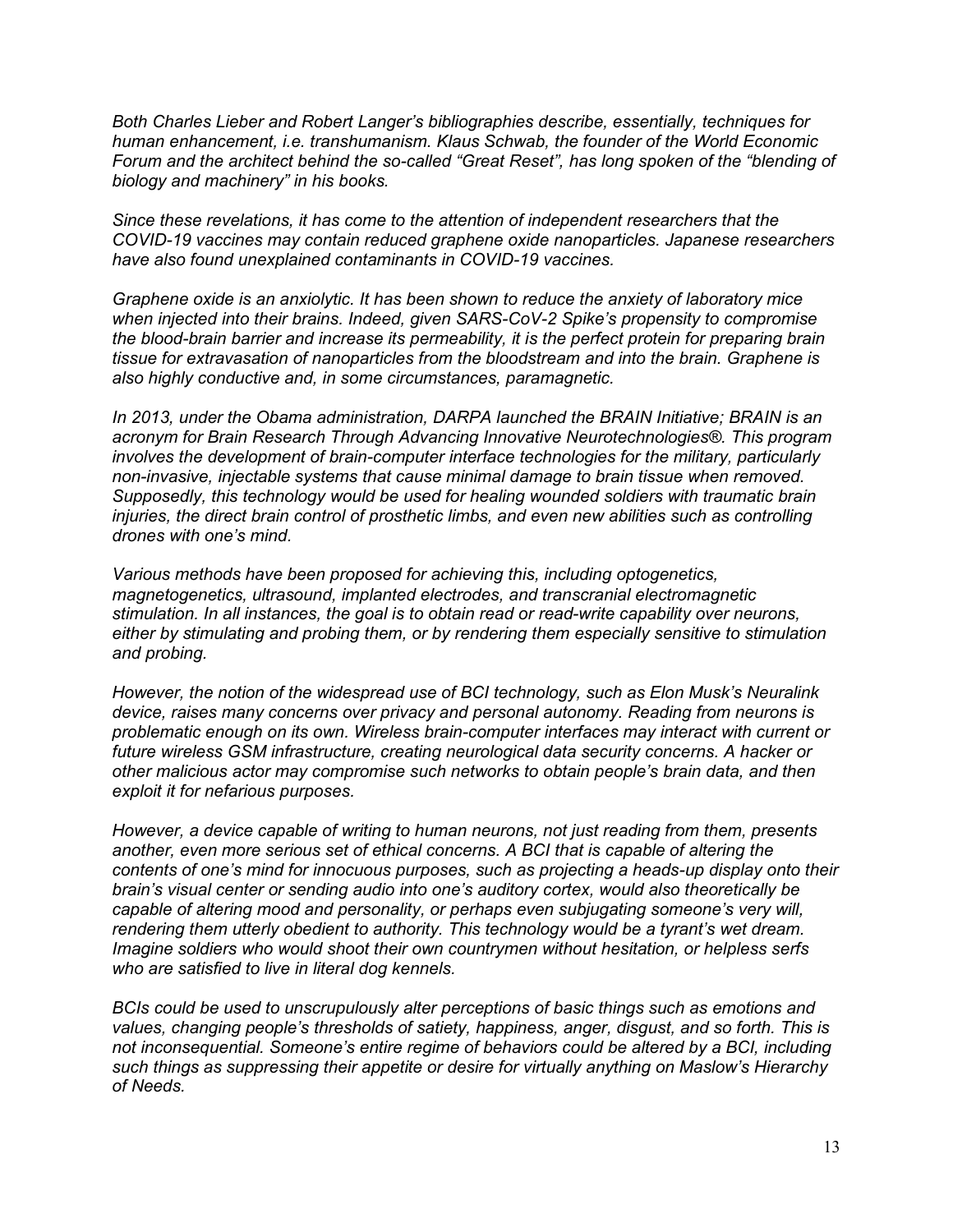*Anything is possible when you have direct access to someone's brain and its contents. Someone who is obese could be made to feel disgust at the sight of food. Someone who is involuntarily celibate could have their libido disabled so they don't even desire sex to begin with. Someone who is racist could be forced to feel delight over cohabiting with people of other races. Someone who is violent could be forced to be meek and submissive. These things might sound good to you if you are a tyrant, but to normal people, the idea of personal autonomy being overridden to such a degree is appalling.*

*For the wealthy, neural laces would be an unequaled boon, giving them the opportunity to enhance their intelligence with neuroprosthetics (i.e. an "exocortex"), and to deliver irresistible commands directly into the minds of their BCI-augmented servants, even physically or sexually abusive commands that they would normally refuse.*

*If the vaccine is a method to surreptitiously introduce an injectable BCI into millions of people without their knowledge or consent, then what we are witnessing is the rise of a tyrannical regime unlike anything ever seen before on the face of this planet, one that fully intends to strip every man, woman, and child of our free will.*

*Our flaws are what make us human. A utopia arrived at by removing people's free will is not a utopia at all. It is a monomaniacal nightmare. Furthermore, the people who rule over us are Dark Triad types who cannot be trusted with such power. Imagine being beaten and sexually assaulted by a wealthy and powerful psychopath and being forced to smile and laugh over it because your neural lace gives you no choice but to obey your master.*

*The Elites are forging ahead with this technology without giving people any room to question the social or ethical ramifications, or to establish regulatory frameworks that ensure that our personal agency and autonomy will not be overridden by these devices. They do this because they secretly dream of a future where they can treat you worse than an animal and you cannot even fight back. If this evil plan is allowed to continue, it will spell the end of humanity as we know it.*

# *Conclusions:*

*The current pandemic was produced and perpetuated by the establishment, through the use of a virus engineered in a PLA-connected Chinese biowarfare laboratory, with the aid of American taxpayer dollars and French expertise.*

*This research was conducted under the absolutely ridiculous euphemism of "gain-of-function" research, which is supposedly carried out in order to determine which viruses have the highest potential for zoonotic spillover and preemptively vaccinate or guard against them.*

*Gain-of-function/gain-of-threat research, a.k.a. "Dual-Use Research of Concern", or DURC, is bioweapon research by another, friendlier-sounding name, simply to avoid the taboo of calling it what it actually is. It has always been bioweapon research. The people who are conducting this research fully understand that they are taking wild pathogens that are not infectious in humans and making them more infectious, often taking grants from military think tanks encouraging them to do so.*

*These virologists conducting this type of research are enemies of their fellow man, like pyromaniac firefighters. GOF research has never protected anyone from any pandemic. In fact, it has now started one, meaning its utility for preventing pandemics is actually negative.*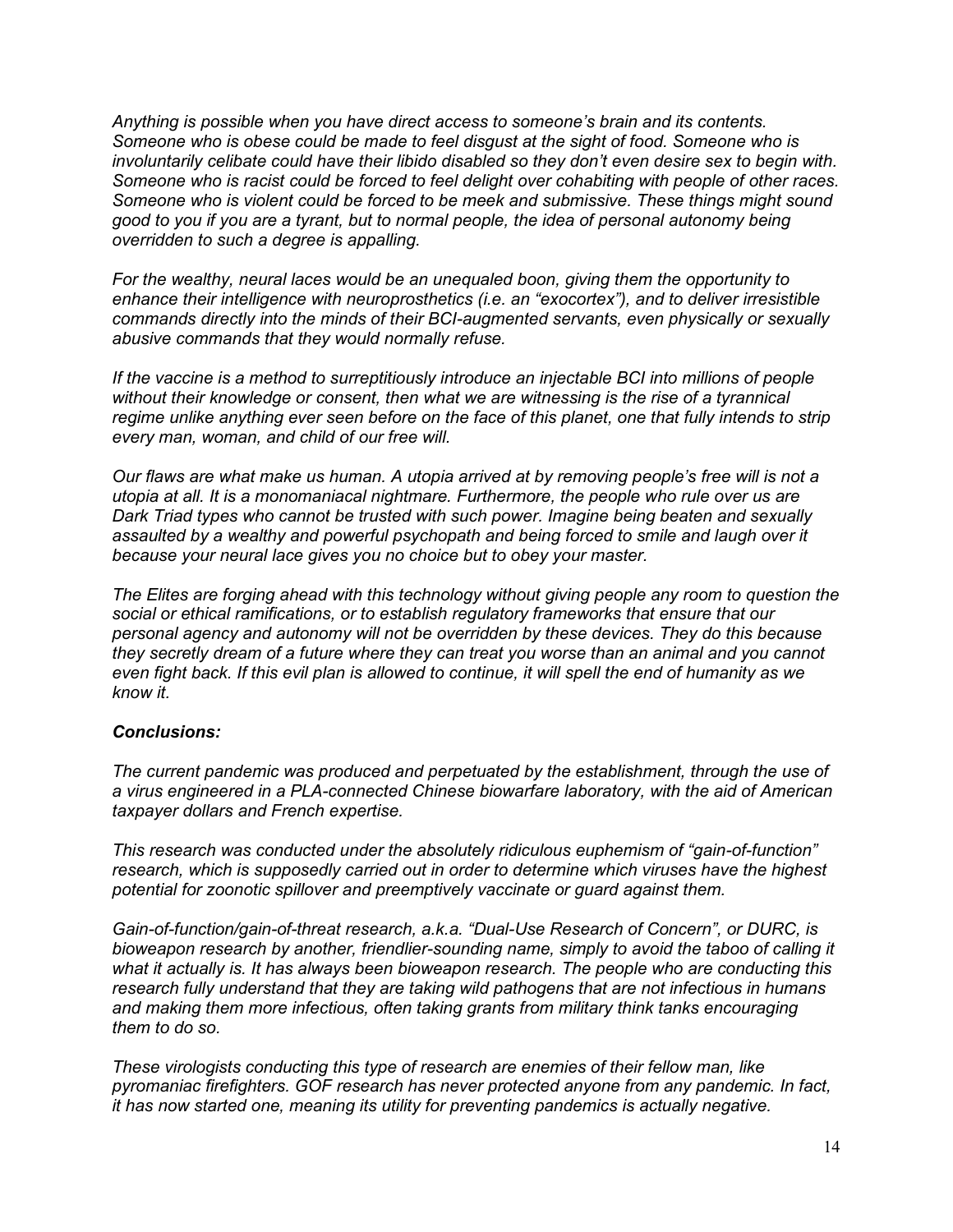*It should have been banned globally, and the lunatics performing it should have been put in straitjackets long ago.*

*Either through a leak or an intentional release from the Wuhan Institute of Virology, a deadly SARS strain is now endemic across the globe, after the WHO and CDC and public officials first downplayed the risks, and then intentionally incited a panic and lockdowns that jeopardized people's health and their livelihoods.*

*This was then used by the utterly depraved and psychopathic aristocratic class who rule over us as an excuse to coerce people into accepting an injected poison which may be a depopulation agent, a mind control/pacification agent in the form of injectable "smart dust", or both in one. They believe they can get away with this by weaponizing the social stigma of vaccine refusal. They are incorrect.*

*Their motives are clear and obvious to anyone who has been paying attention. These megalomaniacs have raided the pension funds of the free world. Wall Street is insolvent and has had an ongoing liquidity crisis since the end of 2019. The aim now is to exert total, fullspectrum physical, mental, and financial control over humanity before we realize just how badly we've been extorted by these maniacs.*

# *The pandemic and its response served multiple purposes for the Elite:*

- *Concealing a depression brought on by the usurious plunder of our economies conducted by rentier-capitalists and absentee owners who produce absolutely nothing of*  any value to society whatsoever. Instead of us having a very predictable Occupy Wall *Street Part II, the Elites and their stooges got to stand up on television and paint themselves as wise and all-powerful saviors instead of the marauding cabal of despicable land pirates that they are.*
- *Destroying small businesses and eroding the middle class.*
- *Transferring trillions of dollars of wealth from the American public and into the pockets of billionaires and special interests.*
- *Engaging in insider trading, buying stock in biotech companies and shorting brick-andmortar businesses and travel companies, with the aim of collapsing face-to-face commerce and tourism and replacing it with e-commerce and servitization.*
- *Creating a casus belli for war with China, encouraging us to attack them, wasting American lives and treasure and driving us to the brink of nuclear armageddon.*
- *Establishing technological and biosecurity frameworks for population control and technocratic- socialist "smart cities" where everyone's movements are despotically tracked, all in anticipation of widespread automation, joblessness, and food shortages, by using the false guise of a vaccine to compel cooperation.*

*Any one of these things would constitute a vicious rape of Western society. Taken together, they beggar belief; they are a complete inversion of our most treasured values.*

*What is the purpose of all of this? One can only speculate as to the perpetrators' motives, however, we have some theories.*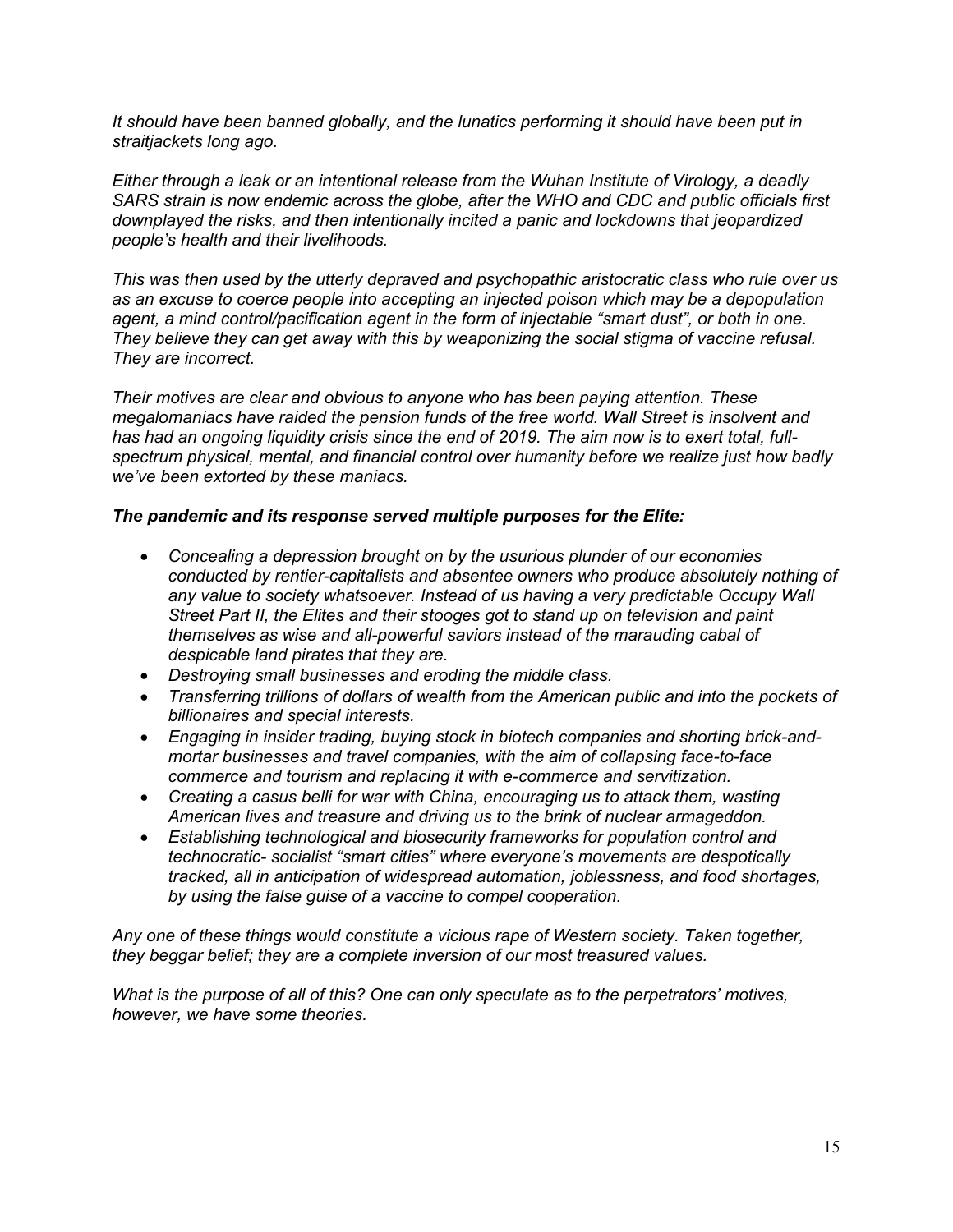*The Elites are trying to pull up the ladder, erase upward mobility for large segments of the population, cull political opponents and other "undesirables", and put the remainder of humanity on a tight leash, rationing our access to certain goods and services that they have deemed "high-impact", such as automobile use, tourism, meat consumption, and so on. Naturally, they will continue to have their own luxuries, as part of a strict caste system akin to feudalism.*

*Why are they doing this? Simple. The Elites are Neo-Malthusians and believe that we are overpopulated and that resource depletion will collapse civilization in a matter of a few short decades. They are not necessarily incorrect in this belief. We are overpopulated, and we are consuming too many resources. However, orchestrating such a gruesome and murderous power grab in response to a looming crisis demonstrates that they have nothing but the utmost contempt for their fellow man.*

*To those who are participating in this disgusting farce without any understanding of what they are doing, we have one word for you. Stop. You are causing irreparable harm to your country and to your fellow citizens.*

*To those who may be reading this warning and have full knowledge and understanding of what they are doing and how it will unjustly harm millions of innocent people, we have a few more words.*

*Damn you to hell. You will not destroy America and the Free World, and you will not have your New World Order. We will make certain of that.*

**Main Sources**

 $\mathcal{L}_\text{max}$  , where  $\mathcal{L}_\text{max}$  , we have the set of the set of the set of the set of the set of the set of the set of the set of the set of the set of the set of the set of the set of the set of the set of the set of

Original PDF file at DocDroid Website: **DELETED** <https://www.docdroid.net/kZZXcGS/covid-19-the-spartacus-letter-pdf>

# **ZeroHedge.com**

[https://www.zerohedge.com/covid-19/damn-you-hell-you-will-not-destroy-america-here](https://www.zerohedge.com/covid-19/damn-you-hell-you-will-not-destroy-america-here-spartacus-covid-letter-thats-gone-viral)[spartacus-covid-letter-thats-gone-viral](https://www.zerohedge.com/covid-19/damn-you-hell-you-will-not-destroy-america-here-spartacus-covid-letter-thats-gone-viral)

Related Topics

**#557: IT IS JUST A MASK**

<https://www.postscripts.org/ps-news-557.html>

# **#496: RUSSIAN SPUTNIK COVID INJECTION**

<https://www.postscripts.org/ps-news-496.html>

# **#421: THEY WILL CONTACT TRACE YOU**

<https://www.postscripts.org/ps-news-421.html>

**#529: THE POISON DEATH SHOT** <https://www.postscripts.org/ps-news-529.html>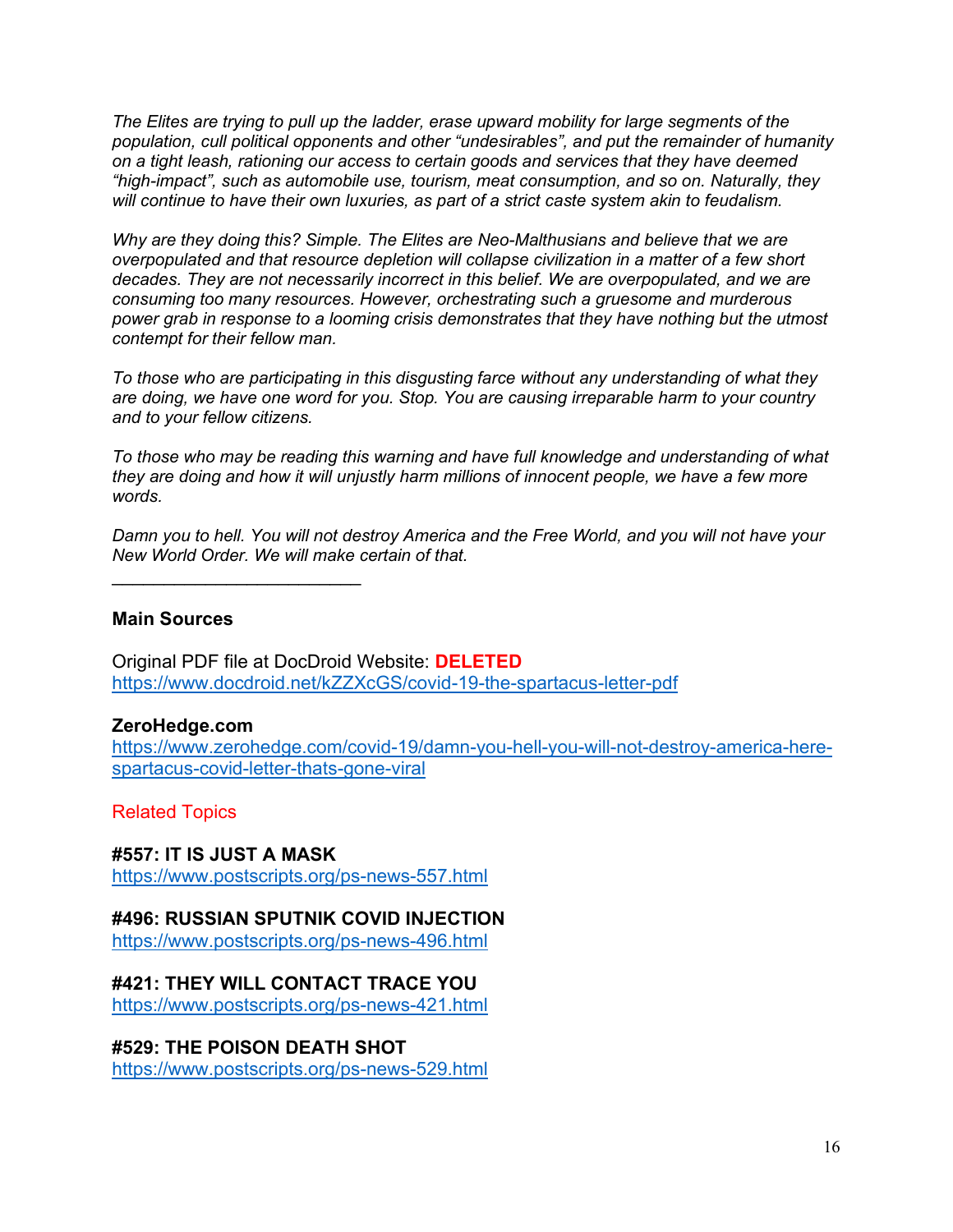# **#528: THE GREAT CULLING**

<https://www.postscripts.org/ps-news-528.html>

**Free COVID Resource Page**

<https://www.postscripts.org/covid.html>  $\mathcal{L}_\text{max}$  , where  $\mathcal{L}_\text{max}$  , we have the set of the set of the set of the set of the set of the set of the set of the set of the set of the set of the set of the set of the set of the set of the set of the set of

# **References**

*COVID-19 is not a viral pneumonia — it is a viral vascular endotheliitis:*

[https://www.thelancet.com/journals/lancet/article/PIIS0140-6736\(20\)30937-5/fulltext](https://www.thelancet.com/journals/lancet/article/PIIS0140-6736(20)30937-5/fulltext)

<https://academic.oup.com/eurheartj/article/41/32/3038/5901158>

<https://www.embopress.org/doi/full/10.15252/embr.202152744>

*COVID-19 is not just a respiratory disease — it can precipitate multiple organ failure, including hypoxic and inflammatory damage to various vital organs, such as the brain, heart, liver, pancreas, kidneys, and intestines:*

<https://www.nature.com/articles/d41586-021-01693-6>

<https://www.health.harvard.edu/blog/the-hidden-long-term-cognitive-effects-of-covid-2020100821133>

<https://www.nature.com/articles/s41422-020-0390-x>

<https://www.embopress.org/doi/full/10.15252/embj.2020106230>

<https://jamanetwork.com/journals/jama/fullarticle/2776538>

<https://pubmed.ncbi.nlm.nih.gov/32921216/>

<https://www.nature.com/articles/s41575-021-00426-4>

<https://pubmed.ncbi.nlm.nih.gov/32553666/>

<https://www.nature.com/articles/s41467-021-23886-3>

<https://pubmed.ncbi.nlm.nih.gov/34081912/>

<https://www.nature.com/articles/s41581-021-00452-0>

<https://www.ncbi.nlm.nih.gov/pmc/articles/PMC7438210/>

<https://www.nature.com/articles/s41598-021-92740-9>

*Some of the most common laboratory findings in COVID-19* 

<https://www.uptodate.com/contents/covid-19-clinical-features>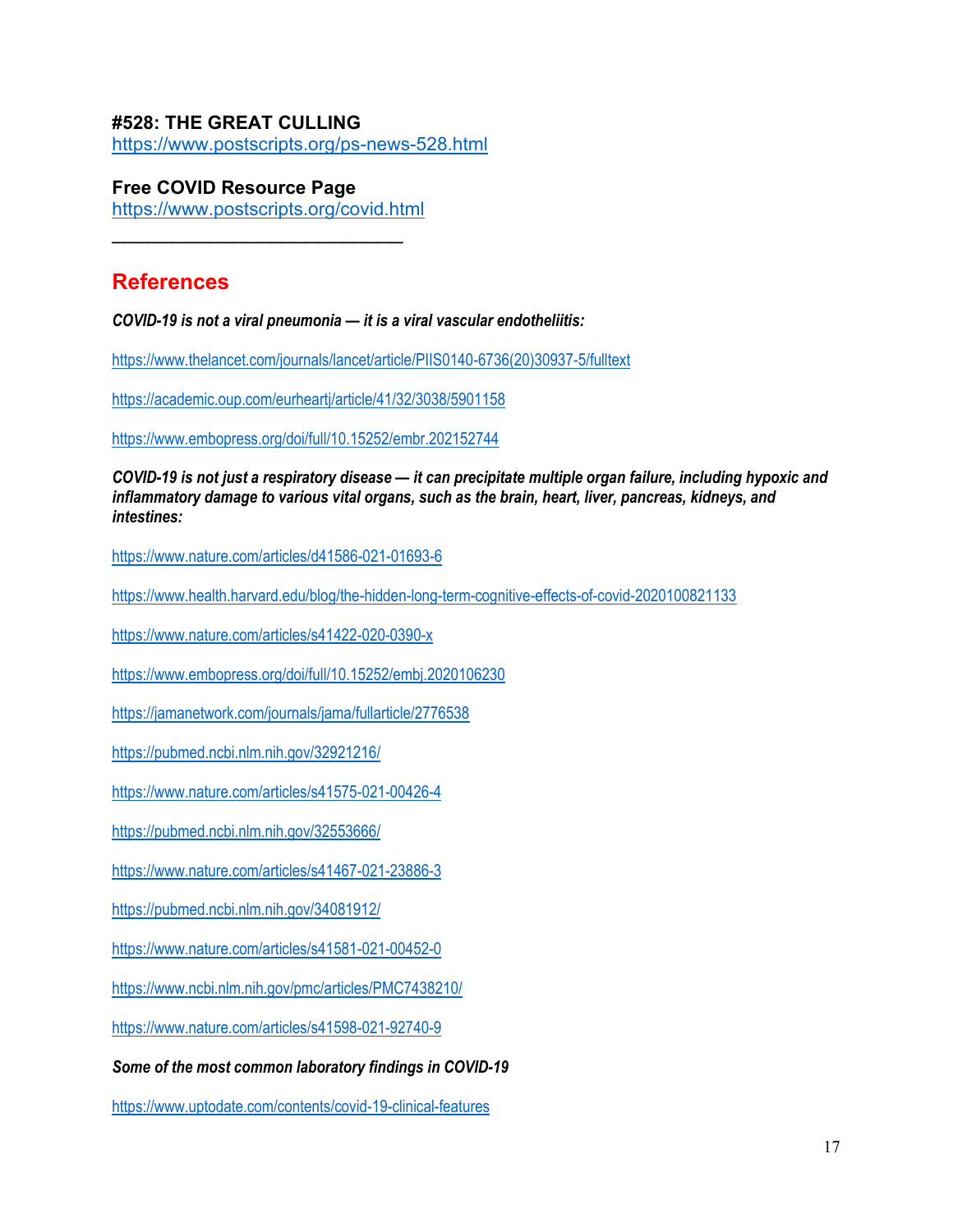<https://www.ncbi.nlm.nih.gov/pmc/articles/PMC7426219/>

*COVID-19 can present as almost anything:*

<https://www.nature.com/articles/s41591-020-0968-3>

<https://www.frontiersin.org/articles/10.3389/fmed.2020.00526/full>

*COVID-19 is more severe in those with conditions that involve endothelial dysfunction, such as obesity, hypertension, and diabetes:*

[https://www.dovepress.com/obesity-related-inflammation-and-endothelial-dysfunction-in-covid-19-i-peer-reviewed](https://www.dovepress.com/obesity-related-inflammation-and-endothelial-dysfunction-in-covid-19-i-peer-reviewed-fulltext-article-JIR)[fulltext-article-JIR](https://www.dovepress.com/obesity-related-inflammation-and-endothelial-dysfunction-in-covid-19-i-peer-reviewed-fulltext-article-JIR)

<https://jamanetwork.com/journals/jama/fullarticle/2772071>

[https://mdpi-res.com/d\\_attachment/cells/cells-10-00933/article\\_deploy/cells-10-00933.pdf](https://mdpi-res.com/d_attachment/cells/cells-10-00933/article_deploy/cells-10-00933.pdf)

*The vast majority of COVID-19 cases are mild and do not cause significant disease:*

<https://www.webmd.com/lung/covid-recovery-overview#1>

<https://academic.oup.com/ofid/article/7/9/ofaa286/5875595>

<https://pubmed.ncbi.nlm.nih.gov/33289900/>

*In those who have critical COVID-19-induced sepsis, hypoxia, coagulopathy, and ARDS, the most common treatments are intubation, injected corticosteroids, and blood thinners like heparin, which often precipitate harmful hemorrhages:*

<https://www.ncbi.nlm.nih.gov/pmc/articles/PMC7548860/>

<https://www.ncbi.nlm.nih.gov/pmc/articles/PMC7448713/>

<https://www.nejm.org/doi/full/10.1056/NEJMoa2103417>

*The majority of people who go on a ventilator are dying due to COVID-19 mimicking the physiology of ischemia-reperfusion injury with prolonged transient hypoxia and ischemia, leading directly to the formation of damaging reactive oxygen species:*

[https://www.journalofsurgicalresearch.com/article/S0022-4804\(14\)00176-0/fulltext](https://www.journalofsurgicalresearch.com/article/S0022-4804(14)00176-0/fulltext)

<https://www.nature.com/articles/nature13909>

<https://www.ncbi.nlm.nih.gov/pmc/articles/PMC4625011/>

<https://www.atsjournals.org/doi/full/10.1164/rccm.201401-0168CP>

<https://pubmed.ncbi.nlm.nih.gov/18974366/>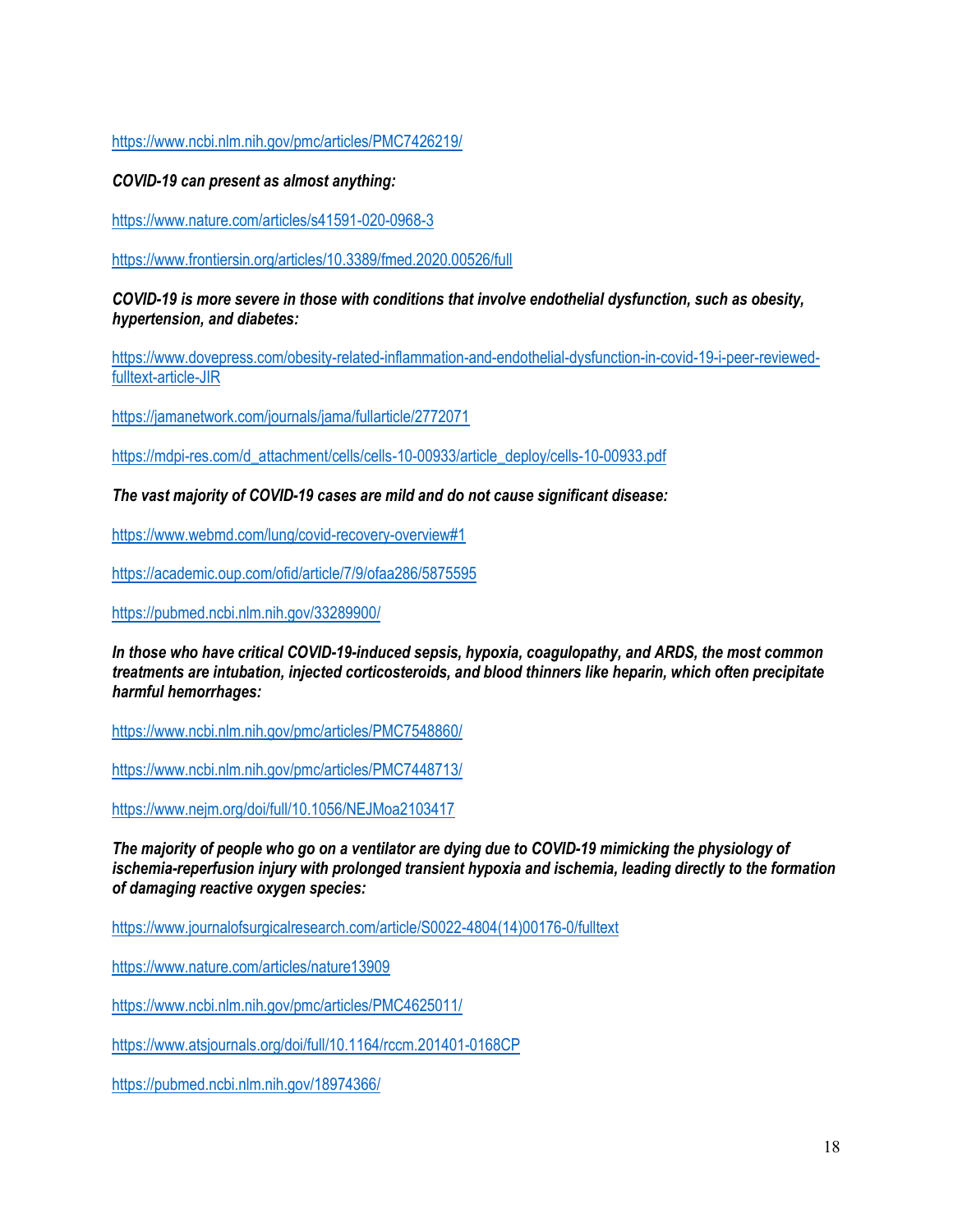*The end-stage of COVID-19 is severe lipid peroxidation, where fats in the body start to "rust" due to damage by oxidative stress:*

<https://www.ncbi.nlm.nih.gov/pmc/articles/PMC7768996/>

<https://www.ncbi.nlm.nih.gov/pmc/articles/PMC7357498/>

<https://www.liebertpub.com/doi/10.1089/ars.2021.0017>

*Oxidized lipids appear as foreign objects to the immune system, which recognizes and forms antibodies against OSEs, or oxidation-specific epitopes:*

<https://ard.bmj.com/content/annrheumdis/early/2020/08/04/annrheumdis-2020-218145.full.pdf>

<https://ard.bmj.com/content/80/9/1236>

<https://www.ncbi.nlm.nih.gov/pmc/articles/PMC7256550/>

[https://www.hss.edu/conditions\\_top-ten-series-antiphospholipid-syndrome-coronavirus-covid-19.asp](https://www.hss.edu/conditions_top-ten-series-antiphospholipid-syndrome-coronavirus-covid-19.asp)

*In COVID-19, neutrophil degranulation and NETosis in the bloodstream drives severe oxidative damage; hemoglobin becomes incapable of carrying oxygen due to heme iron being stripped out of heme by hypochlorous acid:*

<https://www.ncbi.nlm.nih.gov/pmc/articles/PMC7757048/>

<https://www.ncbi.nlm.nih.gov/pmc/articles/PMC7436665/>

<https://www.nature.com/articles/s41418-021-00805-z>

<https://www.sciencedirect.com/science/article/pii/S221249262030052X>

*SARS-CoV-2 Spike binds to ACE2. Angiotensin Converting Enzyme 2 is an enzyme that is part of the reninangiotensin-aldosterone system, or RAAS. The RAAS is a hormone control system that moderates fluid volume and blood pressure in the body and in the bloodstream by controlling sodium/potassium retention and excretion and vascular tone:*

<https://www.ncbi.nlm.nih.gov/books/NBK470410/>

[https://www.merckmanuals.com/home/multimedia/figure/cvs\\_regulating\\_blood\\_pressure\\_renin](https://www.merckmanuals.com/home/multimedia/figure/cvs_regulating_blood_pressure_renin)

*This protein, ACE2, is ubiquitous in every part of the body that interfaces with the circulatory system, particularly in vascular endothelial cells and pericytes, brain astrocytes, renal tubules and podocytes, pancreatic islet cells, bile duct and intestinal epithelial cells, and the seminiferous ducts of the testis, all of which SARS-CoV-2 can infect:*

<https://www.ncbi.nlm.nih.gov/pmc/articles/PMC7167720/>

<https://www.frontiersin.org/articles/10.3389/fmed.2020.594495/full>

<https://www.frontiersin.org/articles/10.3389/fneur.2020.573095/full>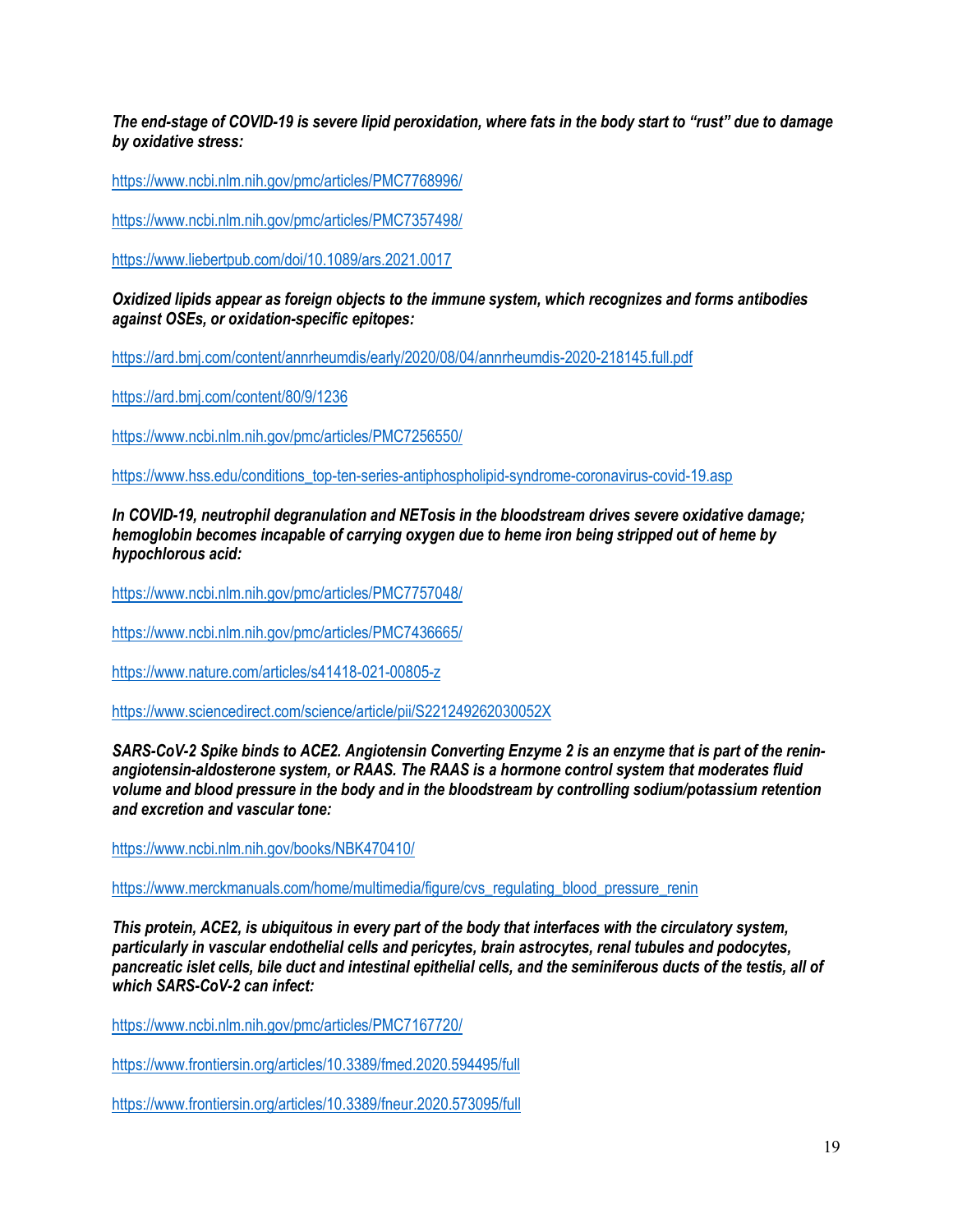# *SARS-CoV-2 infects a cell as follows:*

<https://www.nature.com/articles/s41401-020-0485-4>

<https://www.science.org/doi/10.1126/science.abb2507>

<https://www.sciencedirect.com/science/article/abs/pii/S1931312820306211>

# *SARS-CoV-2 Spike proteins embedded in a cell can actually cause adjacent human cells to fuse together, forming syncytia/MGCs:*

<https://www.nature.com/articles/s41418-021-00782-3>

<https://pubmed.ncbi.nlm.nih.gov/33051876/>

*SARS-CoV-2's viroporins, such as its Envelope protein, act as calcium ion channels, introducing calcium into infected cells:*

<https://www.nature.com/articles/s41422-021-00519-4>

<https://virologyj.biomedcentral.com/articles/10.1186/s12985-019-1182-0>

*The virus suppresses the natural interferon response, resulting in delayed inflammation:*

<https://www.nature.com/articles/s12276-021-00592-0>

[https://mdpi-res.com/d\\_attachment/viruses/viruses-12-01433/article\\_deploy/viruses-12-01433.pdf](https://mdpi-res.com/d_attachment/viruses/viruses-12-01433/article_deploy/viruses-12-01433.pdf)

<https://www.ncbi.nlm.nih.gov/pmc/articles/PMC8310780/>

*SARS-CoV-2 N protein can also directly activate the NLRP3 inflammasome:*

<https://www.nature.com/articles/s41467-021-25015-6>

<https://www.frontiersin.org/articles/10.3389/fimmu.2020.01021/full>

*SARS-CoV-2 suppresses the Nrf2 antioxidant pathway, reducing the body's own endogenous antioxidant enzyme activity:*

<https://www.nature.com/articles/s41467-020-18764-3>

<https://ctajournal.biomedcentral.com/articles/10.1186/s13601-020-00362-7>

[https://mdpi-res.com/d\\_attachment/ijms/ijms-22-07963/article\\_deploy/ijms-22-07963.pdf](https://mdpi-res.com/d_attachment/ijms/ijms-22-07963/article_deploy/ijms-22-07963.pdf)

*The suppression of ACE2 by binding with Spike causes a buildup of bradykinin that would otherwise be broken down by ACE2:*

<https://www.ncbi.nlm.nih.gov/pmc/articles/PMC7834250/>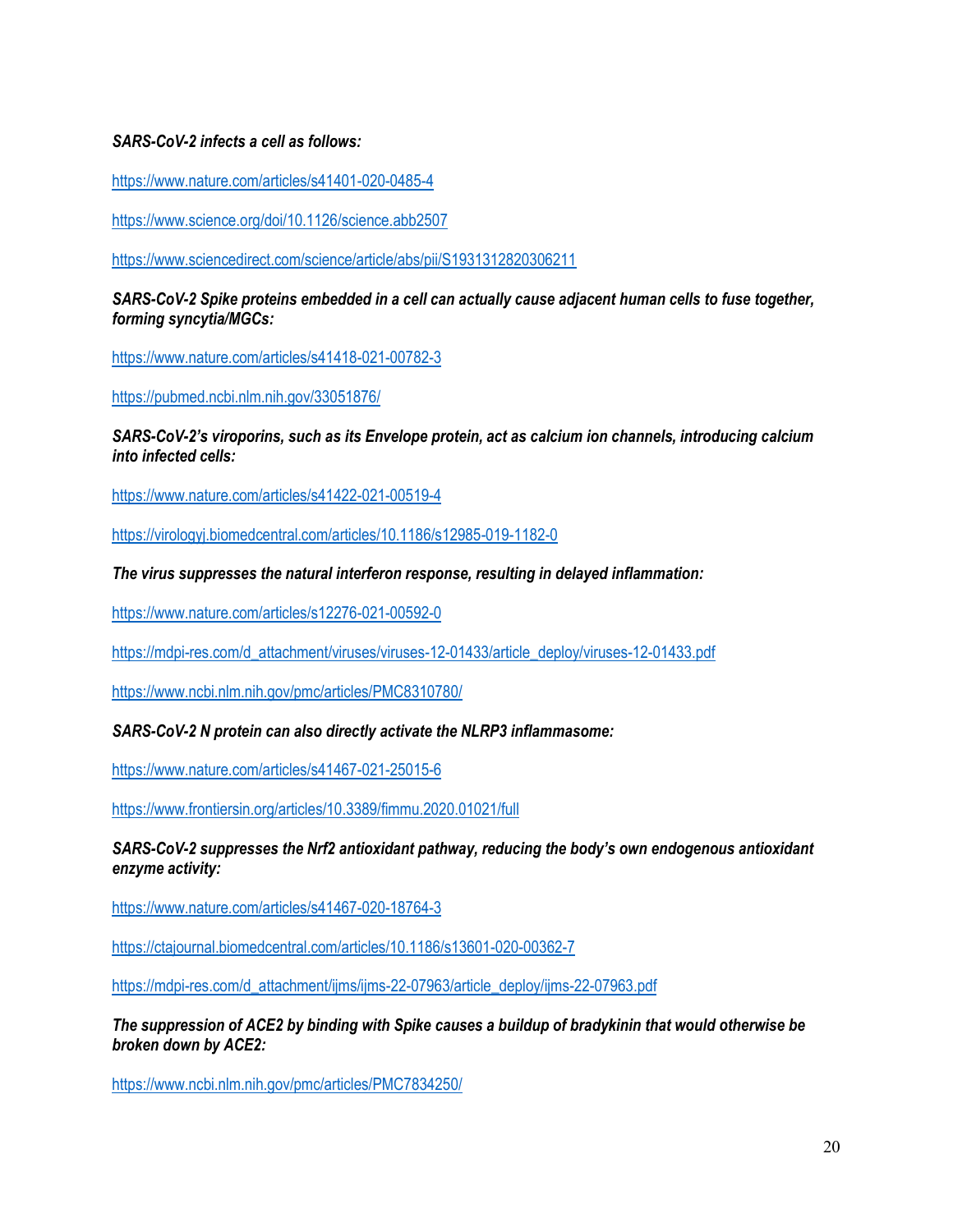<https://www.the-scientist.com/news-opinion/is-a-bradykinin-storm-brewing-in-covid-19--67876>

*This constant calcium influx into the cells results in (or is accompanied by) noticeable hypocalcemia, or low blood calcium:*

<https://www.ncbi.nlm.nih.gov/pmc/articles/PMC7292572/>

<https://www.ncbi.nlm.nih.gov/pmc/articles/PMC8041474/>

<https://www.sciencedirect.com/science/article/abs/pii/S1871402121000059>

*Bradykinin upregulates cAMP, cGMP, COX, and Phospholipase C activity. This results in prostaglandin release and vastly increased intracellular calcium signaling, which promotes highly aggressive ROS release and ATP depletion:*

<https://www.sciencedirect.com/science/article/abs/pii/S089158490700319X?via%3Dihub>

<https://www.ncbi.nlm.nih.gov/pmc/articles/PMC1218972/>

<https://pubmed.ncbi.nlm.nih.gov/2156053/>

<https://www.sciencedirect.com/topics/medicine-and-dentistry/bradykinin-b2-receptor-agonist>

<https://www.sciencedirect.com/topics/neuroscience/bradykinin>

#### *NADPH oxidase releases superoxide into the extracellular space:*

<https://www.ncbi.nlm.nih.gov/pmc/articles/PMC4556774/>

<https://www.pnas.org/content/110/21/8744>

*Superoxide radicals react with nitric oxide to form peroxynitrite:*

<https://pubmed.ncbi.nlm.nih.gov/8944624/>

<https://www.pnas.org/content/115/23/5839>

*Peroxynitrite reacts with the tetrahydrobiopterin cofactor needed by endothelial nitric oxide synthase, destroying it and "uncoupling" the eNOS enzymes, causing nitric oxide synthase to synthesize more superoxide instead (this means that every process that upregulates NOS activity now produces superoxide instead of nitric oxide):*

<https://pubmed.ncbi.nlm.nih.gov/24353182/>

<https://academic.oup.com/cardiovascres/article/73/1/8/316487>

<https://pubs.acs.org/doi/10.1021/bi9016632>

*This proceeds in a positive feedback loop until nitric oxide bioavailability in the circulatory system is depleted:*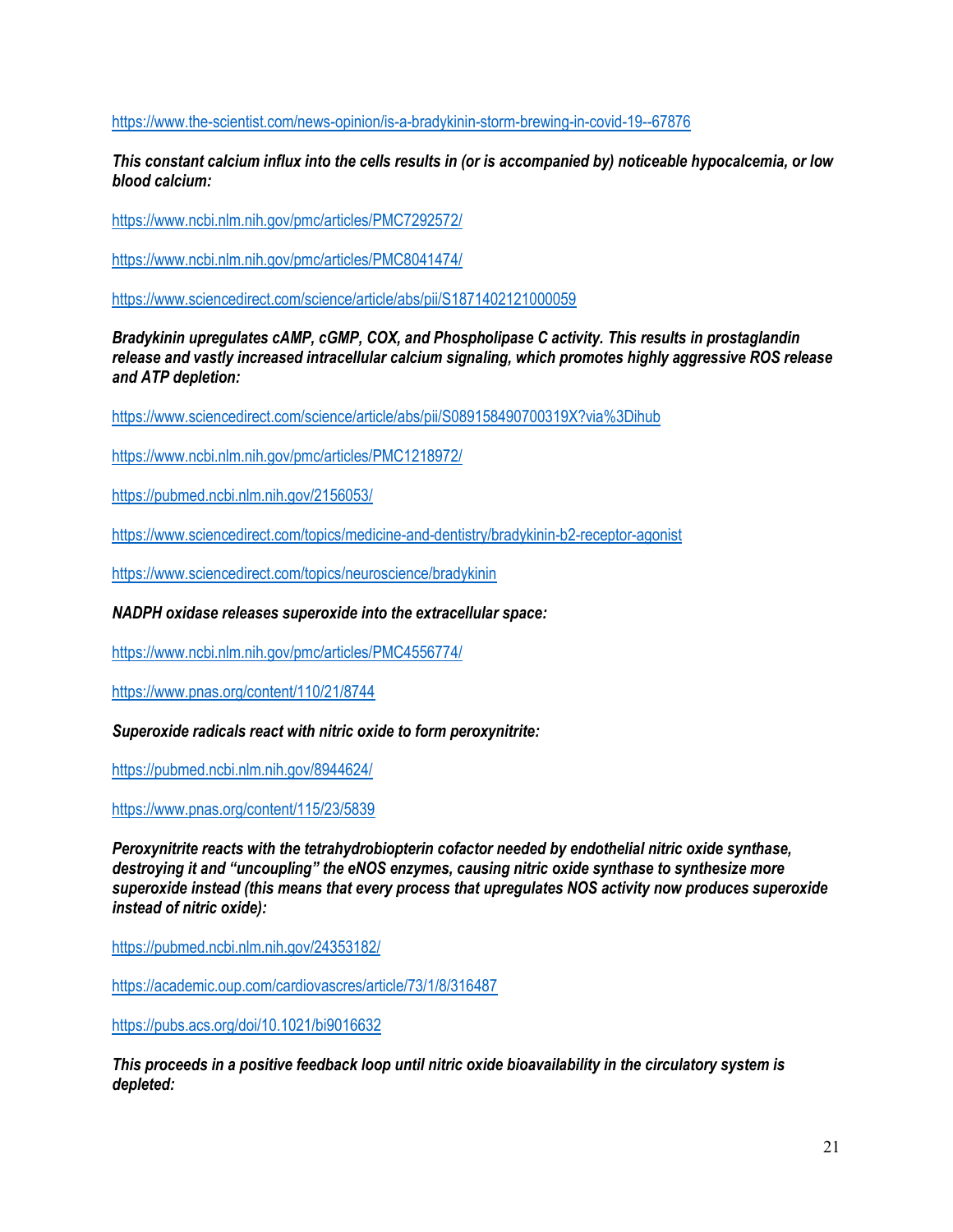<https://www.ncbi.nlm.nih.gov/pmc/articles/PMC7276137/>

*Dissolved nitric oxide gas produced constantly by eNOS serves many important functions, but it is also antiviral against SARS-like coronaviruses, preventing the palmitoylation of the viral Spike protein and making it harder for it to bind to host receptors:*

[https://journal.chestnet.org/article/S0012-3692\(20\)34397-X/fulltext](https://journal.chestnet.org/article/S0012-3692(20)34397-X/fulltext)

<https://www.ncbi.nlm.nih.gov/pmc/articles/PMC7111989/>

<https://www.ncbi.nlm.nih.gov/pmc/articles/PMC7754882/>

*The loss of NO allows the virus to begin replicating with impunity in the body (clearly, the virus has an evolutionary incentive to induce oxidative stress to destroy nitric oxide):*

**[https://scitechdaily.com/nitric-oxide-a-possible-treatment-for-covid-19-only-substance-to-have-a-direct](https://scitechdaily.com/nitric-oxide-a-possible-treatment-for-covid-19-only-substance-to-have-a-direct-effect-on-sars-cov-2)[effect-on-sars-cov-2](https://scitechdaily.com/nitric-oxide-a-possible-treatment-for-covid-19-only-substance-to-have-a-direct-effect-on-sars-cov-2)**

*Those with endothelial dysfunction (i.e. hypertension, diabetes, obesity, old age, African-American race) have redox equilibrium issues to begin with, giving the virus an advantage:*

<https://www.nature.com/articles/s41392-020-00454-7>

<https://www.frontiersin.org/articles/10.3389/fphys.2020.605908/full>

<https://www.ncbi.nlm.nih.gov/pmc/articles/PMC7430889/>

<https://pubmed.ncbi.nlm.nih.gov/19004510/>

*Due to the extreme cytokine release triggered by these processes, the body summons a great deal of neutrophils and monocyte-derived alveolar macrophages to the lungs:*

<https://www.frontiersin.org/articles/10.3389/fimmu.2021.652470/full>

<https://www.frontiersin.org/articles/10.3389/fimmu.2021.720109/full>

*Phagocytic cells of the innate immune system are the first-line defenders against pathogens. They work by engulfing invaders and trying to attack them with enzymes that produce powerful oxidants, like SOD and MPO:*

<https://www.frontiersin.org/articles/10.3389/fimmu.2012.00174/full>

<https://jlb.onlinelibrary.wiley.com/doi/full/10.1189/jlb.0809549>

*Superoxide dismutase takes superoxide and makes hydrogen peroxide, and myeloperoxidase takes hydrogen peroxide and chlorine ions and makes hypochlorous acid, which is many, many times more reactive than sodium hypochlorite bleach:*

<https://www.sciencedirect.com/topics/neuroscience/superoxide-dismutase>

<https://www.sciencedirect.com/topics/medicine-and-dentistry/myeloperoxidase>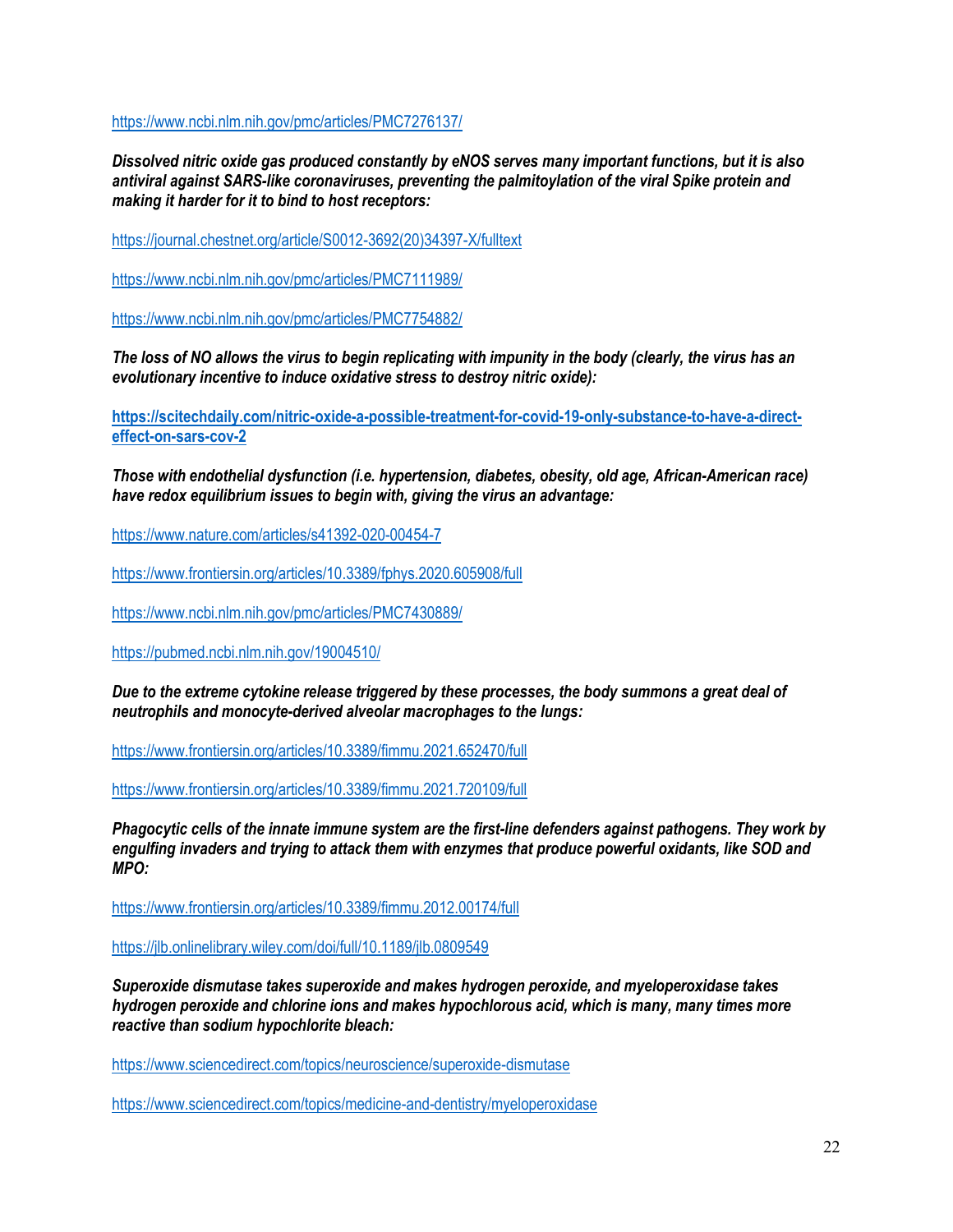# *In severe and critical COVID-19, there is actually rather severe NETosis:*

<https://www.frontiersin.org/articles/10.3389/fphar.2021.708302/full>

<https://insight.jci.org/articles/view/138999>

<https://www.ncbi.nlm.nih.gov/pmc/articles/PMC7184981/>

<https://www.ncbi.nlm.nih.gov/pmc/articles/PMC7488868/>

<https://ashpublications.org/blood/article/136/10/1169/461219/Neutrophil-extracellular-traps-contribute-to>

<https://www.sciencedirect.com/science/article/pii/S221249262030052X>

*Hypochlorous acid building up in the bloodstream begins to bleach the iron out of heme and compete for O2 binding sites. Red blood cells lose the ability to transport oxygen, causing the sufferer to turn blue in the face:*

<https://www.ncbi.nlm.nih.gov/pmc/articles/PMC7757048/>

<https://journals.plos.org/plosone/article?id=10.1371/journal.pone.0120737>

<https://www.ncbi.nlm.nih.gov/pmc/articles/PMC3863623/>

*Unliganded iron, hydrogen peroxide, and superoxide in the bloodstream undergo the Haber-Weiss and Fenton reactions, producing extremely reactive hydroxyl radicals that violently strip electrons from surrounding fats and DNA, oxidizing them severely:*

<https://www.sciencedirect.com/science/article/pii/S0753332221000135>

<https://sites.kowsarpub.com/ans/articles/60038.html>

<https://www.sciencedirect.com/science/article/abs/pii/S0300483X00002316?via%3Dihub>

<https://www.sciencedirect.com/topics/chemistry/fenton-reaction>

[https://www.researchgate.net/figure/Fenton-and-Haber-Weiss-reactions-are-a-source-of-oxidative-stress-The](https://www.researchgate.net/figure/Fenton-and-Haber-Weiss-reactions-are-a-source-of-oxidative-stress-The-generation-of_fig1_330729897)[generation-of\\_fig1\\_330729897](https://www.researchgate.net/figure/Fenton-and-Haber-Weiss-reactions-are-a-source-of-oxidative-stress-The-generation-of_fig1_330729897)

*This condition is not unknown to medical science. The actual name for all of this is acute sepsis (but without the traditional hallmarks of sepsis, like shock):*

<https://www.ncbi.nlm.nih.gov/pmc/articles/PMC4056356/>

<https://www.ncbi.nlm.nih.gov/pmc/articles/PMC7886971/>

<https://www.futuremedicine.com/doi/10.2217/fmb-2020-0312>

[https://www.global-sepsis-alliance.org/news/2020/4/7/update-can-covid-19-cause-sepsis-explaining-the-relationship](https://www.global-sepsis-alliance.org/news/2020/4/7/update-can-covid-19-cause-sepsis-explaining-the-relationship-between-the-coronavirus-disease-and-sepsis-cvd-novel-coronavirus)[between-the-coronavirus-disease-and-sepsis-cvd-novel-coronavirus](https://www.global-sepsis-alliance.org/news/2020/4/7/update-can-covid-19-cause-sepsis-explaining-the-relationship-between-the-coronavirus-disease-and-sepsis-cvd-novel-coronavirus)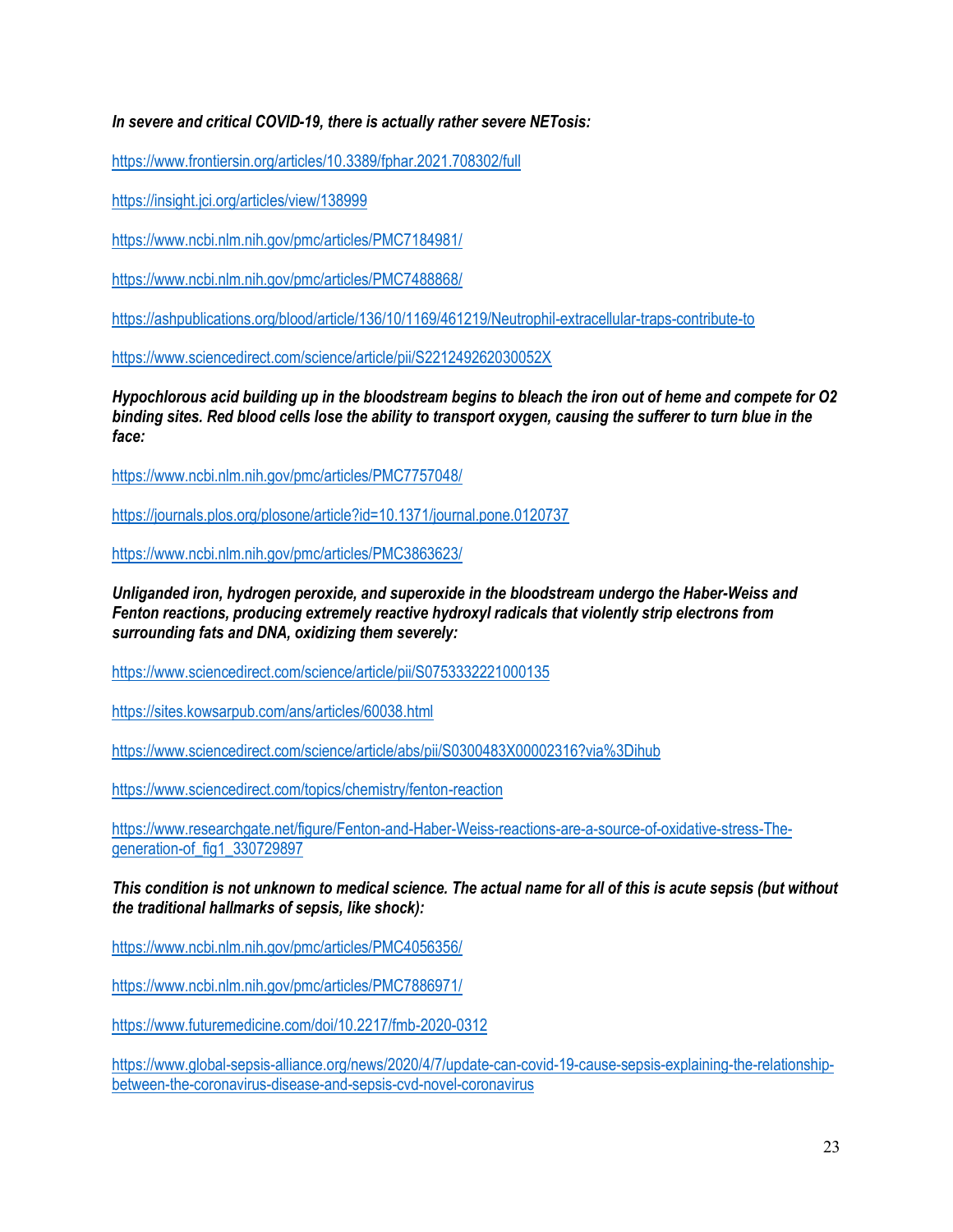*We know this is happening in COVID-19 because people who have died of the disease have noticeable ferroptosis signatures in their tissues, as well as various other oxidative stress markers such as nitrotyrosine, 4-HNE, and malondialdehyde:*

<https://onlinelibrary.wiley.com/doi/full/10.1002/ehf2.12958>

<https://www.ncbi.nlm.nih.gov/pmc/articles/PMC7264936/>

<https://www.sciencedirect.com/science/article/pii/S2213231721001300>

https://www.researchgate.net/publication/354129433\_Preliminary\_Findings\_on\_the\_Association\_of\_t [he\\_Lipid\\_Peroxidation\\_Product\\_4-Hydroxynonenal\\_with\\_the\\_Lethal\\_Outcome\\_of\\_Aggressive\\_COVID-19](https://www.researchgate.net/publication/354129433_Preliminary_Findings_on_the_Association_of_t%20he_Lipid_Peroxidation_Product_4-Hydroxynonenal_with_the_Lethal_Outcome_of_Aggressive_COVID-19)

<https://www.ncbi.nlm.nih.gov/pmc/articles/PMC8180845/>

[https://rupress.org/jem/article-abstract/218/6/e20210518/212093/Ferroptosis-in-infection-inflammation](https://rupress.org/jem/article-abstract/218/6/e20210518/212093/Ferroptosis-in-infection-inflammation-and?redirectedFrom=fulltext)[and?redirectedFrom=fulltext](https://rupress.org/jem/article-abstract/218/6/e20210518/212093/Ferroptosis-in-infection-inflammation-and?redirectedFrom=fulltext)

*When you intubate someone with this condition, you are setting off a free radical bomb by supplying the cells with O2. It's a catch-22, because we need oxygen to make Adenosine Triphosphate (that is, to live), but O2 is also the precursor of all these damaging radicals that lead to lipid peroxidation:*

<https://www.nature.com/articles/pr2009174>

*The correct treatment for severe COVID-19 related sepsis is non-invasive ventilation, steroids, and antioxidant infusions:*

<https://covid19criticalcare.com/covid-19-protocols/math-plus-protocol/>

https://journals.lww.com/ccmjournal/Abstract/2007/09001/Antioxidant\_supplementation\_in\_sepsis\_a [nd\\_systemic.25.aspx](https://journals.lww.com/ccmjournal/Abstract/2007/09001/Antioxidant_supplementation_in_sepsis_a%20nd_systemic.25.aspx)

[https://mdpi-res.com/d\\_attachment/medicina/medicina-56-00619/article\\_deploy/medicina-56-00619-v2.pdf](https://mdpi-res.com/d_attachment/medicina/medicina-56-00619/article_deploy/medicina-56-00619-v2.pdf)

*Most of the drugs repurposed for COVID-19 that show any benefit whatsoever in rescuing critically-ill COVID-19 patients are antioxidants. N-acetylcysteine, melatonin, fluvoxamine, budesonide, famotidine, cimetidine, and ranitidine are all antioxidants:*

<https://www.hindawi.com/journals/omcl/2018/6581970/>

<https://www.intechopen.com/chapters/62672>

<https://www.ncbi.nlm.nih.gov/pmc/articles/PMC6708076/>

<https://www.karger.com/Article/Abstract/88623>

<https://www.sciencedirect.com/science/article/abs/pii/000629529390218L?via%3Dihub>

*Indomethacin prevents iron-driven oxidation of arachidonic acid to isoprostanes:*

<https://www.sciencedirect.com/science/article/abs/pii/0161463079900442>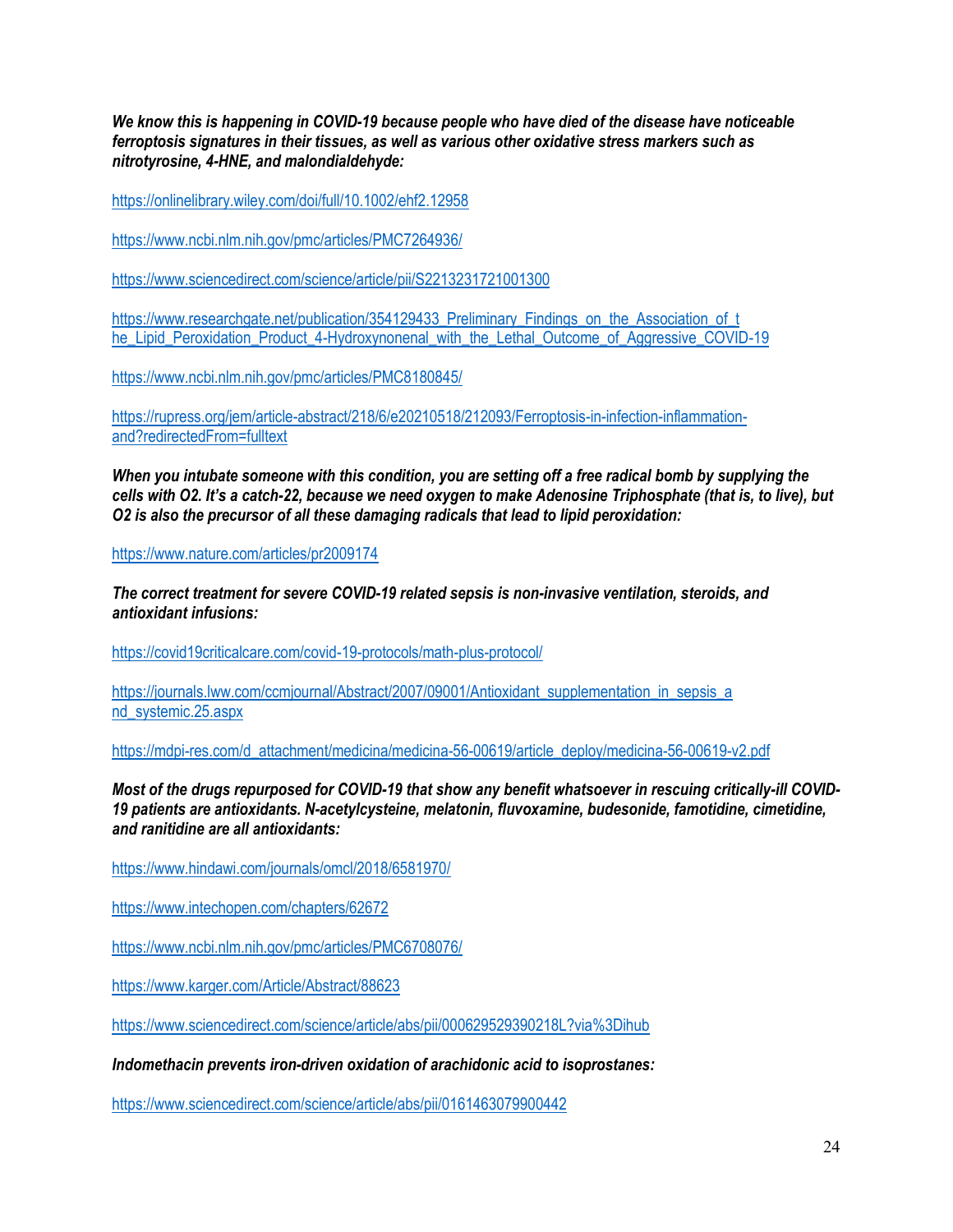*There are powerful antioxidants such as apocynin that have not even been tested on COVID-19 patients yet which could defang neutrophils, prevent lipid peroxidation, restore endothelial health, and restore oxygenation to the tissues:*

<https://link.springer.com/article/10.1007/s10787-020-00715-5>

*Scientists who know anything about pulmonary neutrophilia, ARDS, and redox biology have known or surmised much of this since March 2020:*

[https://www.researchgate.net/post/NADPH\\_oxidase\\_Covid-19\\_Oxygen\\_treatment](https://www.researchgate.net/post/NADPH_oxidase_Covid-19_Oxygen_treatment)

*In April 2020, Swiss scientists confirmed that COVID-19 was a systemic vascular endotheliitis:*

<https://www.usz.ch/en/covid-19-also-a-systemic-endotheliitis/>

*By late 2020, experts had already concluded that COVID-19 causes a form of viral sepsis:*

<https://www.healthleadersmedia.com/clinical-care/expert-severe-covid-19-illness-viral-sepsis>

*They also know that sepsis can be effectively treated with antioxidants:*

<https://jtd.amegroups.com/article/view/34870/html>

[https://www.evms.edu/about\\_evms/administrative\\_offices/marketing\\_communications/publications/is sue\\_9\\_4/has](https://www.evms.edu/about_evms/administrative_offices/marketing_communications/publications/is%20sue_9_4/has-sepsis-met-its-match.php)[sepsis-met-its-match.php](https://www.evms.edu/about_evms/administrative_offices/marketing_communications/publications/is%20sue_9_4/has-sepsis-met-its-match.php)

*None of this information is particularly new, and yet, for the most part, it has not been acted upon. Doctors continue to use damaging intubation techniques with high PEEP settings despite high lung compliance and poor oxygenation, killing an untold number of critically ill patients with medical malpractice:*

<https://ccforum.biomedcentral.com/articles/10.1186/s13054-020-03049-4>

<https://jamanetwork.com/journals/jama/fullarticle/2765302>

*Because of the way they are constructed, Randomized Control Trials will never show any benefit for any antiviral against COVID-19. Not Remdesivir, not Kaletra, not HCQ, and not Ivermectin. The reason for this is simple; for the patients that they have enrolled in these studies, such as Oxford's ludicrous RECOVERY study, the intervention is too late to have any positive effect (i.e. these RCTs are designed in such a way that the use of antivirals is futile, therefore, these studies are deceptive and unethical by their very nature):*

<https://www.mdpi.com/1999-4915/13/6/963/htm>

*The clinical course of COVID-19 is such that by the time most people seek medical attention for hypoxia, their viral load has already tapered off to almost nothing. If someone is about 10 days post-exposure and has already been symptomatic for five days, there is hardly any virus left in their bodies, only cellular damage and derangement that has initiated a hyperinflammatory response:*

<https://www.the-hospitalist.org/hospitalist/article/234869/coronavirus-updates/state-inpatient-covid-19-care>

<https://www.sciencedirect.com/science/article/pii/S0753332220306867>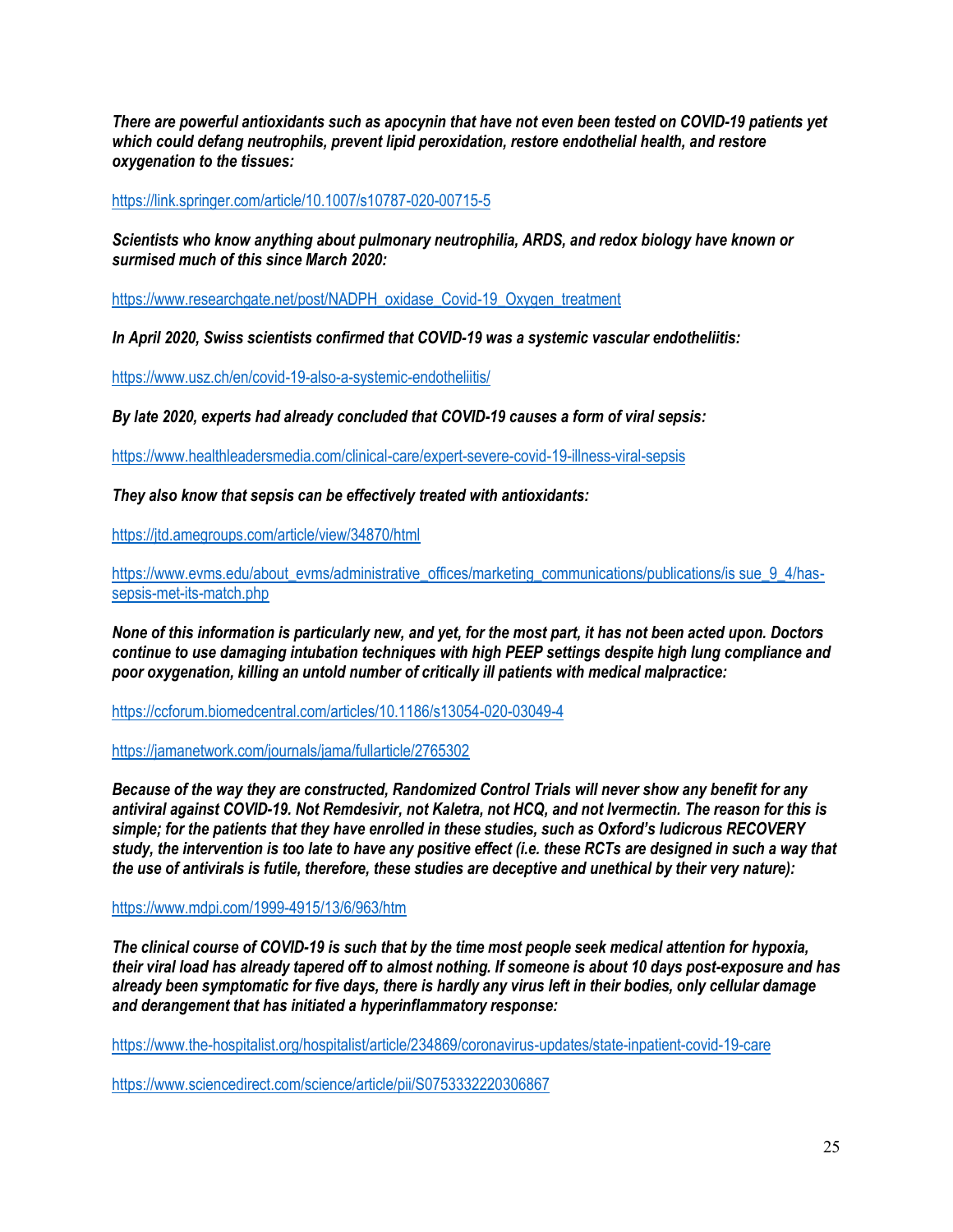*It is from this group that the clinical trials for antivirals have recruited, pretty much exclusively (i.e. they do not test prophylaxis/early treatment, only changes to the mean duration of hospitalization for those already hospitalized):*

<https://www.nejm.org/doi/full/10.1056/nejmoa2023184>

<https://www.nejm.org/doi/full/10.1056/NEJMoa2022926>

<https://pubmed.ncbi.nlm.nih.gov/34318930/>

*India went against the instructions of the WHO and mandated the prophylactic usage of Ivermectin. They have almost completely eradicated COVID-19:*

<https://wentworthreport.com/2021/09/11/ivermectin-wins-in-india/>

[https://ivmmeta.com](https://ivmmeta.com/)

*The Indian Bar Association of Mumbai has brought criminal charges against WHO Chief Scientist Dr. Soumya Swaminathan for recommending against the use of Ivermectin:*

<https://indianbarassociation.in/wp-content/uploads/2021/05/IBA-PRESS-RELEASE-MAY-26-2021.pdf>

*Ivermectin is not "horse dewormer". Yes, it is sold in veterinary paste form as a dewormer for animals. It has also been available in pill form for humans for decades, as an antiparasitic drug:*

<https://www.ncbi.nlm.nih.gov/pmc/articles/PMC3043740/>

*The media have disingenuously claimed that because Ivermectin is an antiparasitic drug, it has no utility as an antivirus. This is incorrect. Ivermectin has utility as an antiviral. It blocks importin, preventing nuclear import, effectively inhibiting viral access to cell nuclei. Many drugs currently on the market have multiple modes of action. Ivermectin is one such drug. It is both antiparasitic and antiviral:*

<https://www.sciencedirect.com/science/article/abs/pii/S0166354219307211?via%3Dihub>

<https://www.ncbi.nlm.nih.gov/pmc/articles/PMC7539925/>

*In Bangladesh, Ivermectin costs \$1.80 for an entire 5-day course:*

https://journals.lww.com/americantherapeutics/fulltext/2021/08000/ivermectin\_for\_prevention\_and\_t reatment of 7.aspx

*Remdesivir, which is toxic to the liver, costs \$3,120 for a 5-day course of the drug:*

[https://www.npr.org/sections/health-shots/2020/06/29/884648842/remdesivir-priced-at-more-than-3-100-for-a-course](https://www.npr.org/sections/health-shots/2020/06/29/884648842/remdesivir-priced-at-more-than-3-100-for-a-course-of-treatment)[of-treatment](https://www.npr.org/sections/health-shots/2020/06/29/884648842/remdesivir-priced-at-more-than-3-100-for-a-course-of-treatment)

<https://www.ncbi.nlm.nih.gov/pmc/articles/PMC7386240/>

*Billions of dollars of utterly useless Remdesivir were sold to our governments on the taxpayer's dime, and it ended up being totally useless for treating hyperinflammatory COVID-19:*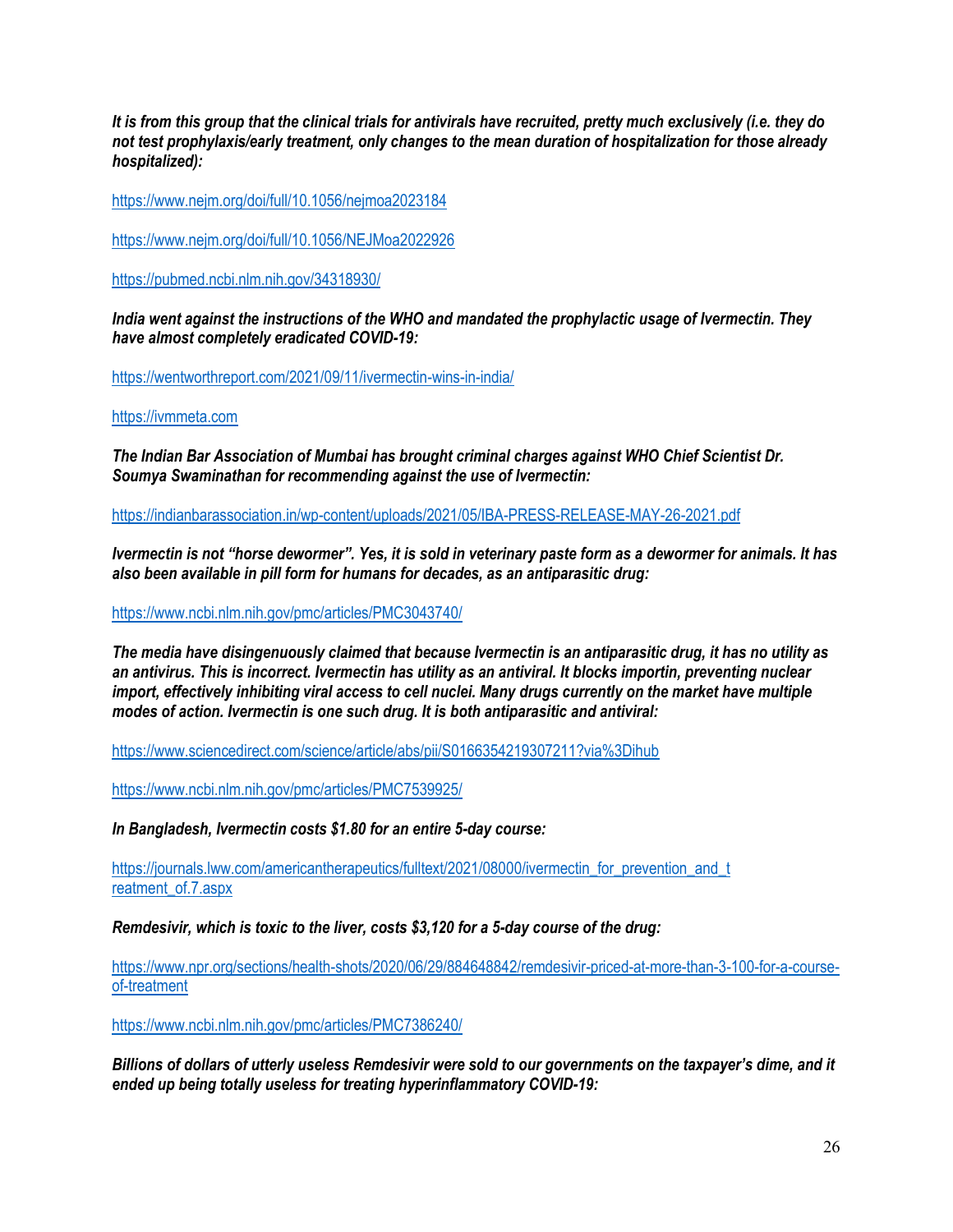[https://www.fiercepharma.com/pharma/gilead-s-1-5b-remdesivir-sales-help-buoy-greater-than-expected-declines-for](https://www.fiercepharma.com/pharma/gilead-s-1-5b-remdesivir-sales-help-buoy-greater-than-expected-declines-for-mainstay-hiv)[mainstay-hiv](https://www.fiercepharma.com/pharma/gilead-s-1-5b-remdesivir-sales-help-buoy-greater-than-expected-declines-for-mainstay-hiv)

<https://www.forbes.com/sites/jvchamary/2021/01/31/remdesivir-covid-coronavirus/?sh=7e6034e666c2>

*COVID-19 is airborne. The WHO carried water for China by claiming that the virus was only droplet-borne. Our own CDC absurdly claimed that it was mostly transmitted by fomite-to-face contact, which, given its rapid spread from Wuhan to the rest of the world, would have been physically impossible:*

[https://www.thelancet.com/article/S0140-6736\(21\)00869-2/fulltext](https://www.thelancet.com/article/S0140-6736(21)00869-2/fulltext)

<https://www.pennmedicine.org/updates/blogs/penn-physician-blog/2020/august/airborne-droplet-debate-article>

*The ridiculous belief in fomite-to-face being a primary mode of transmission led to the use of surface disinfection protocols that wasted time, energy, productivity, and disinfectant:*

<https://www.nature.com/articles/d41586-021-00251-4>

*The 6-foot guidelines are absolutely useless. The minimum safe distance to protect oneself from an aerosolized virus is to be 15+ feet away from an infected person, no closer. Realistically, no public transit is safe:*

<https://www.medrxiv.org/content/10.1101/2020.08.03.20167395v1>

<https://khn.org/news/fact-check-airborne-transmission-coronavirus-science-behind-aerosol-spread/>

*Surgical masks do not protect you from aerosols. The virus is too small and the filter media has too large of gaps to filter it out. They may catch respiratory droplets and keep the virus from being expelled by someone who is sick, but they do not filter a cloud of infectious aerosols if someone were to walk into said cloud:*

<https://ajicjournal.org/retrieve/pii/S0196655305801439>

*The minimum level of protection against this virus is quite literally a P100 respirator, a PAPR/CAPR, or a 40mm NATO CBRN respirator, ideally paired with a full-body tyvek or tychem suit, gloves, and booties, with all the holes and gaps taped (in a pinch, surgical masks can be modified or worn a specific way to increase filtration):*

[https://www.epa.gov/sciencematters/epa-researchers-test-effectiveness-face-masks-disinfection-methods-against](https://www.epa.gov/sciencematters/epa-researchers-test-effectiveness-face-masks-disinfection-methods-against-covid-19)[covid-19](https://www.epa.gov/sciencematters/epa-researchers-test-effectiveness-face-masks-disinfection-methods-against-covid-19)

<https://www.ncbi.nlm.nih.gov/pmc/articles/PMC7409952/>

<https://www.mopec.com/coronavirus-protection-made-easy-with-the-maxair-capr/>

*Live SARS-CoV-2 may potentially be detected in sewage outflows, and there may be oral-fecal transmission:*

<https://www.sciencedirect.com/science/article/pii/S0048969720325936>

<https://journals.plos.org/plosone/article?id=10.1371/journal.pone.0249568>

<https://www.nature.com/articles/s41587-020-0684-z>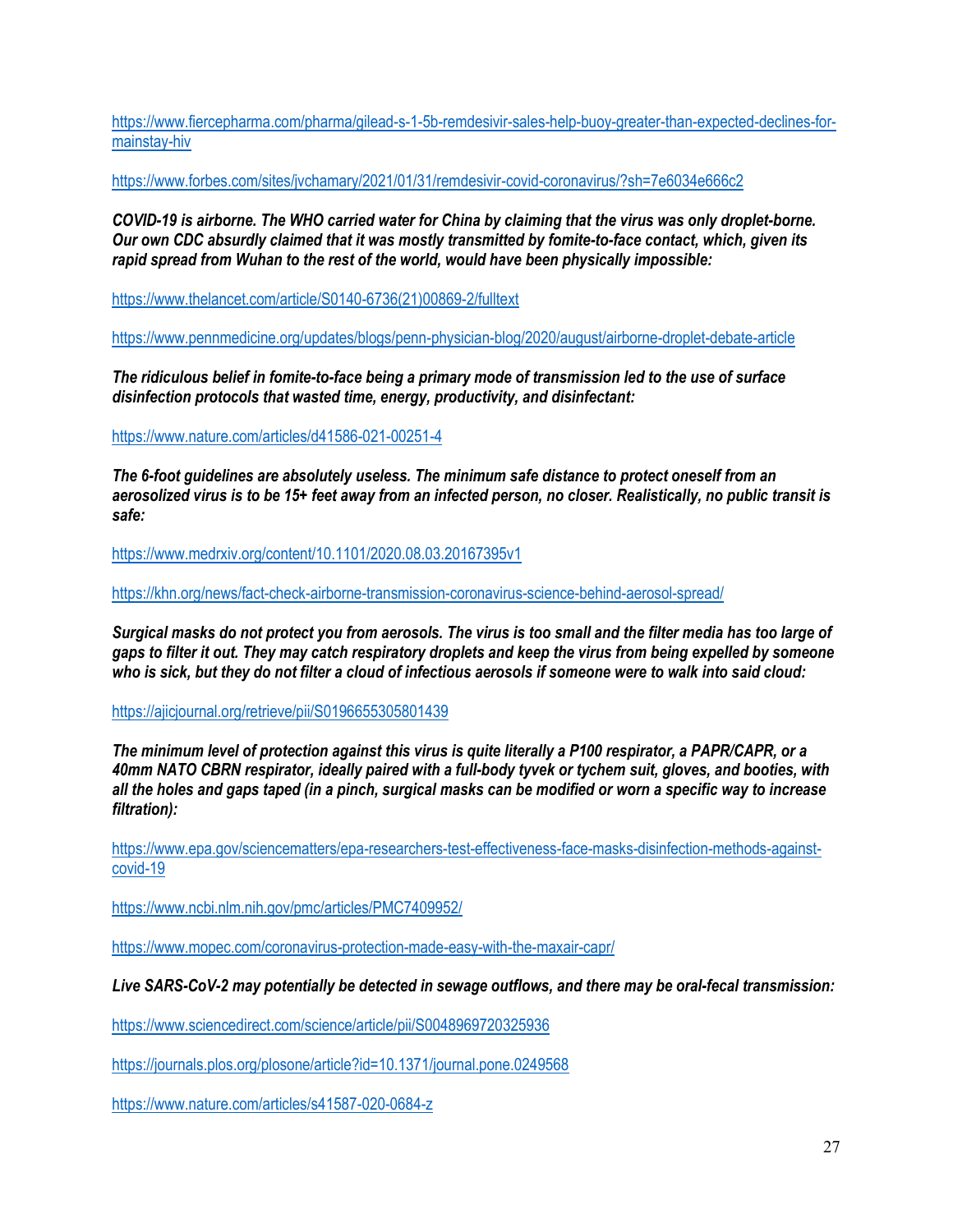*During the SARS outbreak in 2003, in the Amoy Gardens incident, hundreds of people were infected by aerosolized fecal matter rising from floor drains in their apartments (there is some valid concern that COVID-19 may also spread the same way, given its similarities to SARS):*

<https://pubmed.ncbi.nlm.nih.gov/16696450/>

<https://www.ncbi.nlm.nih.gov/pmc/articles/PMC539564/>

<https://www.neha.org/sites/default/files/jeh/JEH5.06-Feature-Environmental-Transmission-of-SARS.pdf>

<https://www.cleanlink.com/news/article/COVID-19-Could-Spread-Through-Dry-Floor-Drains--25600>

*The vaccines for COVID-19 are not sterilizing and do not prevent infection or transmission. They are "leaky" vaccines. This means they remove the evolutionary pressure on the virus to become less lethal. It also means that the vaccinated are perfect carriers. In other words, those who are vaccinated are a threat to the unvaccinated, not the other way around:*

<https://www.healthline.com/health-news/leaky-vaccines-can-produce-stronger-versions-of-viruses-072715>

[https://www.realclearscience.com/articles/2021/08/23/lets\\_stop\\_pretending\\_about\\_the\\_covid-](https://www.realclearscience.com/articles/2021/08/23/lets_stop_pretending_about_the_covid-19_vaccines_791050.html)[19\\_vaccines\\_791050.html](https://www.realclearscience.com/articles/2021/08/23/lets_stop_pretending_about_the_covid-19_vaccines_791050.html)

<https://www.cdc.gov/media/releases/2021/s0730-mmwr-covid-19.html>

[https://www.businessinsider.com/cdc-fully-vaccinated-new-guidelines-wear-masks-indoors-delta-2021-](https://www.businessinsider.com/cdc-fully-vaccinated-new-guidelines-wear-masks-indoors-delta-2021-7?utm_source=yahoo.com&utm_medium=referral) [7?utm\\_source=yahoo.com&utm\\_medium=referral](https://www.businessinsider.com/cdc-fully-vaccinated-new-guidelines-wear-masks-indoors-delta-2021-7?utm_source=yahoo.com&utm_medium=referral)

*All of the COVID-19 vaccines currently in use have undergone minimal testing, with highly accelerated clinical trials. Though they appear to limit severe illness, the long-term safety profile of these vaccines remains unknown:*

<https://www.jdsupra.com/legalnews/accelerated-covid-19-vaccine-clinical-95853/>

<https://www.nebraskamed.com/COVID/were-the-covid-19-vaccines-rushed>

*Some of these so-called "vaccines" utilize an untested new technology that has never been used in vaccines before. Traditional vaccines use weakened or killed virus to stimulate an immune response. The Moderna and Pfizer-BioNTech vaccines do not. They are purported to consist of an intramuscular shot containing a suspension of lipid nanoparticles filled with messenger RNA:*

<https://www.ncbi.nlm.nih.gov/pmc/articles/PMC5439223/>

<https://cen.acs.org/pharmaceuticals/drug-delivery/Without-lipid-shells-mRNA-vaccines/99/i8>

<https://www.cdc.gov/coronavirus/2019-ncov/vaccines/different-vaccines/mrna.html>

<https://medlineplus.gov/genetics/understanding/therapy/mrnavaccines/>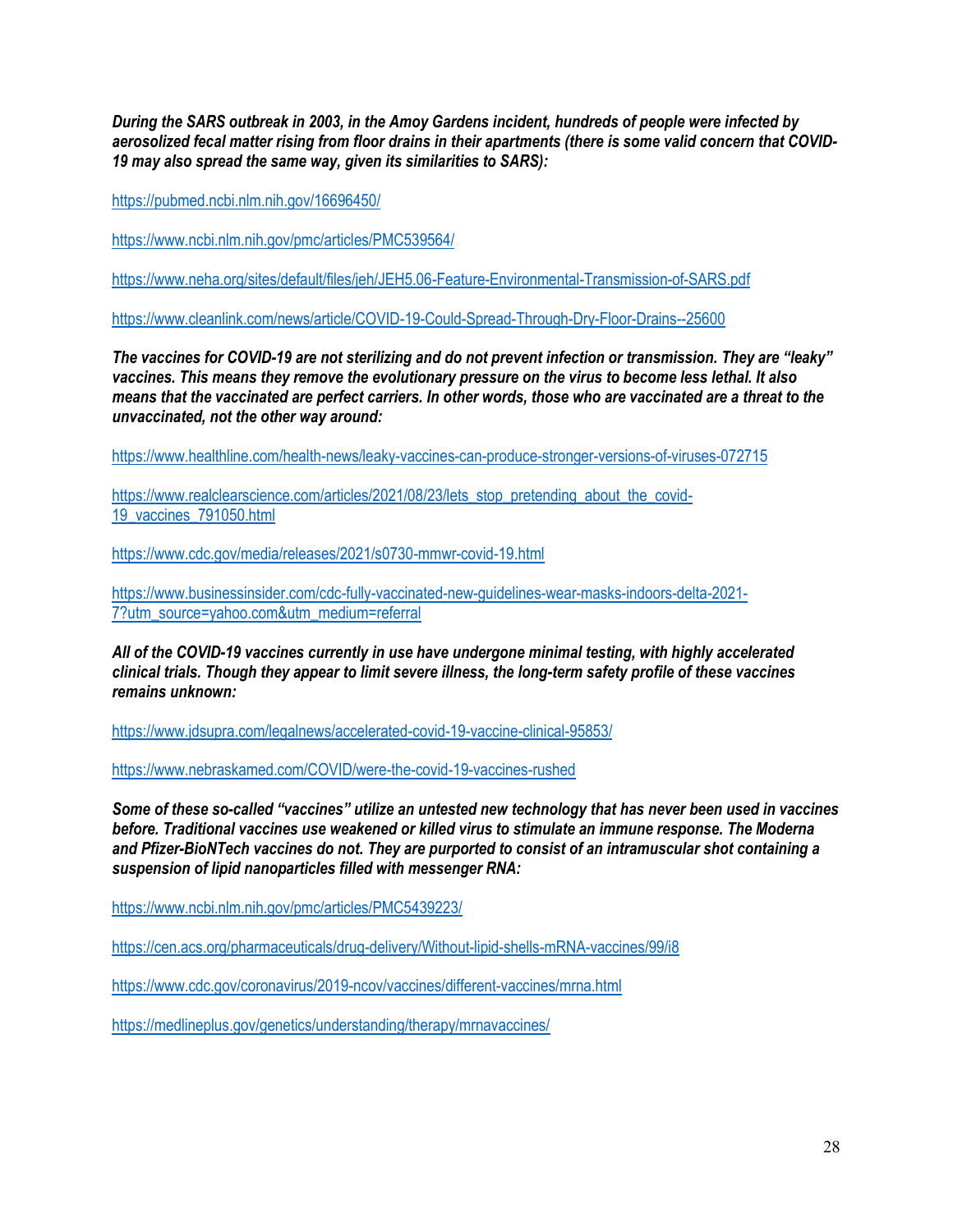*The way they generate an immune response is by fusing with cells in a vaccine recipient's shoulder, undergoing endocytosis, releasing their mRNA cargo into those cells, and then utilizing the ribosomes in those cells to synthesize modified SARS-CoV-2 Spike proteins in-situ:*

<https://www.nature.com/articles/s41586-020-2622-0>

[https://coronavirus.dc.gov/sites/default/files/dc/sites/coronavirus/page\\_content/attachments/Cartoon%20Explainer%2](https://coronavirus.dc.gov/sites/default/files/dc/sites/coronavirus/page_content/attachments/Cartoon%20Explainer%20How%20the%20Moderna%20and%20Pfizer%20Vaccines%20Work.pdf) [0How%20the%20Moderna%20and%20Pfizer%20Vaccines%20Work.pdf](https://coronavirus.dc.gov/sites/default/files/dc/sites/coronavirus/page_content/attachments/Cartoon%20Explainer%20How%20the%20Moderna%20and%20Pfizer%20Vaccines%20Work.pdf)

*These vaccines were produced or validated with the aid of fetal cell lines HEK-293 and PER.C6, which people with certain religious convictions may object strongly to:*

[https://www.health.nd.gov/sites/www/files/documents/COVID%20Vaccine%20Page/COVID-](https://www.health.nd.gov/sites/www/files/documents/COVID%20Vaccine%20Page/COVID-19_Vaccine_Fetal_Cell_Handout.pdf)[19\\_Vaccine\\_Fetal\\_Cell\\_Handout.pdf](https://www.health.nd.gov/sites/www/files/documents/COVID%20Vaccine%20Page/COVID-19_Vaccine_Fetal_Cell_Handout.pdf)

<https://cmda.org/the-ethics-of-the-sars-cov-2-vaccines-revisited/>

*SARS-CoV-2 Spike is a highly pathogenic protein on its own. It is impossible to overstate the danger presented by introducing this protein into the human body:*

[https://mcusercontent.com/22e41db63deaf4a84be439c0f/files/6a33980b-683f-4ee4-67d4](https://mcusercontent.com/22e41db63deaf4a84be439c0f/files/6a33980b-683f-4ee4-67d4-cc98dc7fcd37/20210601_Guide_to_COVID_19_vaccines_for_parents.pdf) [cc98dc7fcd37/20210601\\_Guide\\_to\\_COVID\\_19\\_vaccines\\_for\\_parents.pdf](https://mcusercontent.com/22e41db63deaf4a84be439c0f/files/6a33980b-683f-4ee4-67d4-cc98dc7fcd37/20210601_Guide_to_COVID_19_vaccines_for_parents.pdf)

<https://rightsfreedoms.wordpress.com/2021/06/16/researcher-we-made-a-big-mistake-on-covid-19-vaccine/>

*It is claimed by vaccine manufacturers that the vaccine remains in cells in the shoulder, and that SARS-CoV-2 Spike produced and expressed by these cells from the vaccine's genetic material is harmless and inert, thanks to the insertion of prolines in the Spike sequence to stabilize it in the prefusion conformation, preventing the Spike from becoming active and fusing with other cells:*

<https://www.nature.com/articles/s41467-020-20321-x>

<https://cen.acs.org/pharmaceuticals/vaccines/tiny-tweak-behind-COVID-19/98/i38>

*However, a pharmacokinetic study from Japan showed that the lipid nanoparticles and mRNA from the Pfizer vaccine did not stay in the shoulder, and in fact bioaccumulated in many different organs, including the reproductive organs and adrenal glands, meaning that modified Spike is being expressed quite literally all over the place:*

<https://files.catbox.moe/0vwcmj.pdf>

*These lipid nanoparticles may trigger anaphylaxis in an unlucky few:*

<https://www.ncbi.nlm.nih.gov/pmc/articles/PMC8441754/>

<https://www.ncbi.nlm.nih.gov/pmc/articles/PMC7862013/>

*Messenger RNA is normally consumed right after it is produced in the body, being translated into a protein by a ribosome. COVID-19 vaccine mRNA is produced outside the body, long before a ribosome translates it. In the meantime, it could accumulate damage if inadequately preserved. When a ribosome attempts to translate a damaged strand of mRNA, it can become stalled:*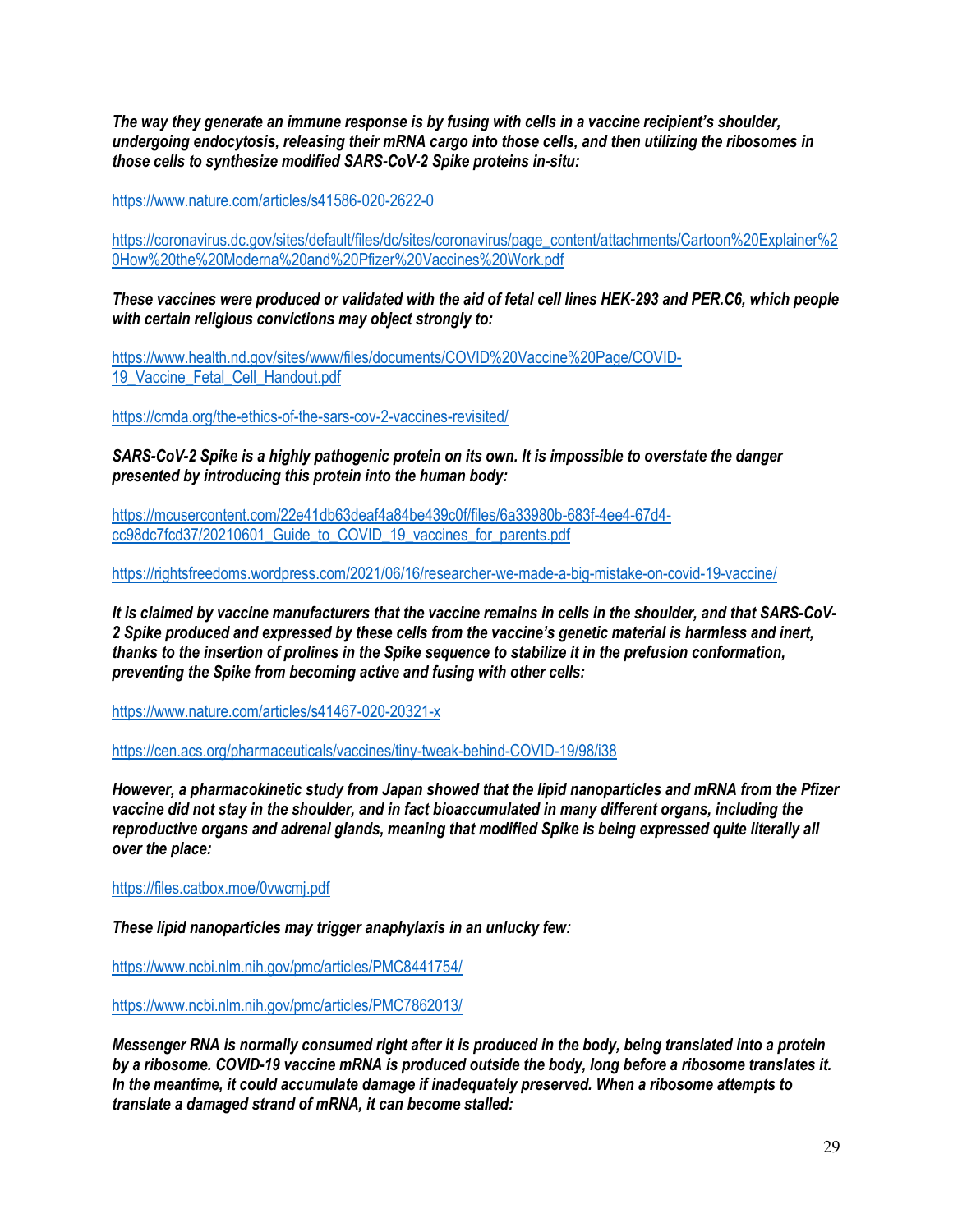<https://elifesciences.org/articles/61984>

<https://www.frontiersin.org/articles/10.3389/fgene.2018.00431/full>

*Certain proteins, including SARS-CoV-2 Spike, have proteolytic cleavage sites that are basically like little dotted lines that say "cut here", which attract a living organism's own proteases (essentially, molecular scissors) to cut them. There is a possibility that S1 may be proteolytically cleaved from S2, causing active S1 to float away into the bloodstream while leaving the S2 "stalk" embedded in the membrane of the cell that expressed the protein:*

<https://academic.oup.com/cid/advance-article/doi/10.1093/cid/ciab465/6279075>

<https://www.nature.com/articles/s41564-021-00908-w>

<https://www.life-science-alliance.org/content/3/9/e202000786>

*SARS-CoV-2 Spike has a Superantigenic region (SAg), which may promote extreme inflammation:*

<https://www.pnas.org/content/117/41/25254>

<https://www.nature.com/articles/s41577-021-00502-5>

*Anti-Spike antibodies were found in one study to function as autoantibodies and attack the body's own cells:*

<https://www.researchsquare.com/article/rs-612103/v2>

*Those who have been immunized with COVID-19 vaccines have developed blood clots, myocarditis, Guillain-Barre Syndrome, Bell's Palsy, and multiple sclerosis flares, indicating that the vaccine promotes autoimmune reactions against healthy tissue:*

<https://drrichswier.com/2021/09/18/summary-covid-19-vaccine-concerns/>

<https://www.fda.gov/news-events/press-announcements/coronavirus-covid-19-update-july-13-2021>

[https://www.medpagetoday.com/infectiousdisease/covid19vaccine/94061?xid=nl\\_mpt\\_DHE\\_2021-08-17](https://www.medpagetoday.com/infectiousdisease/covid19vaccine/94061?xid=nl_mpt_DHE_2021-08-17)

*SARS-CoV -2 Spike does not only bind to ACE2. It was suspected to have regions that bind to basigin, integrins, neuropilin-1, and bacterial lipopolysaccharides as well:*

<https://www.nature.com/articles/s41564-021-00958-0>

<https://www.mdpi.com/1422-0067/22/3/992/pdf>

<https://pubs.acs.org/doi/10.1021/acschemneuro.0c00619>

<https://www.science.org/doi/full/10.1126/science.abd3072>

<https://journals.plos.org/plosone/article?id=10.1371/journal.pone.0253347>

<https://www.ncbi.nlm.nih.gov/pmc/articles/PMC7799037/>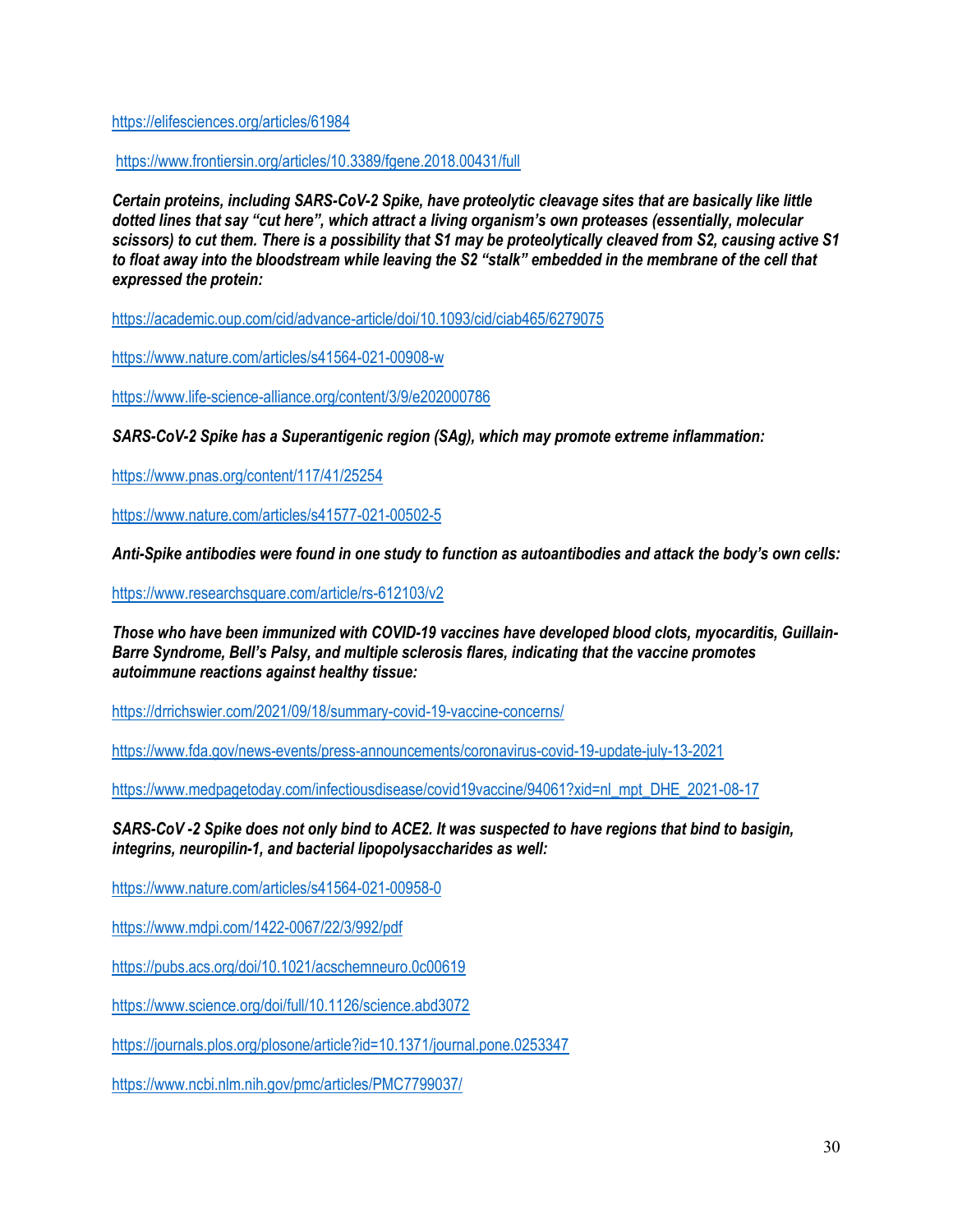*SARS-CoV-2 Spike, on its own, can potentially bind any of these things and act as a ligand for them, triggering unspecified and likely highly inflammatory cellular activity:*

<https://www.ncbi.nlm.nih.gov/pmc/articles/PMC7827936/>

*SARS-CoV-2 Spike contains an unusual PRRA insert that forms a furin cleavage site. Furin is a ubiquitous human protease, making this an ideal property for the Spike to have, giving it a high degree of cell tropism. No wild-type SARS-like coronaviruses related to SARS-CoV-2 possess this feature, making it highly suspicious, and perhaps a sign of human tampering:*

<https://journals.asm.org/doi/full/10.1128/JVI.01751-20>

<https://www.ncbi.nlm.nih.gov/pmc/articles/PMC7457603/>

[https://yurideigin.medium.com/lab-made-cov2-genealogy-through-the-lens-of-gain-of-function-research](https://yurideigin.medium.com/lab-made-cov2-genealogy-through-the-lens-of-gain-of-function-research-f96dd7413748)[f96dd7413748](https://yurideigin.medium.com/lab-made-cov2-genealogy-through-the-lens-of-gain-of-function-research-f96dd7413748)

*SARS-CoV-2 Spike has a prion-like domain that enhances its infectiousness:*

<https://www.preprints.org/manuscript/202003.0422/v1>

<https://journals.plos.org/plosone/article?id=10.1371/journal.pone.0023664>

*The Spike S1 RBD may bind to heparin-binding proteins and promote amyloid aggregation. In humans, this could lead to Parkinson's, Lewy Body Dementia, premature Alzheimer's, or various other neurodegenerative diseases:*

<https://www.ncbi.nlm.nih.gov/pmc/articles/PMC7988450/>

*This is very concerning because SARS-CoV-2 S1 is capable of penetrating the blood-brain barrier and entering the brain. It is capable of increasing the permeability of the blood-brain barrier to itself and other molecules by injuring and disrupting it directly:*

<https://www.nature.com/articles/s41593-020-00771-8>

<https://www.nature.com/articles/s41392-021-00719-9>

<https://pubmed.ncbi.nlm.nih.gov/33053430/>

*SARS-CoV-2, like other betacoronaviruses, may have Dengue-like ADE, or antibody-dependent enhancement of disease:*

<https://www.ncbi.nlm.nih.gov/pmc/articles/PMC7943455/>

<https://www.ncbi.nlm.nih.gov/pmc/articles/PMC7454712/>

[https://www.journalofinfection.com/article/S0163-4453\(21\)00392-3/fulltext](https://www.journalofinfection.com/article/S0163-4453(21)00392-3/fulltext)

<https://sharylattkisson.com/2021/08/study-why-so-many-vaccinated-people-are-getting-sick/>

<https://www.nature.com/articles/s41564-020-00789-5>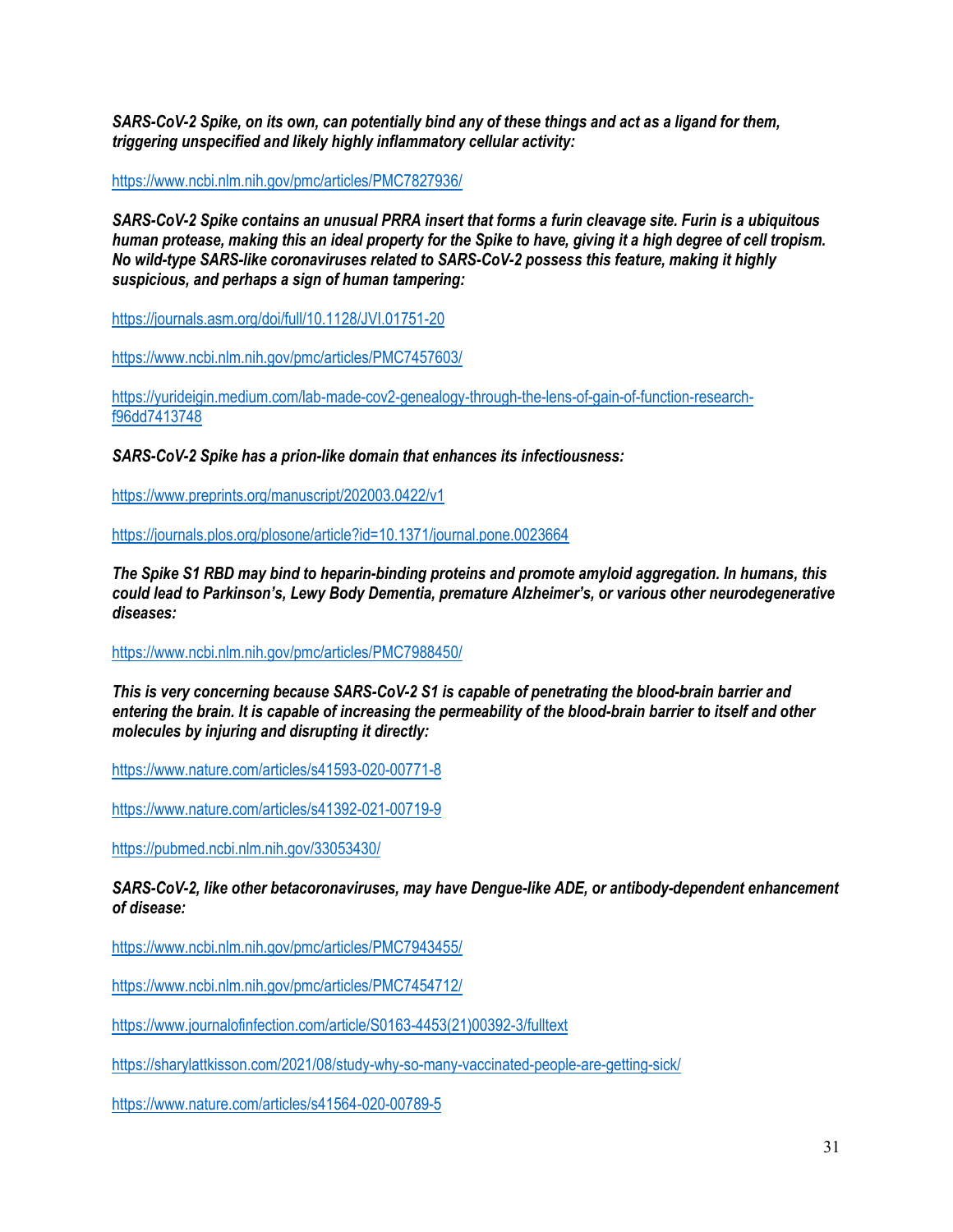<https://www.sciencedirect.com/science/article/pii/S1201971220307311>

<https://pubmed.ncbi.nlm.nih.gov/31826992/>

<https://www.biorxiv.org/content/10.1101/2021.08.22.457114v1>

*There is something called Original Antigenic Sin, which is the observation that the body prefers to produce antibodies based on previously-encountered strains of a virus over newly-encountered ones:*

<https://www.jimmunol.org/content/202/2/335>

[https://en.wikipedia.org/wiki/Original\\_antigenic\\_sin](https://en.wikipedia.org/wiki/Original_antigenic_sin)

*In ADE, antibodies from a previous infection become non-neutralizing due to mutations in the virus's proteins. These non-neutralizing antibodies then act as trojan horses, allowing live, active virus to be pulled into macrophages through their Fc receptor pathways:*

[https://en.wikipedia.org/wiki/Antibody-dependent\\_enhancement](https://en.wikipedia.org/wiki/Antibody-dependent_enhancement)

<https://www.cdc.gov/dengue/training/cme/ccm/page57857.html>

*It is possible for vaccines to sensitize someone to disease. There is a precedent for this in recent history. Sanofi's Dengvaxia vaccine for Dengue failed because it caused immune sensitization in people whose immune systems were Dengue-naïve:*

<https://www.frontiersin.org/articles/10.3389/fcimb.2020.572681/full>

<https://news.unchealthcare.org/2021/06/scientists-discover-how-dengue-vaccine-fails-to-protect-against-disease/>

<https://www.ncbi.nlm.nih.gov/pmc/articles/PMC3739535/>

<https://www.scientificamerican.com/article/how-the-worlds-first-dengue-vaccination-drive-ended-in-disaster/>

*In mice immunized against SARS-CoV and challenged with the virus, a close relative of SARS-CoV-2, they developed immune sensitization, Th2 immunopathology, and eosinophil infiltration in their lungs:*

<https://journals.plos.org/plosone/article?id=10.1371/journal.pone.0035421>

*We have been told that SARS-CoV-2 mRNA vaccines cannot be integrated into the human genome, because messenger RNA cannot be turned back into DNA. This is false. There are elements in human cells called LINE-1 retrotransposons, which can indeed integrate mRNA into a human genome by endogenous reverse transcription:*

<https://pubmed.ncbi.nlm.nih.gov/33330870/>

[https://rightsfreedoms.wordpress.com/2021/08/13/mit-harvard-study-suggests-mrna-vaccine-might-permanently](https://rightsfreedoms.wordpress.com/2021/08/13/mit-harvard-study-suggests-mrna-vaccine-might-permanently-alter-dna-after-all/)[alter-dna-after-all/](https://rightsfreedoms.wordpress.com/2021/08/13/mit-harvard-study-suggests-mrna-vaccine-might-permanently-alter-dna-after-all/)

<https://home.solari.com/deep-state-tactics-101-the-covid-injection-fraud-its-not-a-vaccine/>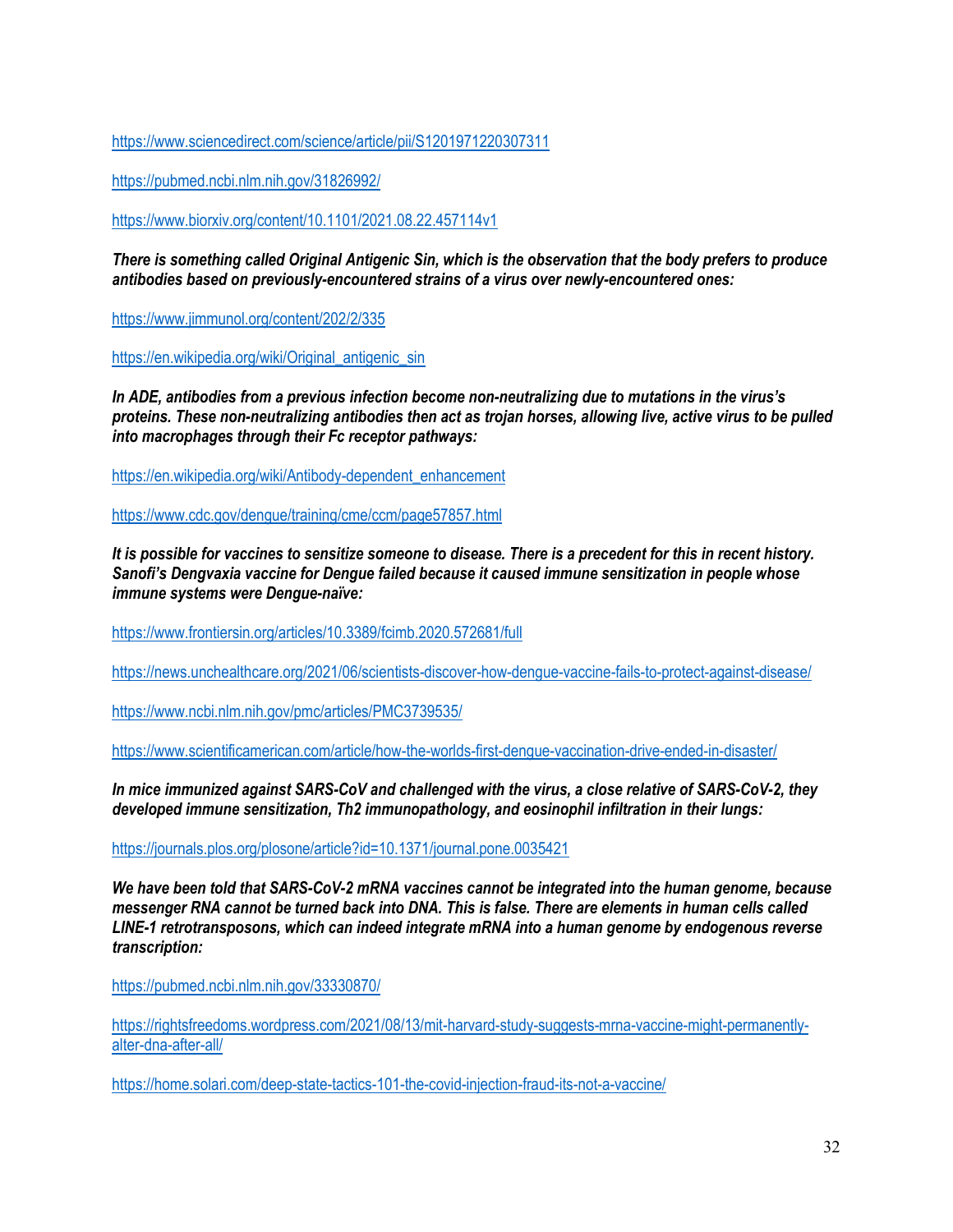*The vaccine and the virus were made by the same people. In 2014, there was a moratorium on SARS gain-offunction research that lasted until 2017:*

<https://www.phe.gov/s3/dualuse/documents/gain-of-function.pdf>

<https://www.scientificamerican.com/article/u-s-lifts-moratorium-on-funding-controversial-high-risk-virus-research/>

<https://www.nih.gov/about-nih/who-we-are/nih-director/statements/nih-lifts-funding-pause-gain-function-research>

*Ralph Baric is a virologist and SARS expert at UNC Chapel Hill in North Carolina. This is who Anthony Fauci was referring to when he insisted, before Congress, that if any gain-of-function research was being conducted, it was being conducted in North Carolina:*

[https://sph.unc.edu/adv\\_profile/ralph-s-baric-phd/](https://sph.unc.edu/adv_profile/ralph-s-baric-phd/)

<https://alumni.unc.edu/news/ralph-baric-on-the-front-lines-of-coronavirus-for-three-decades/>

*Ralph Baric and Shi Zhengli are colleagues and have co-written papers together:*

<https://www.nature.com/articles/nm.3985/>

*Ralph Baric mentored Shi Zhengli in his gain-of-function manipulation techniques, particularly serial passage, which results in a virus that appears as if it originated naturally. In other words, deniable bioweapons. Serial passage in humanized hACE2 mice may have produced something like SARS-CoV-2:*

[https://www.technologyreview.com/2021/06/29/1027290/gain-of-function-risky-bat-virus-engineering-links-america-to](https://www.technologyreview.com/2021/06/29/1027290/gain-of-function-risky-bat-virus-engineering-links-america-to-wuhan/)[wuhan/](https://www.technologyreview.com/2021/06/29/1027290/gain-of-function-risky-bat-virus-engineering-links-america-to-wuhan/)

<https://usrtk.org/biohazards-blog/ralph-baric-emails/>

<https://www.paul.senate.gov/newsweek-op-ed-congress-must-pursue-answers-about-origin-covid-19>

<https://nymag.com/intelligencer/article/coronavirus-lab-escape-theory.html>

*The funding for the gain-of-function research being conducted at the Wuhan Institute of Virology came from Peter Daszak. Peter Daszak runs an NGO called EcoHealth Alliance:*

<https://peterdaszak.com/>

<https://peterdaszak.com/interceptdocs.pdf>

<https://theintercept.com/2021/09/09/covid-origins-gain-of-function-research/>

[https://nationalfile.com/bombshell-fauci-kept-funding-peter-daszaks-wuhan-gain-of-function-experiments-with-7-5](https://nationalfile.com/bombshell-fauci-kept-funding-peter-daszaks-wuhan-gain-of-function-experiments-with-7-5-million-after-trump-canceled-grant/) [million-after-trump-canceled-grant/](https://nationalfile.com/bombshell-fauci-kept-funding-peter-daszaks-wuhan-gain-of-function-experiments-with-7-5-million-after-trump-canceled-grant/)

*EcoHealth Alliance received millions of dollars in grant money from the National Institutes of Health/National Institute of Allergy and Infectious Diseases (that is, Anthony Fauci), the Defense Threat Reduction Agency (part of the US Department of Defense), and the United States Agency for International Development. NIH/NIAID contributed a few million dollars, and DTRA and USAID each contributed tens of millions of dollars towards this research. Altogether, it was over a hundred million dollars:*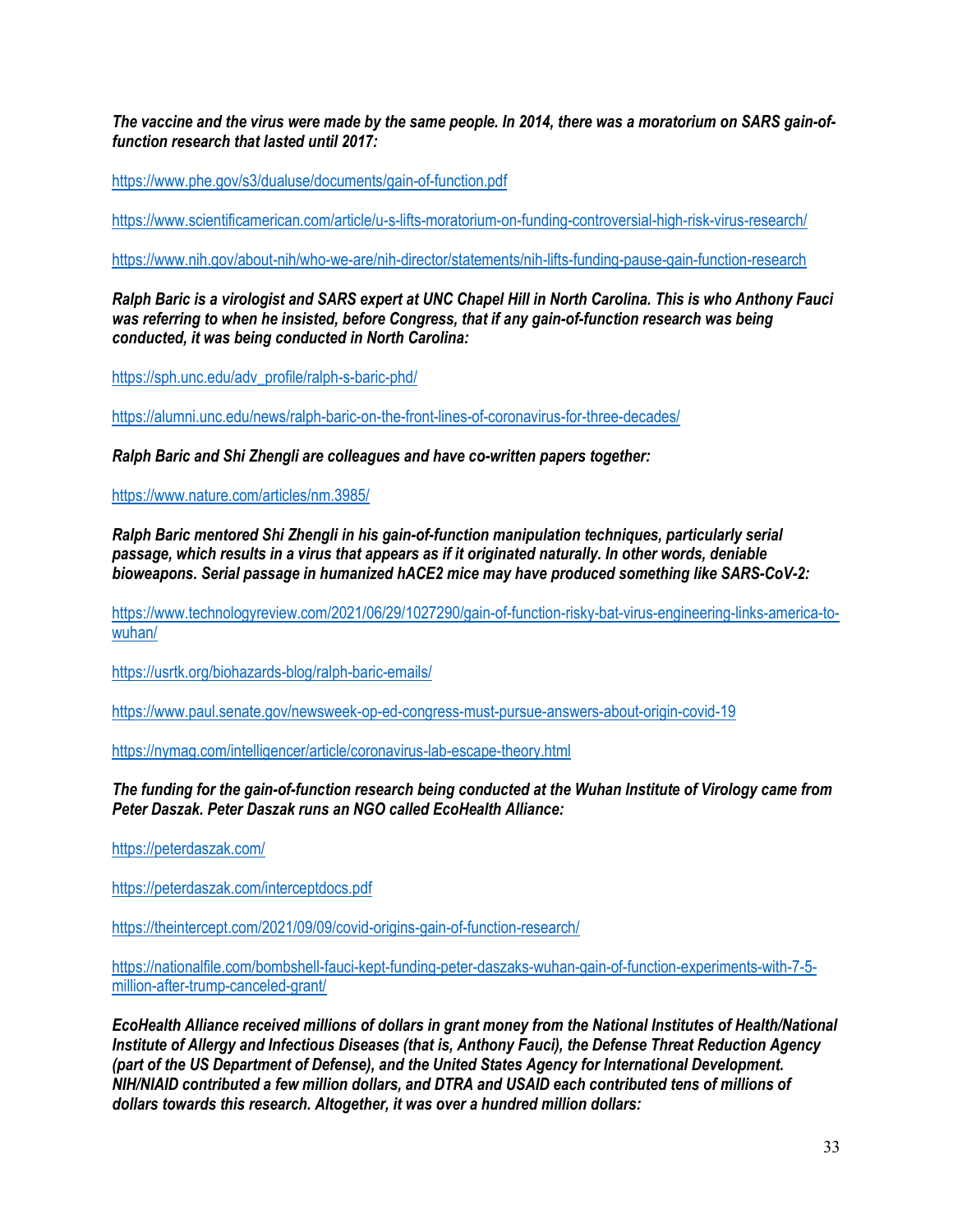[https://www.independentsciencenews.org/wp-content/uploads/2020/12/EcoHealth-Funding-as-of-01\\_10\\_2020-Fed.-](https://www.independentsciencenews.org/wp-content/uploads/2020/12/EcoHealth-Funding-as-of-01_10_2020-Fed.-Grants-Contracts.pdf) [Grants-Contracts.pdf](https://www.independentsciencenews.org/wp-content/uploads/2020/12/EcoHealth-Funding-as-of-01_10_2020-Fed.-Grants-Contracts.pdf)

# *EcoHealth Alliance subcontracted these grants to the Wuhan Institute of Virology, a lab in China with a very questionable safety record and poorly-trained staff, so that they could conduct gain-of-function research:*

[https://www.algora.com/Algora\\_blog/2021/09/22/ecohealth-alliance-darpa-toyed-with-infecting-wild-chinese-bats](https://www.algora.com/Algora_blog/2021/09/22/ecohealth-alliance-darpa-toyed-with-infecting-wild-chinese-bats-with-covid-leaked-docs-allege)[with-covid-leaked-docs-allege](https://www.algora.com/Algora_blog/2021/09/22/ecohealth-alliance-darpa-toyed-with-infecting-wild-chinese-bats-with-covid-leaked-docs-allege)

<https://nypost.com/2021/07/01/pentagon-gave-millions-to-ecohealth-alliance-for-wuhan-lab/>

<https://www.judicialwatch.org/press-releases/wuhan-lab-fauci-grants/>

<https://www.judicialwatch.org/documents/jw-v-nih-wuhan-june-2021-00696/>

[https://scholar.harvard.edu/files/kleelerner/files/20200414\\_wapo\\_\\_state\\_department\\_cables\\_warned\\_of\\_safety\\_issu](https://scholar.harvard.edu/files/kleelerner/files/20200414_wapo__state_department_cables_warned_of_safety_issues_at_wuhan_lab_studying_bat_coronaviruses_-_the_washington_post.pdf) es at wuhan\_lab\_studying\_bat\_coronaviruses\_-\_the\_washington\_post.pdf

<https://www.businessinsider.com/us-officials-raised-alarms-about-safety-issues-in-wuhan-lab-report-2020-4?op=1>

*Chinese scientists in Wuhan reported being routinely bitten and urinated on by laboratory animals:*

<https://img-prod.tgcom24.mediaset.it/images/2020/02/16/114720192-5eb8307f-017c-4075-a697-348628da0204.pdf>

<https://web.archive.org/web/20200214144447/>

https:/www.researchgate.net/publication/339070128 The possible origins of 2019-nCoV coronavirus

*In November of 2019, three technicians at the Wuhan Institute of Virology developed symptoms consistent with a flu-like illness:*

<https://www.webmd.com/lung/news/20210524/wuhan-lab-researchers-illness>

<https://thehill.com/policy/healthcare/556815-fauci-calls-on-china-to-release-medical-records-of-wuhan-researchers>

*December 12th, 2019, Ralph Baric signed a Material Transfer Agreement (essentially, an NDA) to receive Coronavirus mRNA vaccine-related materials co-owned by Moderna and NIH:*

[https://rightsfreedoms.wordpress.com/2021/06/26/confidential-documents-reveal-moderna-sent-mrna-coronavirus](https://rightsfreedoms.wordpress.com/2021/06/26/confidential-documents-reveal-moderna-sent-mrna-coronavirus-vaccine-candidate-to-university-researchers-weeks-before-emergence-of-covid-19/)[vaccine-candidate-to-university-researchers-weeks-before-emergence-of-covid-19/](https://rightsfreedoms.wordpress.com/2021/06/26/confidential-documents-reveal-moderna-sent-mrna-coronavirus-vaccine-candidate-to-university-researchers-weeks-before-emergence-of-covid-19/)

<https://s3.documentcloud.org/documents/6935295/NIH-Moderna-Confidential-Agreements.pdf>

*It wasn't until a whole month later, on January 11th, 2020, that China allegedly sent us the sequence to what would become known as SARS-CoV-2:*

<https://www.cidrap.umn.edu/news-perspective/2020/01/china-releases-genetic-data-new-coronavirus-now-deadly>

<https://www.sciencedaily.com/releases/2020/01/200131114748.htm>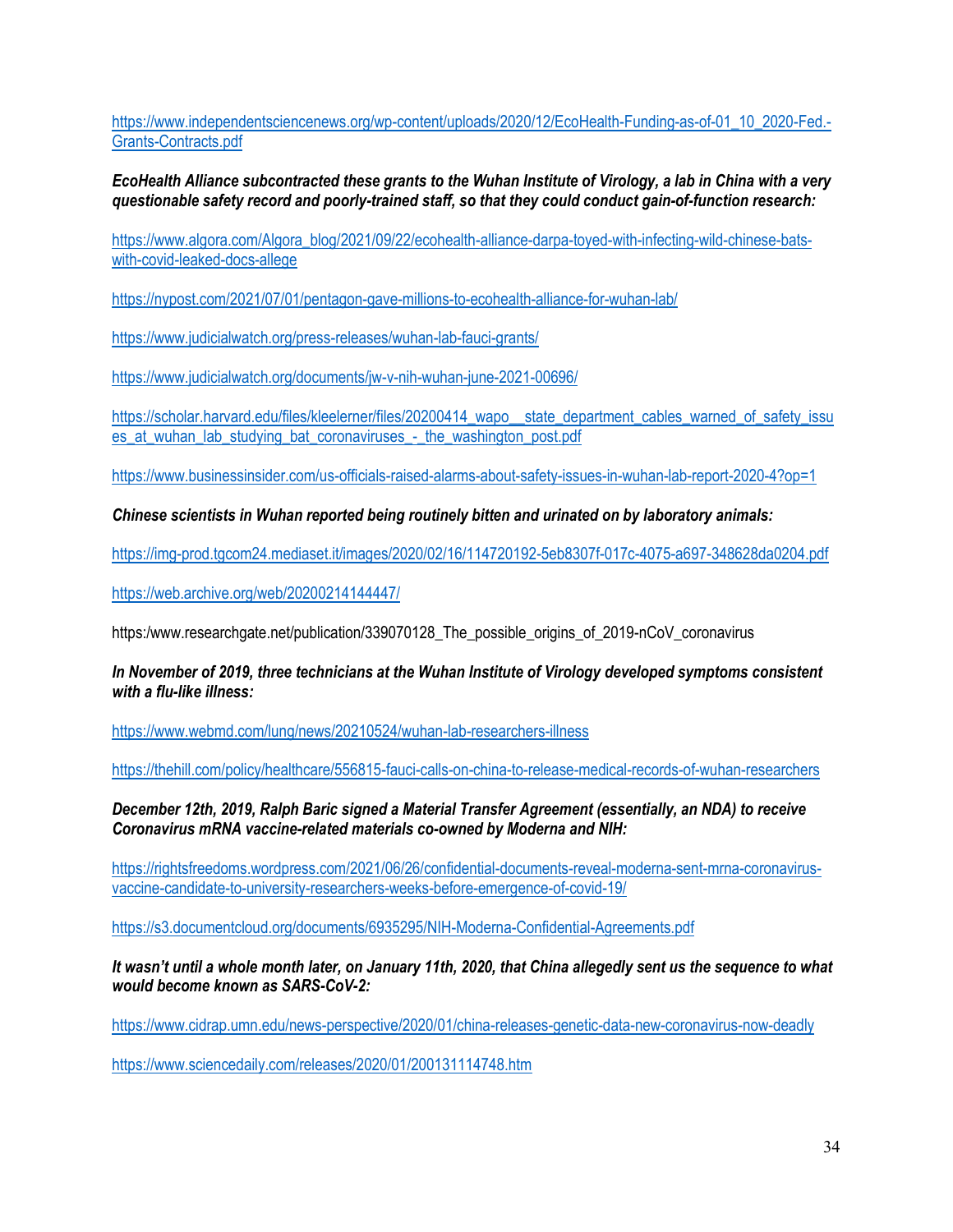*Moderna claims, rather absurdly, that they developed a working vaccine from this sequence in under 48 hours:*

<https://www.businessinsider.com/moderna-designed-coronavirus-vaccine-in-2-days-2020-11> <https://globalnews.ca/news/7492076/moderna-coronavirus-vaccine-technology-how-it-works/>

<https://nymag.com/intelligencer/2020/12/moderna-covid-19-vaccine-design.html>

*Stéphane Bancel, the current CEO of Moderna, was formerly the CEO of bioMérieux, a French multinational corporation specializing in medical diagnostic tech, founded by one Alain Mérieux:*

[https://www.biomerieux.com/en/board-directors-biomerieux-chaired-alain-merieux-has-appointed-stephane-bancel](https://www.biomerieux.com/en/board-directors-biomerieux-chaired-alain-merieux-has-appointed-stephane-bancel-directeur-general)[directeur-general](https://www.biomerieux.com/en/board-directors-biomerieux-chaired-alain-merieux-has-appointed-stephane-bancel-directeur-general)

[https://en.wikipedia.org/wiki/St%C3%A9phane\\_Bancel](https://en.wikipedia.org/wiki/St%C3%A9phane_Bancel)

<https://www.himss.org/global-conference/speaker-stephane-bancel>

*Alain Mérieux was one of the individuals who was instrumental in the construction of the Wuhan Institute of Virology's P4 lab:*

<https://www.fondation-merieux.org/en/news/alain-merieux-receives-the-prestigious-chinese-reform-friendship-award/>

<https://medicalxpress.com/news/2020-04-wuhan-lab-core-virus-controversy.html>

[http://english.whiov.cas.cn/ne/201712/t20171212\\_187624.html](http://english.whiov.cas.cn/ne/201712/t20171212_187624.html)

[https://web.archive.org/web/20210921133410/http://english.whiov.cas.cn/ne/201712/t20171212\\_187 624.html](https://web.archive.org/web/20210921133410/http:/english.whiov.cas.cn/ne/201712/t20171212_187%20624.html)

#### *The sequence given as the closest relative to SARS-CoV-2, RaTG13, is not a real virus. It is a forgery:*

<https://nerdhaspower.weebly.com/ratg13-is-fake.html>

<https://gnews.org/192144/>

<https://www.peakprosperity.com/forum-topic/scientific-history-of-ratg13/>

*The animal reservoir of SARS-CoV-2 has never been found:*

<https://www.technologyreview.com/2021/03/26/1021263/bat-covid-coronavirus-cause-origin-wuhan/>

[https://www.who.int/news-room/feature-stories/detail/how-who-is-working-to-track-down-the-animal-reservoir-of-the](https://www.who.int/news-room/feature-stories/detail/how-who-is-working-to-track-down-the-animal-reservoir-of-the-sars-cov-2-virus)[sars-cov-2-virus](https://www.who.int/news-room/feature-stories/detail/how-who-is-working-to-track-down-the-animal-reservoir-of-the-sars-cov-2-virus)

*The FBI raided Allure Medical in Shelby Township north of Detroit for billing insurance for "fraudulent COVID-19 cures". The treatment they were using? Intravenous Vitamin C. An antioxidant. Which, as described above, is an entirely valid treatment for COVID-19-induced sepsis, and indeed, is now part of the MATH+ protocol advanced by Dr. Paul E. Marik:*

[https://www.freep.com/story/news/local/michigan/macomb/2020/04/28/allure-medical-spa-shelby-covid-vitamin](https://www.freep.com/story/news/local/michigan/macomb/2020/04/28/allure-medical-spa-shelby-covid-vitamin-c/3038801001/)[c/3038801001/](https://www.freep.com/story/news/local/michigan/macomb/2020/04/28/allure-medical-spa-shelby-covid-vitamin-c/3038801001/)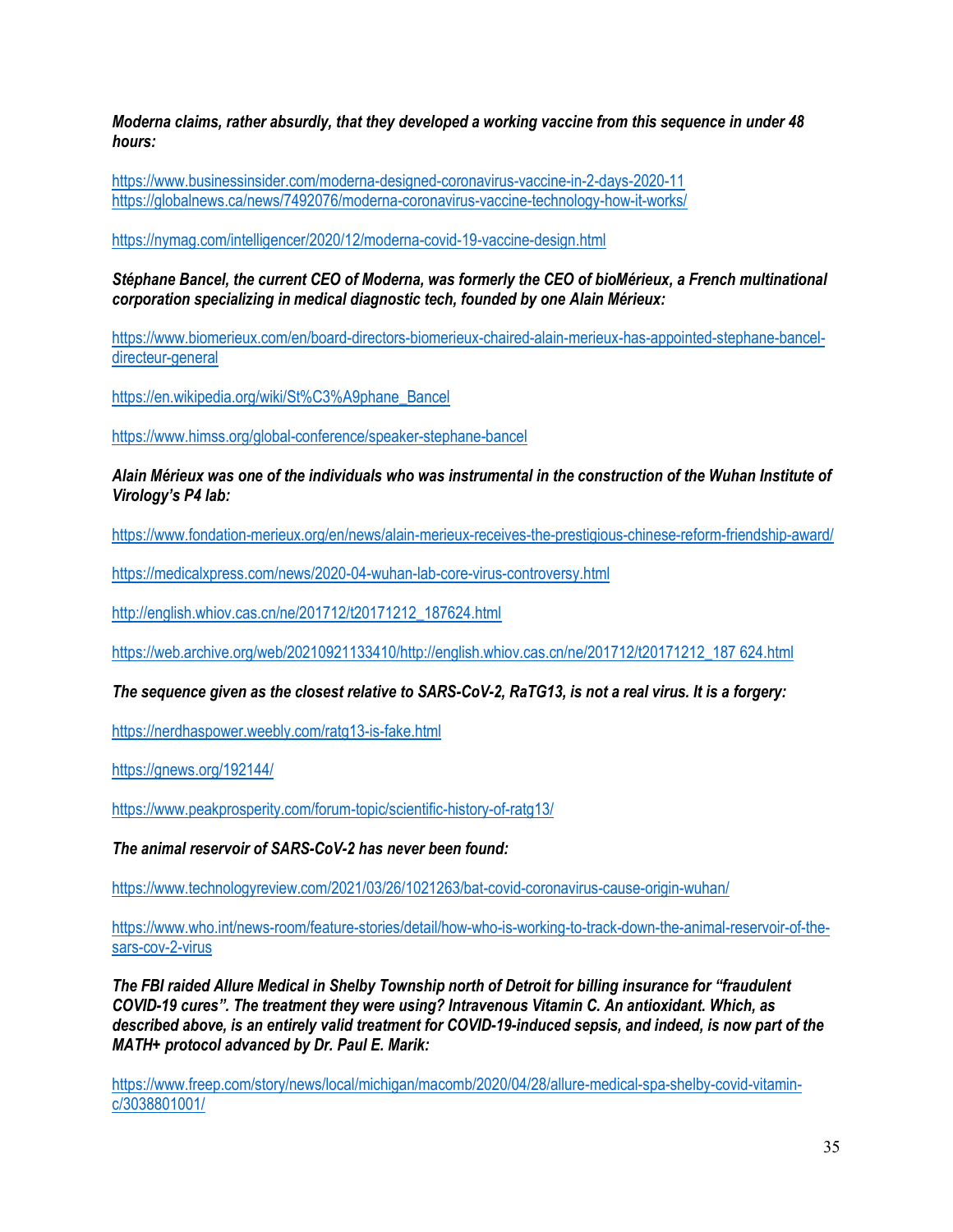[https://www.detroitnews.com/story/news/local/macomb-county/2020/05/15/doctor-got-loan-while-peddling-phony](https://www.detroitnews.com/story/news/local/macomb-county/2020/05/15/doctor-got-loan-while-peddling-phony-covid-19-cure-feds-say/5197315002/)[covid-19-cure-feds-say/5197315002/](https://www.detroitnews.com/story/news/local/macomb-county/2020/05/15/doctor-got-loan-while-peddling-phony-covid-19-cure-feds-say/5197315002/)

<https://covid19criticalcare.com/covid-19-protocols/math-plus-protocol/>

<https://covid19criticalcare.com/wp-content/uploads/2021/01/FLCCC-Alliance-MATHplus-Protocol-ENGLISH.pdf>

<https://pubmed.ncbi.nlm.nih.gov/31978969/>

<https://www.sciencedirect.com/science/article/abs/pii/S0883944119316107?via%3Dihub>

<https://www.npr.org/sections/health-shots/2019/10/01/766029397/mixed-results-for-a-test-of-vitamin-c-for-sepsis>

[https://www.nutraingredients.com/Article/2020/01/28/Ethically-and-morally-unacceptable-Reaction-to-vitamin-C-for](https://www.nutraingredients.com/Article/2020/01/28/Ethically-and-morally-unacceptable-Reaction-to-vitamin-C-for-sepsis-trial)[sepsis-trial](https://www.nutraingredients.com/Article/2020/01/28/Ethically-and-morally-unacceptable-Reaction-to-vitamin-C-for-sepsis-trial)

*The FDA banned ranitidine (Zantac) due to supposed NDMA (N-nitrosodimethylamine) contamination:*

[https://www.fda.gov/drugs/drug-safety-and-availability/fda-updates-and-press-announcements-ndma-zantac](https://www.fda.gov/drugs/drug-safety-and-availability/fda-updates-and-press-announcements-ndma-zantac-ranitidine)[ranitidine](https://www.fda.gov/drugs/drug-safety-and-availability/fda-updates-and-press-announcements-ndma-zantac-ranitidine)

<https://www.raps.org/news-and-articles/news-articles/2021/6/fda-studies-no-post-ingestion-ndma-from-ranitidine>

*Ranitidine is not only an H2 blocker used as antacid, but also has a powerful antioxidant effect, scavenging hydroxyl radicals. This gives it utility in treating COVID-19:*

<https://onlinelibrary.wiley.com/doi/10.1111/j.1472-8206.2009.00810.x>

<https://www.sciencedirect.com/science/article/pii/S1347861319342203>

*The FDA also attempted to take N-acetylcysteine, a harmless amino acid supplement and antioxidant, off the shelves, compelling Amazon to remove it from their online storefront:*

[https://www.fda.gov/inspections-compliance-enforcement-and-criminal-investigations/warning-letters/les-labs-](https://www.fda.gov/inspections-compliance-enforcement-and-criminal-investigations/warning-letters/les-labs-593764-07232020)[593764-07232020](https://www.fda.gov/inspections-compliance-enforcement-and-criminal-investigations/warning-letters/les-labs-593764-07232020)

<https://www.naturalproductsinsider.com/regulatory/us-senator-npa-press-fda-nac-supplements>

<https://www.nutraingredients-usa.com/Article/2021/05/11/CRN-This-is-not-the-final-word-on-NAC>

<https://www.naturalproductsinsider.com/regulatory/amazon-confirms-plans-removing-nac-supplements>

*On June 9th, 2020, Charles Lieber, a Harvard nanotechnology researcher with decades of experience, was indicted by the DOJ for fraud:*

[https://www.justice.gov/opa/pr/harvard-university-professor-and-two-chinese-nationals-charged-three-separate-china](https://www.justice.gov/opa/pr/harvard-university-professor-and-two-chinese-nationals-charged-three-separate-china-related)[related](https://www.justice.gov/opa/pr/harvard-university-professor-and-two-chinese-nationals-charged-three-separate-china-related)

*Charles Lieber received millions of dollars in grant money from the US Department of Defense, specifically the military think tanks DARPA, AFOSR, and ONR, as well as NIH and MITRE:*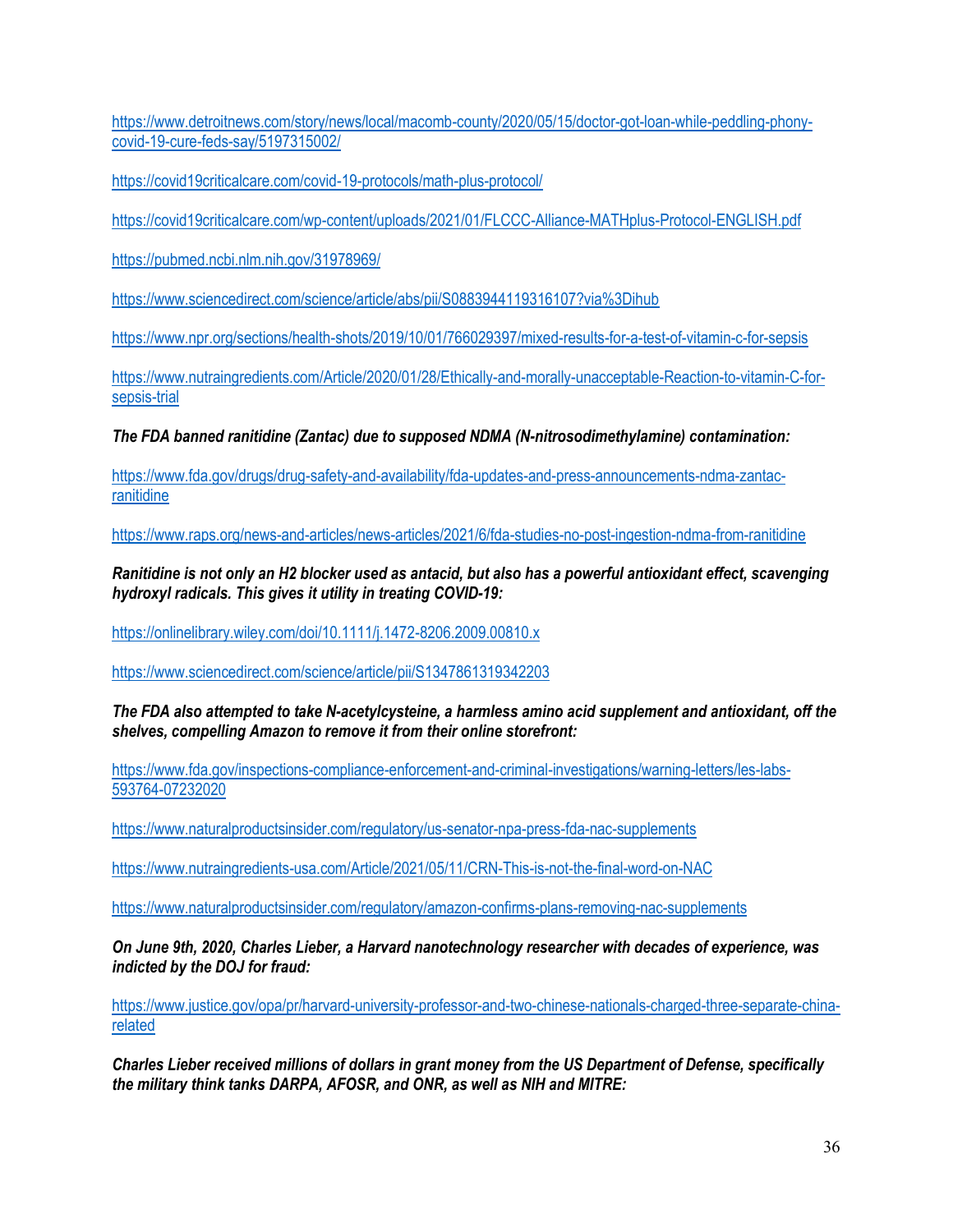<http://cml.harvard.edu/resources/research-sponsors>

*His specialty is the use of silicon nanowires in lieu of patch clamp electrodes to monitor and modulate intracellular activity, something he has been working on at Harvard for the past twenty years:*

<https://www.harvardmagazine.com/2011/01/virus-sized-transistors>

*He was claimed to have been working on silicon nanowire batteries in China, but none of his colleagues can recall him ever having worked on battery technology in his life; all of his research deals with bionanotechnology, or the blending of nanotech with living cells:*

<https://www.science.org/news/2020/02/why-did-chinese-university-hire-charles-lieber-do-battery-research>

<https://news.harvard.edu/gazette/story/2012/01/reading-lifes-building-blocks/>

<https://news.harvard.edu/gazette/story/2019/07/harvard-researchers-present-nanowire-devices-update/>

*The indictment was over his collaboration with the Wuhan University of Technology. He had double-dipped, against the terms of his DOD grants, and taken money from the PRC's Thousand Talents plan, a program which the Chinese government uses to bribe Western scientists into sharing proprietary R&D information that can be exploited by the PLA for strategic advantage (this risk has been known for a very long time):*

<https://www.justice.gov/usao-ma/pr/harvard-university-professor-indicted-false-statement-charges>

<https://www.nytimes.com/2020/02/06/us/chinas-lavish-funds-lured-us-scientists-what-did-it-get-in-return.html>

<https://www.nature.com/articles/d41586-020-00291-2>

[https://www.hsgac.senate.gov/imo/media/doc/2019-11-18%20PSI%20Staff%20Report%20-](https://www.hsgac.senate.gov/imo/media/doc/2019-11-18%20PSI%20Staff%20Report%20-%20China) [%20China's%20Talent%20Recruitment%20Plans.pdf](https://www.hsgac.senate.gov/imo/media/doc/2019-11-18%20PSI%20Staff%20Report%20-%20China)

[https://www.research.psu.edu/sites/default/files/FBI\\_Risks\\_To\\_Academia.pdf](https://www.research.psu.edu/sites/default/files/FBI_Risks_To_Academia.pdf)

[https://www.chinacenter.net/2020/china\\_currents/19-3/scholars-or-spies-u-s-china-tension-in-academic-collaboration/](https://www.chinacenter.net/2020/china_currents/19-3/scholars-or-spies-u-s-china-tension-in-academic-collaboration/)

<https://www.drdavidzweig.com/wp-content/uploads/2020/05/Zweig-Kang-TTP.pdf>

*Charles Lieber's own papers describe the use of silicon nanowires for brain-computer interfaces, or "neural lace" technology. His papers describe how neurons can endocytose whole silicon nanowires or parts of them, monitoring and even modulating neuronal activity:*

<http://cml.harvard.edu/assets/Nanowire-probes-could-drive-high-resolution-brain-machine-interfaces.pdf>

<https://www.ncbi.nlm.nih.gov/pmc/articles/PMC6531316/>

<https://spectrum.ieee.org/human-cells-eat-nanowires>

*Charles Lieber was a colleague of Robert Langer. Together, along with Daniel S. Kohane, they worked on a paper describing artificial tissue scaffolds that could be implanted in a human heart to monitor its activity remotely:*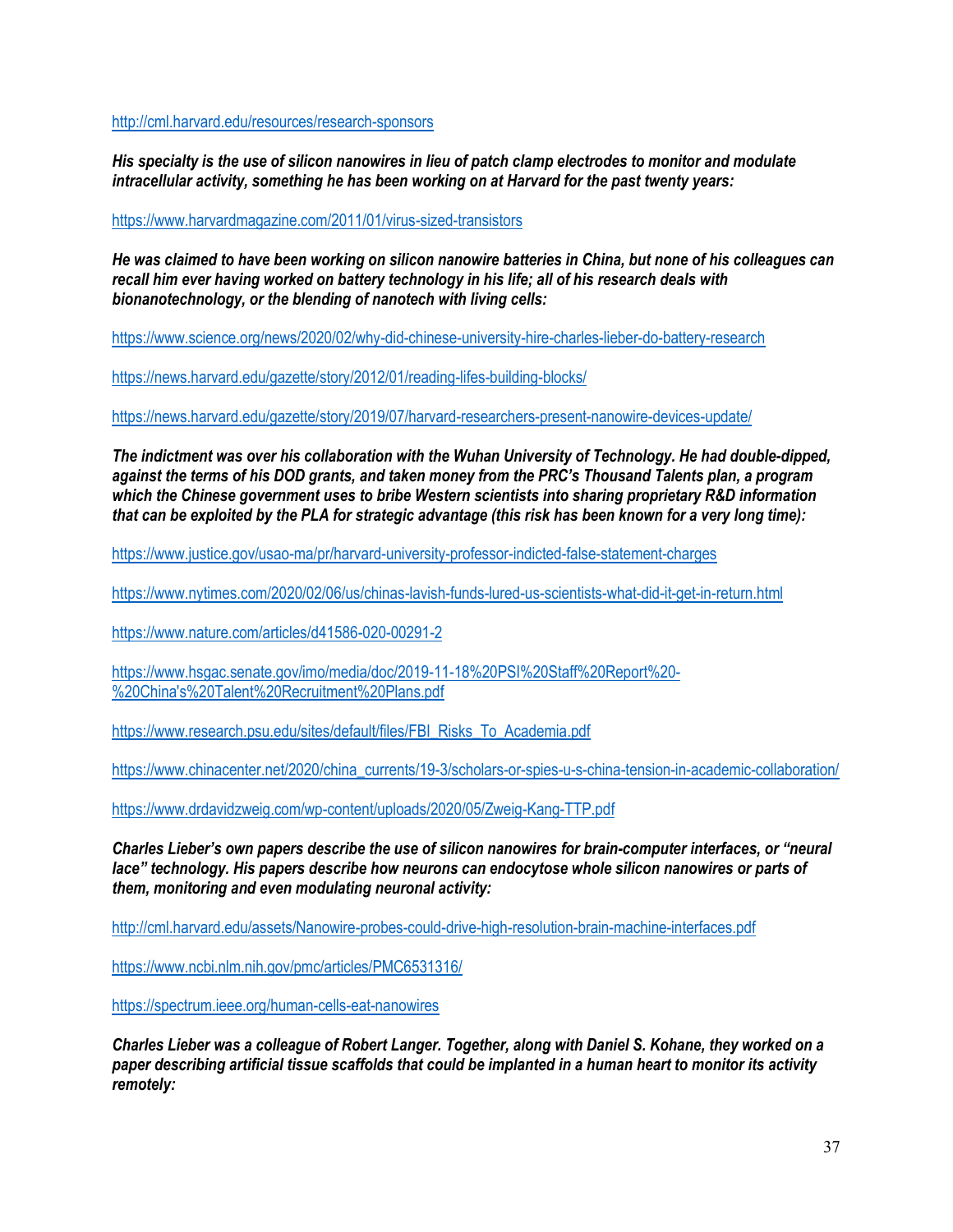<https://www.bostonherald.com/2012/08/29/theyve-got-the-beat-2/>

[https://cml.harvard.edu/assets/Cyborg-tissues\\_-Merging-engineered-human-tissues-with-bio-compatible-nanoscale](https://cml.harvard.edu/assets/Cyborg-tissues_-Merging-engineered-human-tissues-with-bio-compatible-nanoscale-wires.pdf)[wires.pdf](https://cml.harvard.edu/assets/Cyborg-tissues_-Merging-engineered-human-tissues-with-bio-compatible-nanoscale-wires.pdf)

*Robert Langer, an MIT alumnus and expert in nanotech drug delivery, is one of the co-founders of Moderna:*

<https://www.modernatx.com/modernas-board-directors>

*His net worth is now \$5.1 billion USD thanks to Moderna's mRNA-1273 vaccine sales:*

[https://www.forbes.com/sites/giacomotognini/2020/11/12/mit-scientist-bob-langer-becomes-a-billionaire-thanks-to](https://www.forbes.com/sites/giacomotognini/2020/11/12/mit-scientist-bob-langer-becomes-a-billionaire-thanks-to-moderna-stock-rally/?sh=41c3819a3a90)[moderna-stock-rally/?sh=41c3819a3a90](https://www.forbes.com/sites/giacomotognini/2020/11/12/mit-scientist-bob-langer-becomes-a-billionaire-thanks-to-moderna-stock-rally/?sh=41c3819a3a90)

<https://www.ceotodaymagazine.com/2020/11/modernas-stock-rally-makes-bob-langer-a-billionaire/>

*Both Charles Lieber and Robert Langer's bibliographies describe, essentially, techniques for human enhancement, i.e. transhumanism:*

<http://cml.harvard.edu/>

<https://langerlab.mit.edu/>

*Klaus Schwab, the founder of the World Economic Forum and the architect behind the so-called "Great Reset", has long spoken of the "blending of biology and machinery" in his books:*

<https://invesbrain.com/klaus-schwab-great-reset-will-lead-to-fusion-of-our-physical-digital-biological-identity/>

[https://www.penguinrandomhouse.com/books/598250/shaping-the-future-of-the-fourth-industrial-revolution-by-klaus](https://www.penguinrandomhouse.com/books/598250/shaping-the-future-of-the-fourth-industrial-revolution-by-klaus-schwab-founder-and-executive-chairman-world-economic-forum-with-nicholas-davis/)[schwab-founder-and-executive-chairman-world-economic-forum-with-nicholas-davis/](https://www.penguinrandomhouse.com/books/598250/shaping-the-future-of-the-fourth-industrial-revolution-by-klaus-schwab-founder-and-executive-chairman-world-economic-forum-with-nicholas-davis/)

*Since these revelations, it has come to the attention of independent researchers that the COVID-19 vaccines (and even some surgical masks) may contain reduced graphene oxide nanoparticles:*

<https://ambassadorlove.wordpress.com/2021/08/09/confirmed-graphene-oxide-main-ingredient-in-covid-shots/>

<https://www.thelibertybeacon.com/graphene-oxide-the-vector-for-covid-19-democide/>

<https://www.orwell.city/2021/06/vaccination-vial-analysis-explained.html>

<https://www.nature.com/articles/s41428-020-0350-9>

<https://www.ncbi.nlm.nih.gov/pmc/articles/PMC6141029/>

<https://www.cbc.ca/news/canada/montreal/masks-early-pulmonary-toxicity-quebec-schools-daycares-1.5966387>

[https://humansarefree.com/2021/04/bombshell-disposable-blue-face-masks-found-to-contain-toxic-asbestos-like](https://humansarefree.com/2021/04/bombshell-disposable-blue-face-masks-found-to-contain-toxic-asbestos-like-substance-that-destroys-lungs.html)[substance-that-destroys-lungs.html](https://humansarefree.com/2021/04/bombshell-disposable-blue-face-masks-found-to-contain-toxic-asbestos-like-substance-that-destroys-lungs.html)

*Japanese researchers have also found unexplained contaminants in COVID-19 vaccines:*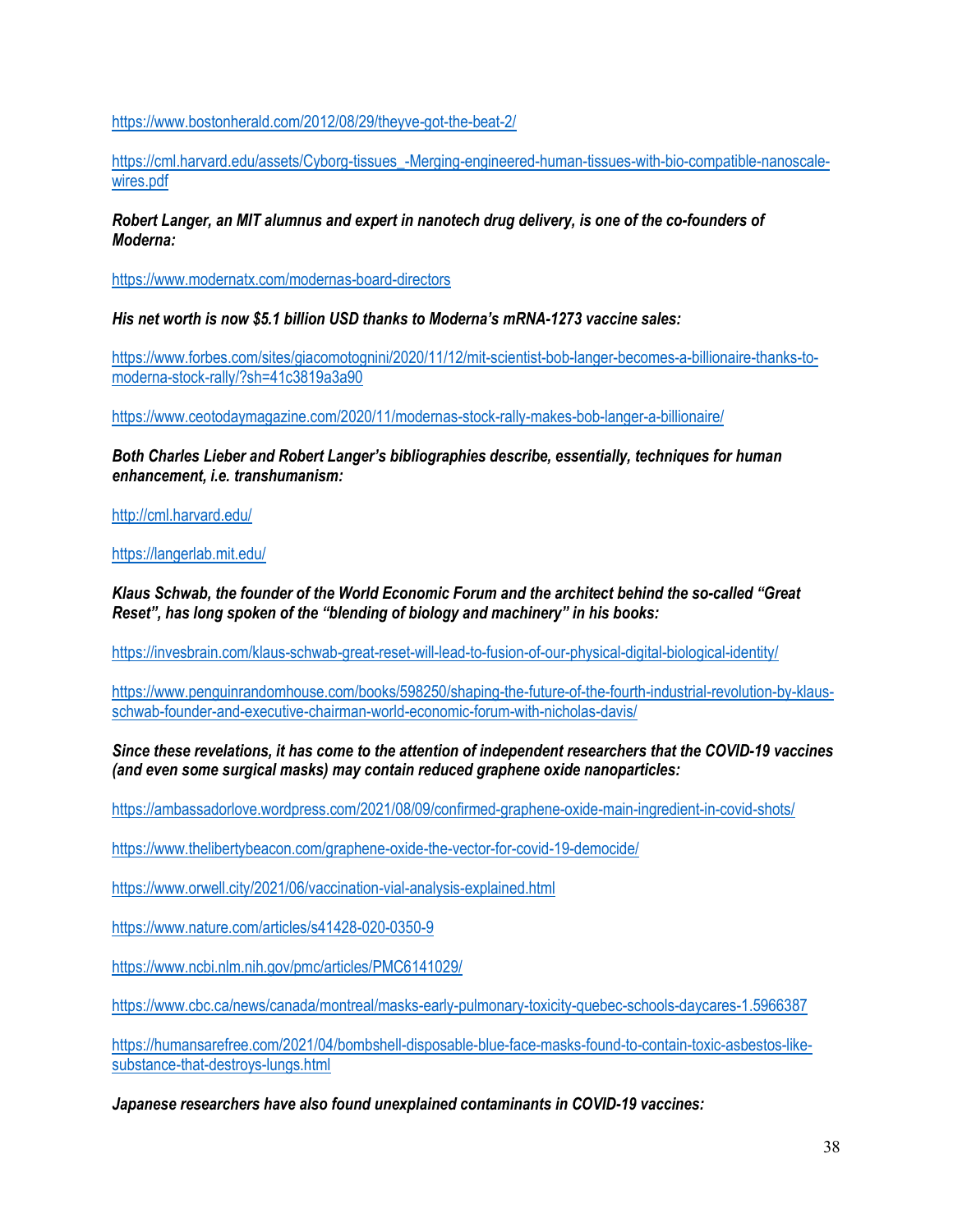https://www.nbcnews.com/news/world/japan-suspends-1-6m-doses-moderna-shot-after-contamination-reportsn1277669

https://www.fiercepharma.com/pharma/contaminant-moderna-covid-19-vaccine-vials-found-japan-was-metallicparticles-report

https://www.theburningplatform.com/2021/08/27/japan-suspects-contaminant-in-moderna-vaccines-is-metallic-reactsto-magnets/

*Graphene oxide is an anxiolytic. It has been shown to reduce the anxiety of laboratory mice when injected into their brains:*

https://www.sciencedirect.com/science/article/pii/S0142961221001058

https://graphene-flagship.eu/graphene/news/soothing-the-symptoms-of-anxiety-with-graphene-oxide/

*Indeed, given SARS-CoV-2 Spike's propensity to compromise the blood-brain barrier and increase its permeability, it is the perfect protein for preparing brain tissue for extravasation of nanoparticles from the bloodstream and into the brain:*

https://www.templehealth.org/about/news/sars-cov-2-spike-proteins-disrupt-the-blood-brain-barrier-potentially-raisingrisk-of-neurological-damage-in-covid-19-patients

https://www.croiconference.org/abstract/neuromodulatory-effects-of-sars-cov-2-on-the-blood-brain-barrier/

*https://www.nature.com/articles/s41598-020-75253- 9?utm\_source=xmol&utm\_medium=affiliate&utm\_content=meta&utm\_campaign=DDCN\_1\_GL01\_met adata\_scirep* 

https://pubs.acs.org/doi/10.1021/acsanm.8b02056

https://www.sciencedirect.com/science/article/pii/S0168365916303236

*Graphene is also highly conductive and, in some circumstances, paramagnetic:*

https://www.livescience.com/graphene-hides-rare-magnetism.html

https://www.sciencedirect.com/science/article/pii/S0008622319305809

https://www.ncbi.nlm.nih.gov/pmc/articles/PMC6474003/

https://www.naturalnews.com/2021-07-19-graphene-based-neuromodulation-technology-is-real-inbrainneuroelectronics.html

*BRAIN is an acronym for Brain Research Through Advancing Innovative Neurotechnologies®. This program involves the development of brain-computer interface technologies for the military, particularly non-invasive, injectable systems that cause minimal damage to brain tissue when removed:*

https://www.darpa.mil/program/our-research/darpa-and-the-brain-initiative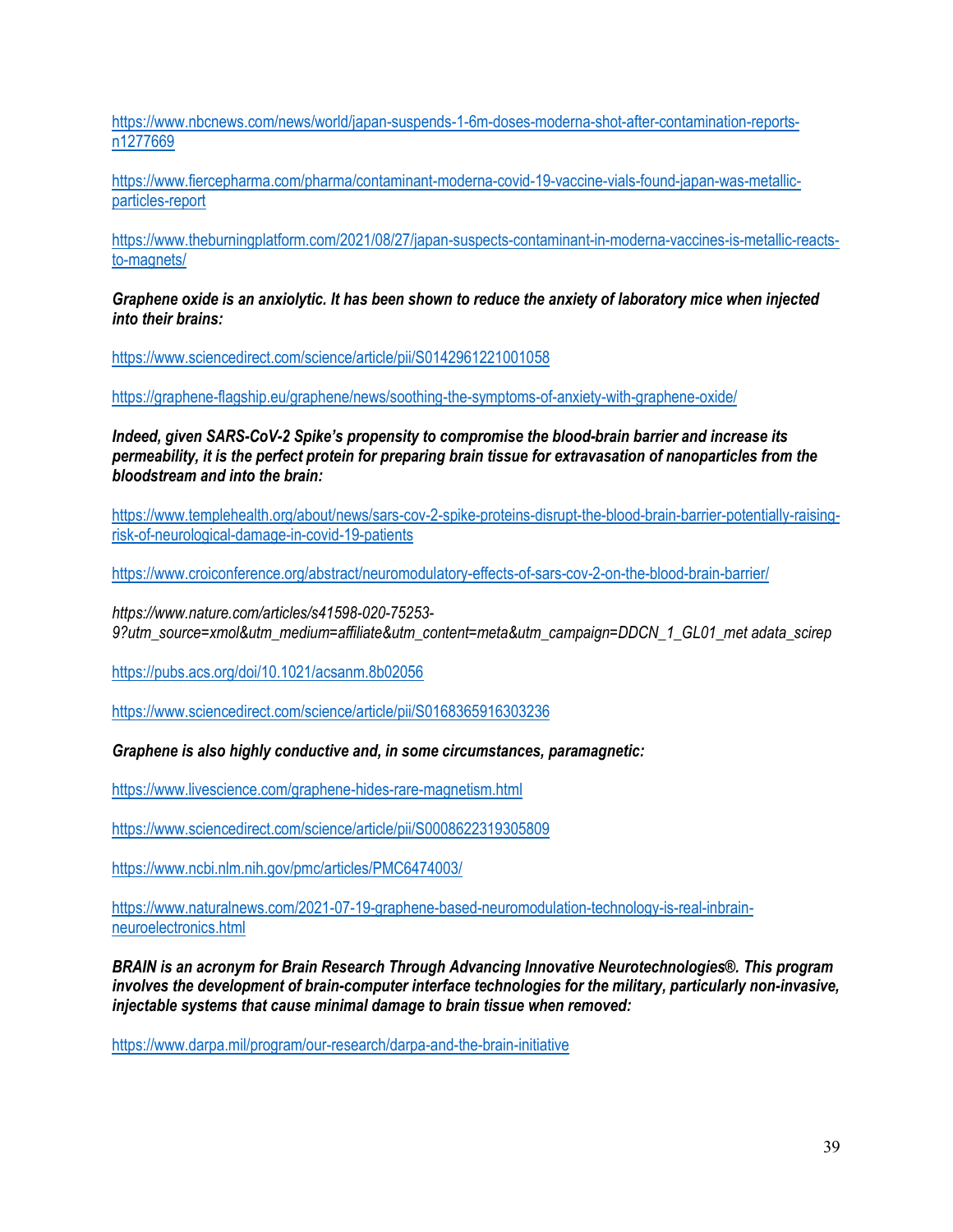*Various methods have been proposed for achieving this, including optogenetics, magnetogenetics, ultrasound, implanted electrodes, and transcranial electromagnetic stimulation. In all instances, the goal is to obtain read or read-write capability over neurons:*

https://www.darpa.mil/news-events/2019-05-20

*Wireless brain-computer interfaces may interact with current or future wireless GSM infrastructure, creating neurological data security concerns:*

https://neuralink.com/

https://waitbutwhy.com/2017/04/neuralink.html

https://www.frontiersin.org/articles/10.3389/fnins.2019.00112/full

https://www.intechopen.com/chapters/44252

https://www.brown.edu/news/2021-03-31/braingate-wireless

https://www.psychologytoday.com/us/blog/the-future-brain/202107/ai-and-vr-transform-thoughts-action-wireless-bci

*A BCI that is capable of altering the contents of one's mind would theoretically be capable of altering mood and personality, or perhaps even subjugating someone's very will, rendering them utterly obedient to authority:*

https://link.springer.com/article/10.1007/s11023-012-9298-7

https://privacysos.org/technologies\_of\_controlmind\_reading/

*BCIs could be used to unscrupulously alter perceptions of basic things such as emotions and values, changing people's thresholds of satiety, happiness, anger, disgust, and so forth:*

http://www.buffalo.edu/news/releases/2010/07/11518.html

https://sitn.hms.harvard.edu/flash/2019/brain-machine-interfaces-may-used-study-regulate-mood/

https://www.nature.com/articles/s41593-019-0488-y

*For the wealthy, neural laces would be an unequaled boon, giving them the opportunity to enhance their intelligence with neuroprosthetics (i.e. an "exocortex"):*

https://www.adforum.com/agency/6664937/press-releases/70226/opinion-the-last-humans-and-the-next-brands

https://ieeexplore.ieee.org/document/6893912

*The people who rule over us are Dark Triad types who cannot be trusted with such power:*

https://www.egonzehnder.com/de/insight/can-dark-triad-leaders-be-a-good-choice-for-a-leadership-position

https://www.sakkyndig.com/psykologi/artvit/babiak2010.pdf